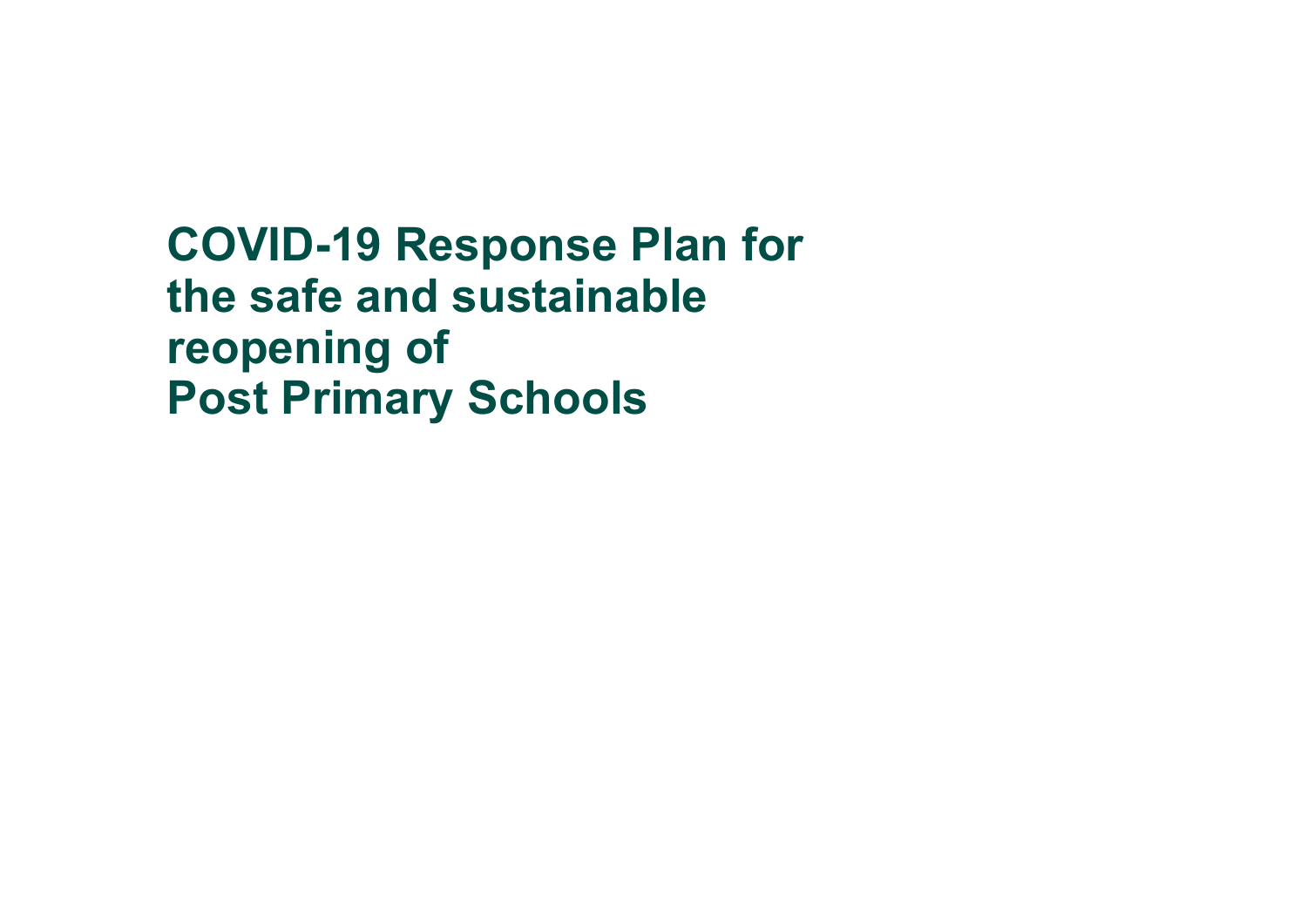## **Table of Contents:**

- 1) Introduction
- 2) What is a School COVID-19 Response Plan?
- 3) School COVID-19 Policy
- 4) Planning and Preparing for Return to School
	- 4.1) Induction Training
	- 4.2) Procedure for Returning to Work (RTW)
	- 4.3) Lead Worker Representative (LWR)
	- 4.4) Display signage
	- 4.5) Making changes to school layout
	- 4.6) Update Safety and Risk Assessment
	- 4.7) Access to the School and Contact Log
- 5) Control Measures To prevent Introduction and Spread of COVID-19 in Schools
	- 5.1) Know the Symptoms of COVID-19
	- 5.2) Respiratory Hygiene
	- 5.3) Hand Hygiene
	- 5.4) Physical Distancing
	- 5.5) Use of PPE in Schools
- 6) Impact of COVID-19 on certain school activities
- 7) Hygiene and Cleaning in School
- 8) Dealing with a suspected case
- 9) Staff Duties
- 10) Absence Management
- 11) Employee Assistance and Wellbeing Programme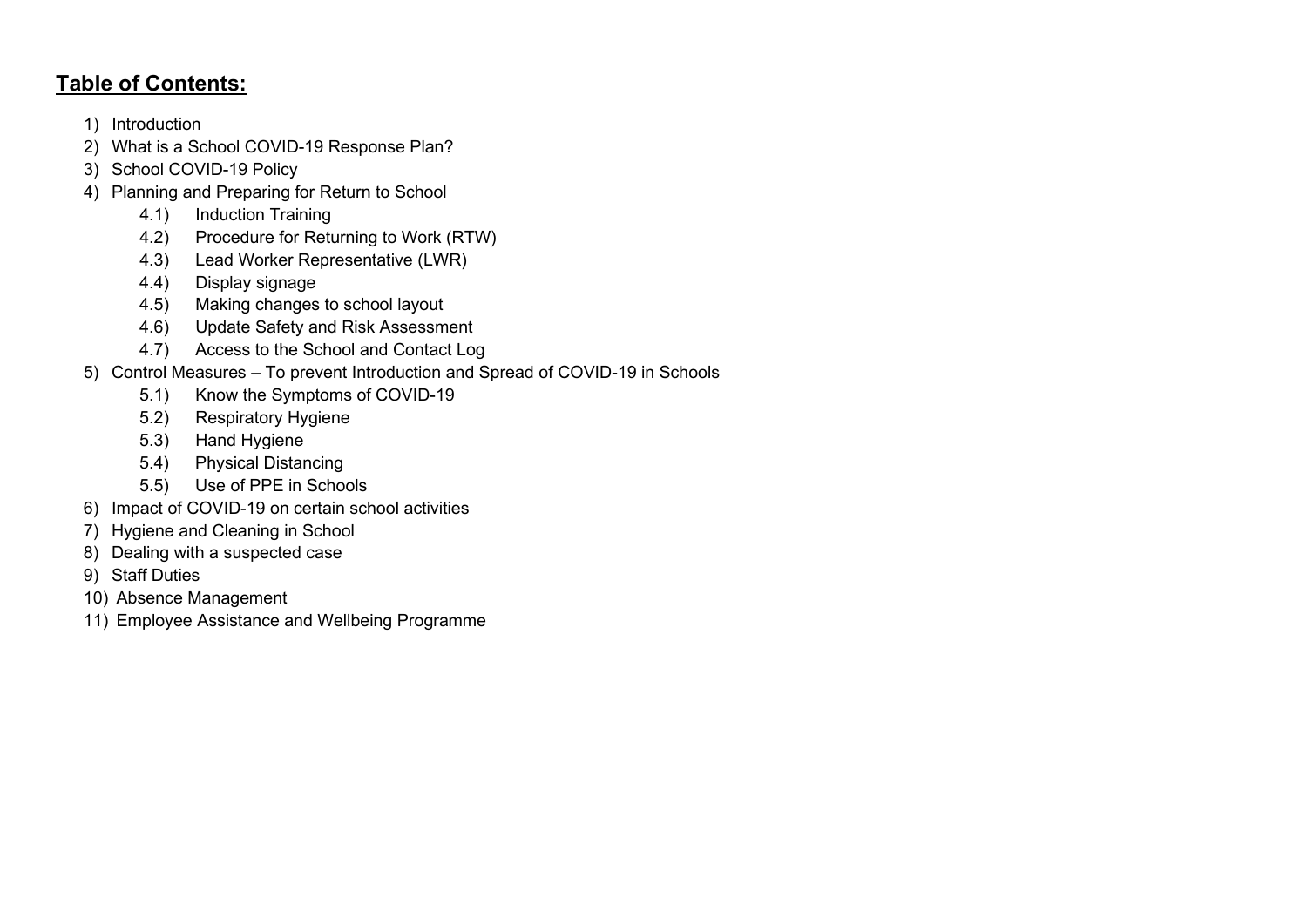This is a living document and may be reviewed and amended to take into account new guidance from [www.Gov.ie,](http://www.gov.ie/) [www.dbei.ie](http://www.dbei.ie/) , [www.hse.ie,](http://www.hse.ie/) [www.hpsc.ie,](http://www.hpsc.ie/) [www.hsa.ie;](http://www.hsa.ie/) [www.education.ie](http://www.education.ie/) or agreements with education partners as appropriate for post primary schools.

## **Appendices**

- **Appendix 1** Template COVID-19 School Policy Statement
- **Appendix 2** Pre-Return to Work Questionnaire COVID-19
- **Appendix 3** Lead Worker Representative
- **Appendix 4** Risk Assessment
- **Appendix 5** School Contact Tracing Log
- **Appendix 6** Checklist for School Managers
- **Appendix 7** Checklist for Managing a Suspected Case of COVID-19
- **Appendix 8** Checklist for Lead Worker Representative
- **Appendix 9** Checklist for Cleaning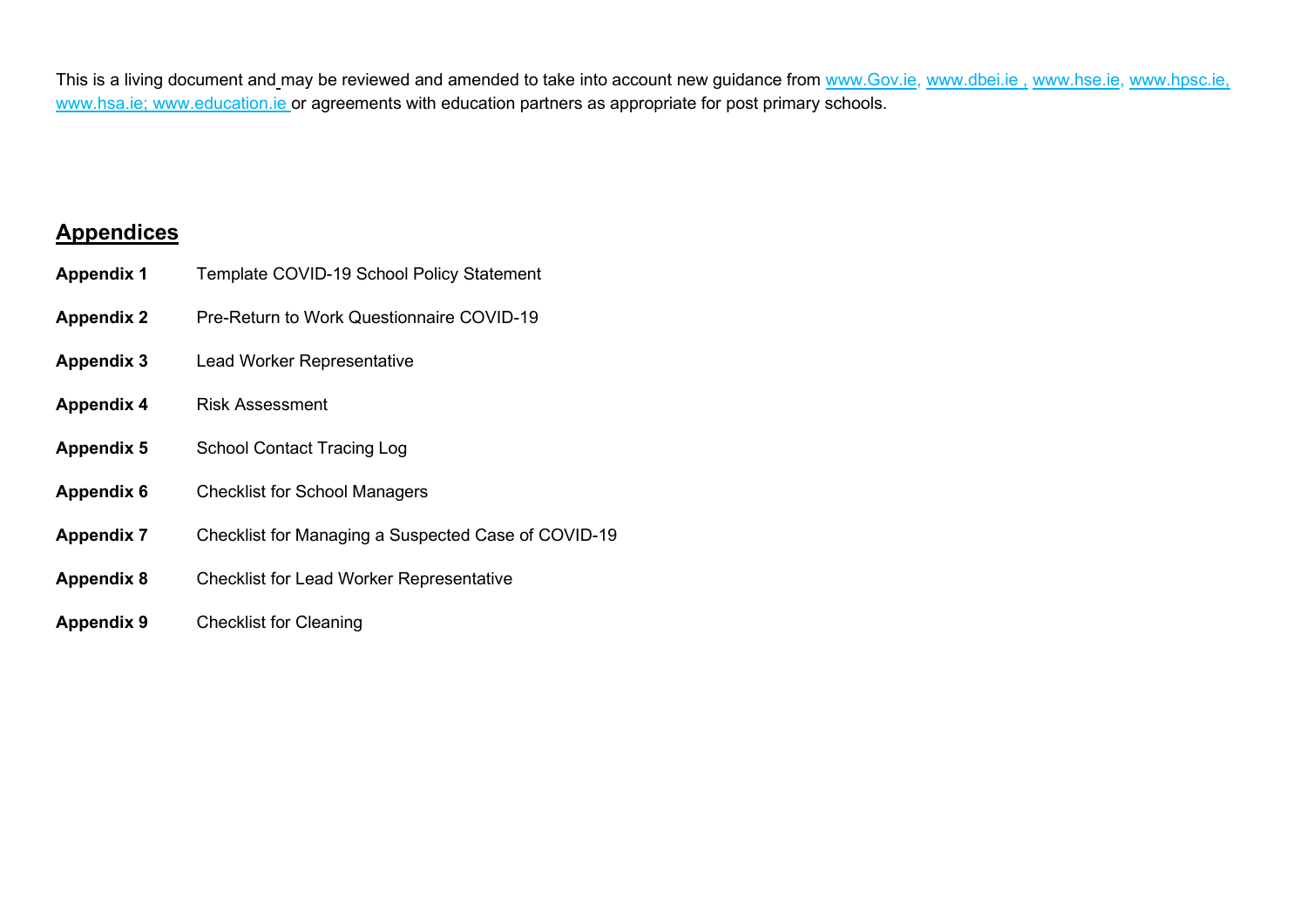# **1) Introduction**

The Minister for Education has published "The Roadmap for the Full Return to School" on the 27<sup>th</sup> July. It sets out what the operation of schools will look like and the range of supports which will be available in a COVID-19 context.

It has been developed in line with public health advice issued by the Health Protection Surveillance Centre (HPSC) and in compliance with the "Return to Work Safely Protocols" developed by the Department of Business, Enterprise and Innovation and the Department of Health with guidance documents provided by the Health and Safety Authority (HSA). Each workplace is required to have a COVID-19 Response Plan. In addition to being places of learning, schools are also places of work. This document sets out the information that post primary schools need to implement a School COVID-19 Response Plan, including a COVID-19 policy, lead worker representative/s (LWR) and a process to deal with a suspected case of COVID-19.

The purpose of this document is to provide clear and helpful guidance for the safe operation of post primary schools through the prevention, early detection and control of COVID-19. It provides key messages to minimise the risk of COVID-19 for staff, students, families and the wider community while recognising the importance of education for the health and wellbeing of students and society as a whole.

This document focuses on the practical steps which can be taken in post primary schools to minimise the risk of infection while recognising that no interpersonal activity is without risk of transmission of infection at any time. The documentation and templates in this booklet are supported by the public health advice provided by the Health Protection Surveillance Centre (HPSC) for the safe reopening of schools and educational facilities.

### [That report is available here.](https://assets.gov.ie/78748/8796d60e-790e-4007-add1-de18e509a3c1.pdf)

One of the key challenges is to balance the need for a practical and sensible level of caution with the need to provide a supportive environment for teaching and learning. This document identifies the steps schools can take to do everything practical to avoid the introduction of COVID-19 into the school and the steps that can be taken to reduce the likelihood of the spread within the school itself in the event that COVID-19 is introduced to the school.

The Department has worked intensively with the education partners to develop consistent plans, advice, protocols and guidance for schools, including the School COVID-19 Response plan. There is a suite of documentation available to support schools to reopen safely and fully including guidance on learning, school programmes and wellbeing for the 2020/21 school year. There is also information on funding, staffing and resources to schools to support COVID-19 measures. Schools are advised to familiarise themselves with these documents. All of the documents will be available at **gov.ie/backtoschool**

In addition the Department has a communication plan for school reopening which focuses on ensuring that schools, school communities and all stakeholders will have the relevant information to support the reopening and continued operation of schools. There is a particular focus on supporting parents and students through the appropriate use of media channels, through schools themselves and on **gov.ie**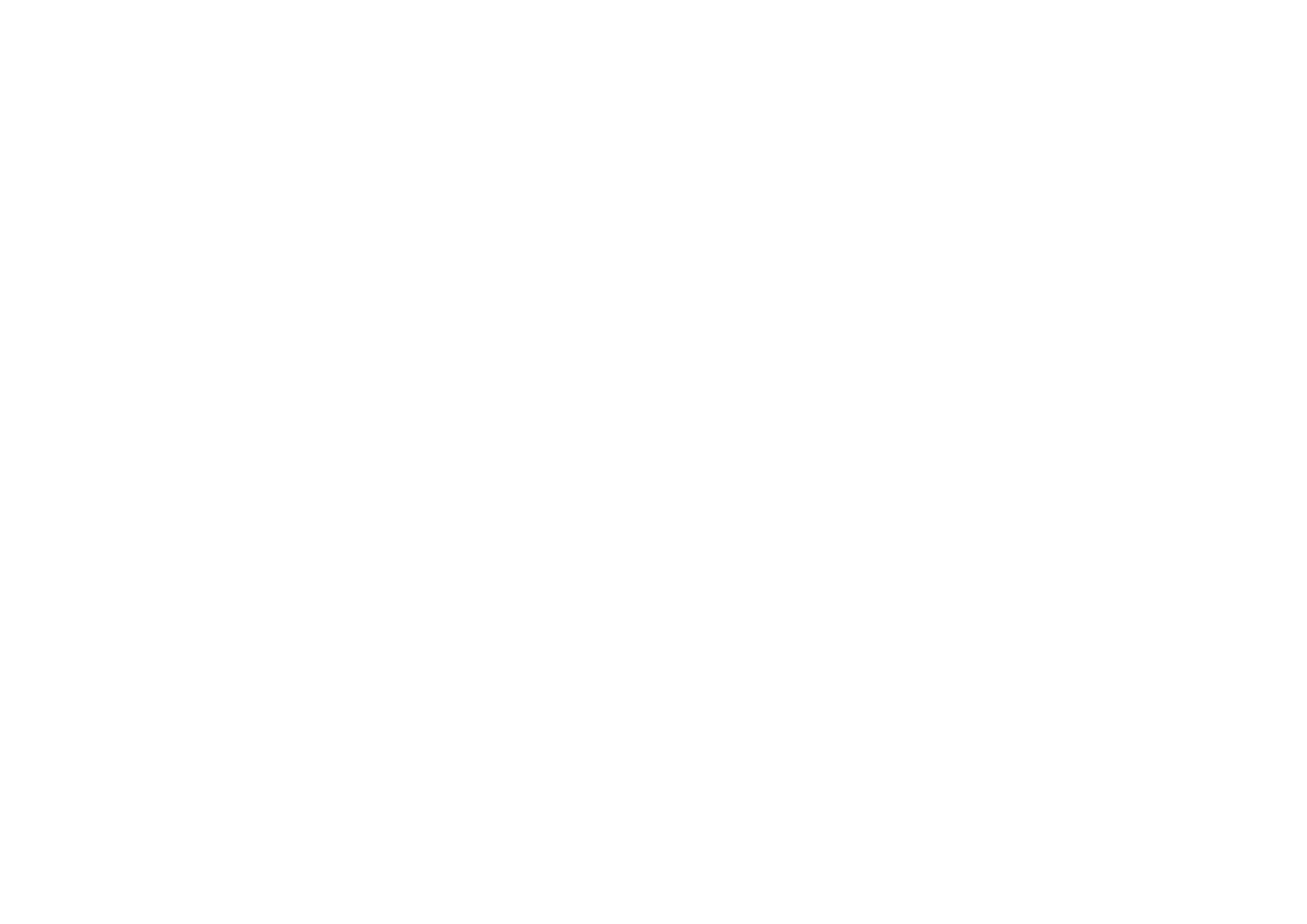## **2) What is a COVID-19 Response Plan?**

A COVID-19 Response Plan is designed to support the staff and Board of Management (BOM)/Education Training Board (ETB) in putting measures in place that aim to prevent the spread of COVID-19 in the school environment

The COVID-19 Response Plan details the policies and practices necessary for a school to meet the Government's '*Return to Work Safely Protocol'*, the Department of Education plan for school reopening that will aim to prevent the introduction and spread of COVID-19 in the school environment.

It is important that the resumption of school based teaching and learning and the reopening of schools complies with the public health advice and guidance documents prepared by the Department. Doing so minimises the risk to students, staff and others. The response plan supports the sustainable reopening of school where the overriding objective is to protect the health of staff and students while promoting the educational and development needs of the children in the school. The COVID-19 response plan is a living document and will be updated in line with the public health advice and any other relevant agreement with education partners as appropriate for post primary schools.

In line with the Return to Work Safely Protocol, the key to a safe and sustainable return to work, and reopening of schools requires strong communication and a shared collaborative approach between the BOM/ETB, staff, students and parents.

The assistance and cooperation of all staff, students, parents, contractors and visitors is critical to the success of the plan.

*Every effort is made to ensure the accuracy of the information provided in this document. However, should errors or omissions be identified, please notify us so that appropriate measures can be taken to rectify same.*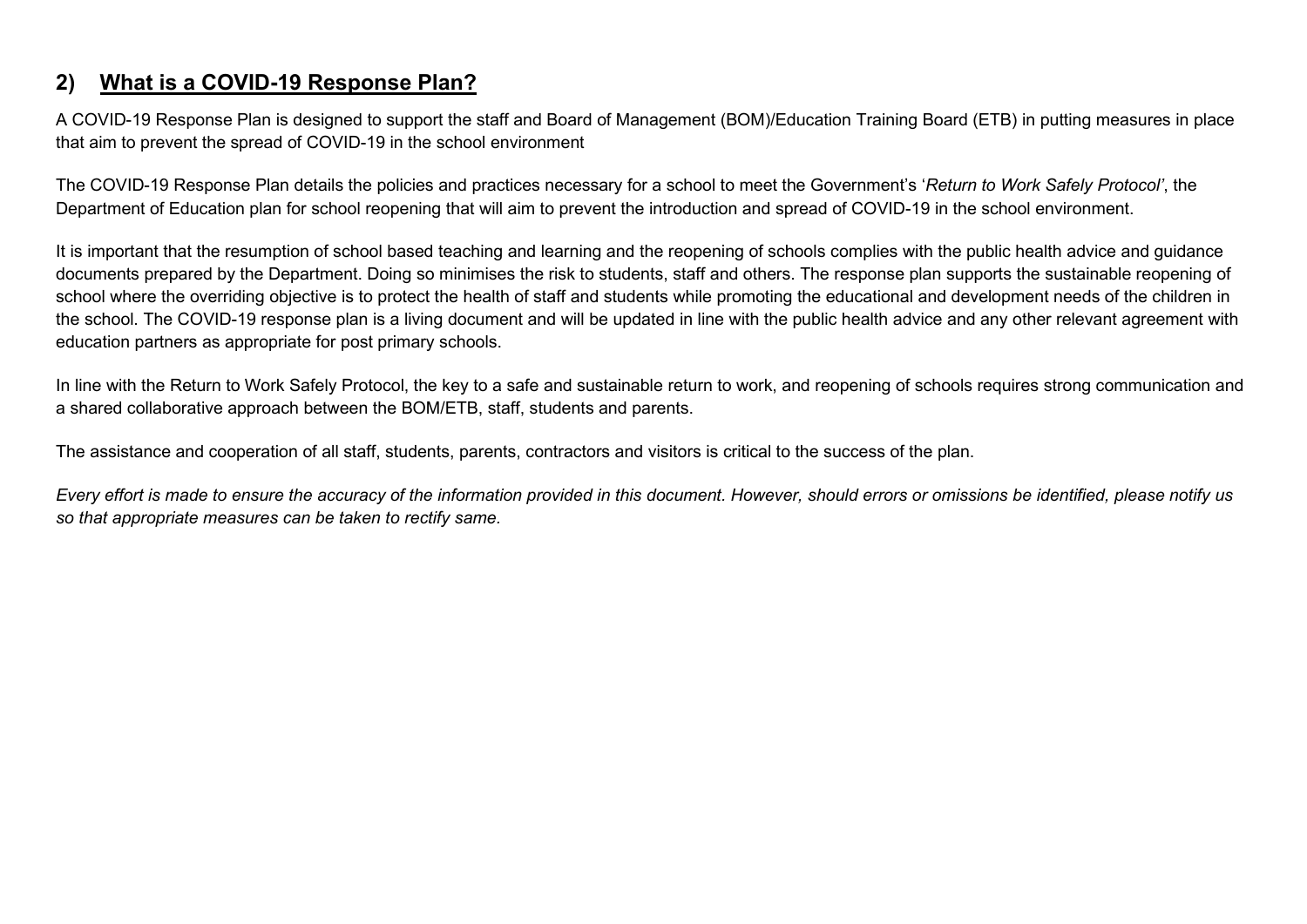# **3) School COVID-19 Policy**

A COVID-19 policy outlines the commitment of the school to implement the plan and help prevent the spread of the virus. The policy will be signed and dated by the chairperson and principal of the BOM/ETB and brought to the attention of the staff, students, parents and others. Schools must have a COVID-19 policy in place prior to the reopening of schools for the 2020/21 school year. A template of a School COVID-19 policy can be found at *Appendix 1.*

## **4) Planning and Preparing for Return to School**

The BOM/ETB aims to facilitate the resumption of school based teaching and learning and the return to the workplace of staff. The return to the workplace must be done safely and in strict adherence to the public health advice and any guidance issued by the Department of Education.

Details for the safe reopening of the schools and the applicable controls are outlined in this document.

Before reopening schools for the 2020/21 school year each school will need to have processes in place to include the following:

- Means of keeping up to date with public health advice, changes to any Government plans for the safe reopening of society and Department of Education updates;
- Means of passing on this information in a timely manner to staff, students, parents and others as required;
- Ensured that staff have reviewed the training materials provided by the Department of Education *(details at Section 4.1)*;
- Provided staff with access to the Return to Work (RTW) form (*details at Section 4.2)*;
- Identified a Lead Worker representative *(details at Section 4.3)*;
- Displayed posters and other signage to prevent introduction and spread of COVID-19 *(details at Section 4.4)*;
- Made the necessary changes to the school layout to support the redesign of classrooms to support physical distancing *(details at Section 4.5)*;
- Removed unnecessary clutter to facilitate ongoing cleaning of the school but take into account the importance of having educational materials to create a stimulating learning environment;
- Updated the health and safety risk assessment *(details at Section 4.6)*;
- Made necessary arrangements to restrict access to the school and maintain records of contacts to the school *(details at 4.7)*;
- Reviewed the school buildings to check the following:
	- Does the water system need flushing at outlets following low usage to prevent Legionella disease;
	- Has school equipment and mechanical ventilation been checked for signs of deterioration or damage before being used again;
	- Have bin collections and other essential services resumed.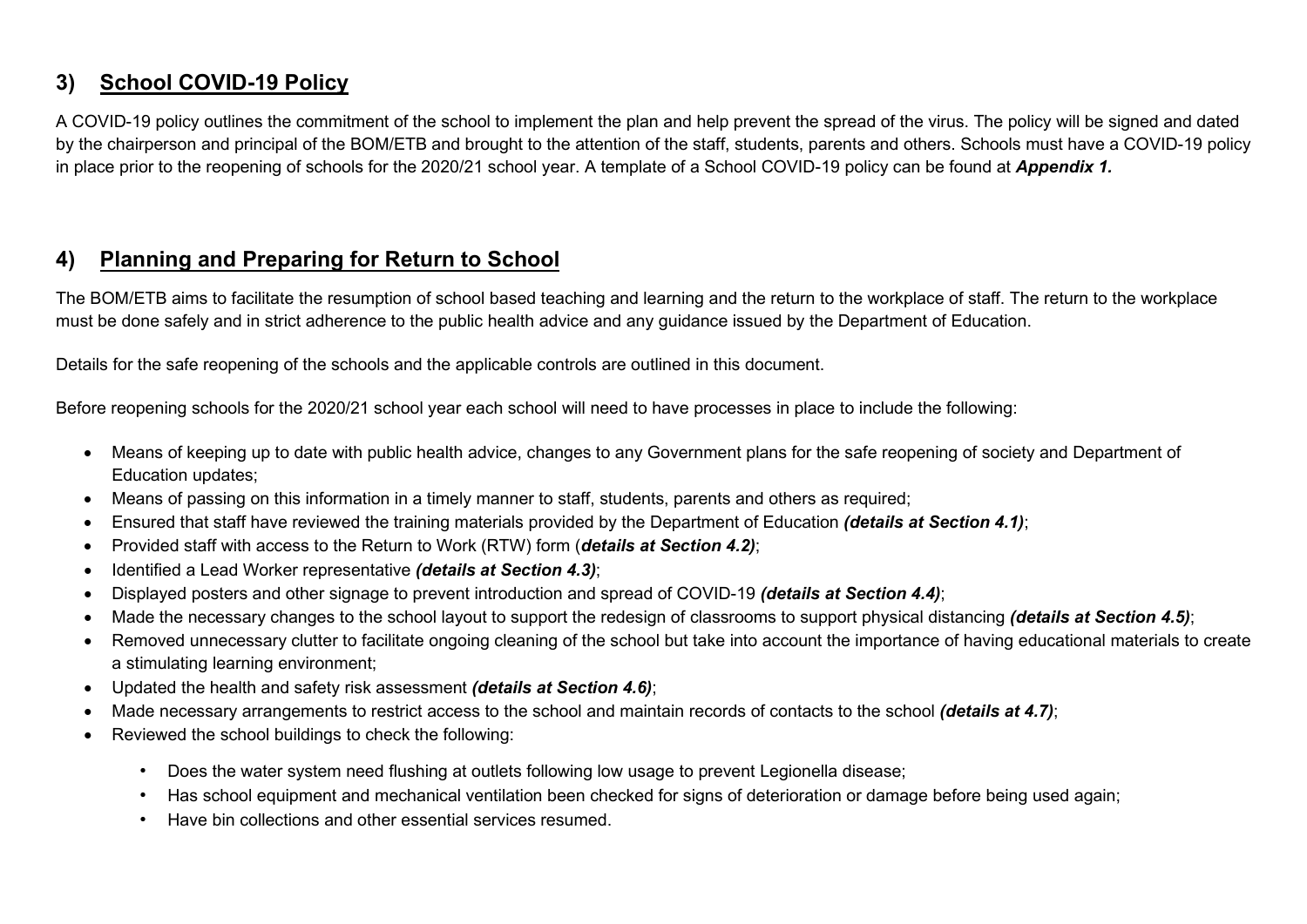There are checklists in place to assist schools on the details of what is needed for these arrangements in the appendices of this plan.

## **4.1) Induction Training**

All staff will undertake and complete COVID-19 Induction Training prior to returning to the school building. The aim of such training is to ensure that staff have full knowledge and understanding of the following:

- Latest up to-date advice and guidance on public health
- COVID-19 symptoms
- What to do if a staff member or pupil develops symptoms of COVID-19 while at school
- Outline of the COVID-19 response plan

Staff will be kept fully informed of the control measures in place in the school and their duties and responsibilities in preventing the spread of COVID-19 and will be updated with any changes to the control measures or guidance available from the public health authorities.

If a staff member is unsure about any aspect of the COVID-19 Response Plan, the associated control measures, or his/her duties, he/she should immediately seek guidance from the Principal who is supported in this role by the BOM/ETB.

### **Note: Induction Training for reopening schools in the new school year is under development by the Department. This will be made available to all schools and staff in advance of school reopening.**

#### **[Details of the training, once it becomes available, will be found here.](https://www.gov.ie/en/publication/dd7fb-induction-training-for-reopening-schools/)**

A national information campaign to support parents and students will happen in advance of schools reopening on issues such as COVID-19 awareness and to help minimise the risk of introduction and spread of the virus in schools.

### **4.2) Procedure for Returning to Work (RTW)**

In order to return to the workplace, staff must complete a **Return to Work (RTW)** form, which is available electronically or from the principal. A hard copy is attached also at *Appendix 2.*

A RTW form should be completed and returned **3 days** before returning to work.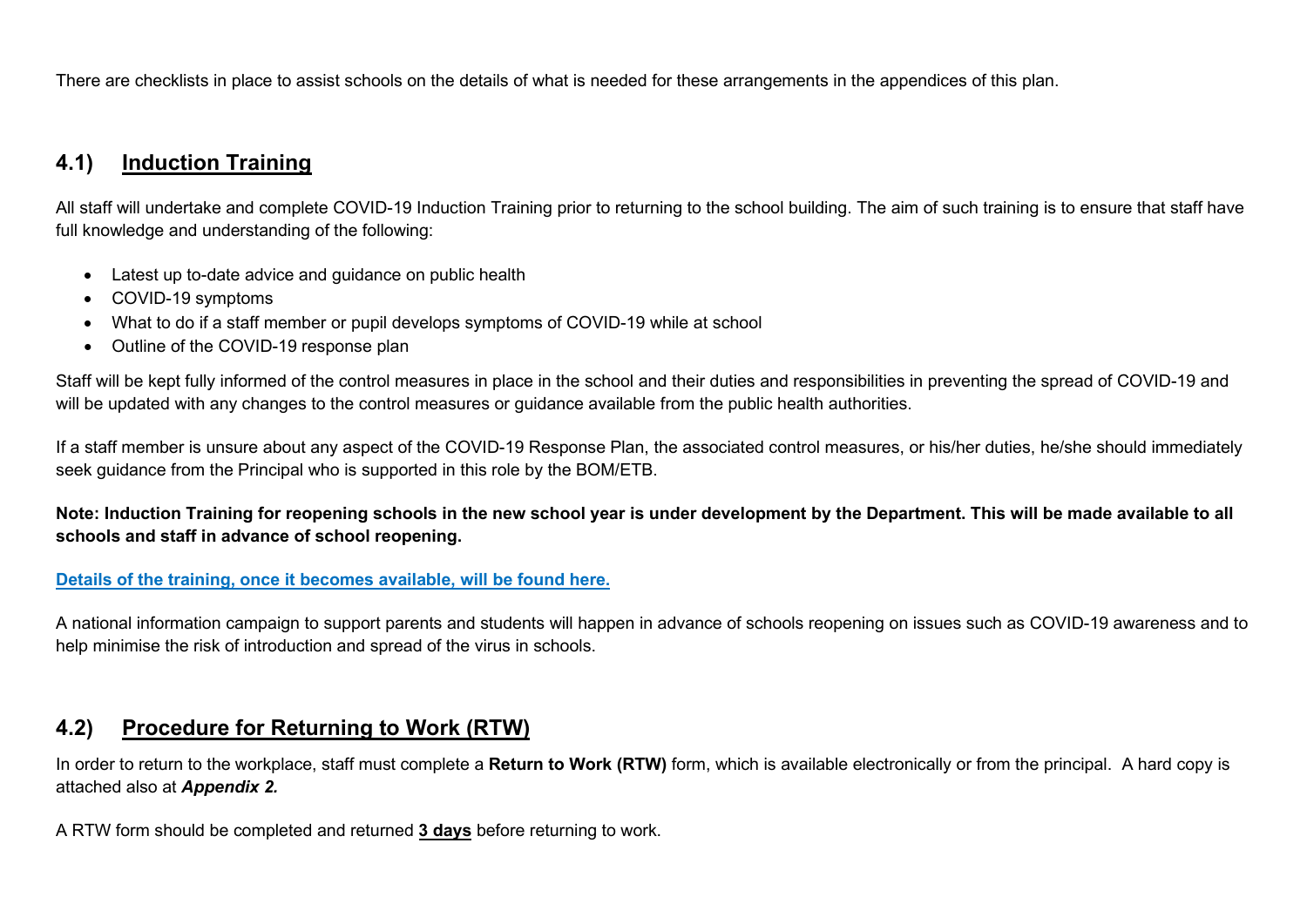On receipt of the completed form the principal will provide details of the **Induction Training** for completion by staff prior to the return to the workplace and details of any additional health and safety measures in place in the school to facilitate the staff member's return to the school facility.

There are some school staff who may be unable to return to school. Current public health guidelines have identified these people as being in groups who are defined as being at **very high risk**.

### **[People at very high risk](https://www2.hse.ie/conditions/coronavirus/people-at-higher-risk.html) (extremely vulnerable):**

The list of people in very high risk groups include people who:

- are over 70 years of age even if fit and well
- have had an organ transplant
- are undergoing active chemotherapy for [cancer](https://www2.hse.ie/conditions/coronavirus/cancer-patients.html)
- are having radical radiotherapy for lung cancer
- have cancers of the blood or bone marrow such as leukaemia, lymphoma or myeloma who are at any stage of treatment
- are having immunotherapy or other continuing antibody treatments for cancer
- are having other targeted cancer treatments which can affect the immune system, such as protein kinase inhibitors or PARP inhibitors
- have had bone marrow or stem cell transplants in the last 6 months, or who are still taking immunosuppression drugs
- have severe respiratory conditions including cystic fibrosis, [severe asthma,](https://www2.hse.ie/conditions/coronavirus/asthma.html) pulmonary fibrosis, lung fibrosis, interstitial lung disease and [severe COPD](https://www2.hse.ie/conditions/coronavirus/copd.html)
- have a condition that means they have a very high risk of getting infections (such as SCID, homozygous sickle cell)
- are [taking medicine that makes you much more likely to get infections](https://www2.hse.ie/conditions/coronavirus/weak-immune-system.html) (such as high doses of steroids or immunosuppression therapies)
- have a serious heart condition and are pregnant

The advice for this group is available from the HSE. Details of the arrangements that will apply for these staff, which will be in accordance with those applying for the public service generally, will be updated by the Department of Education following consultation with management bodies and unions and a circular will issue to all schools.

## **4.3) Lead Worker Representative**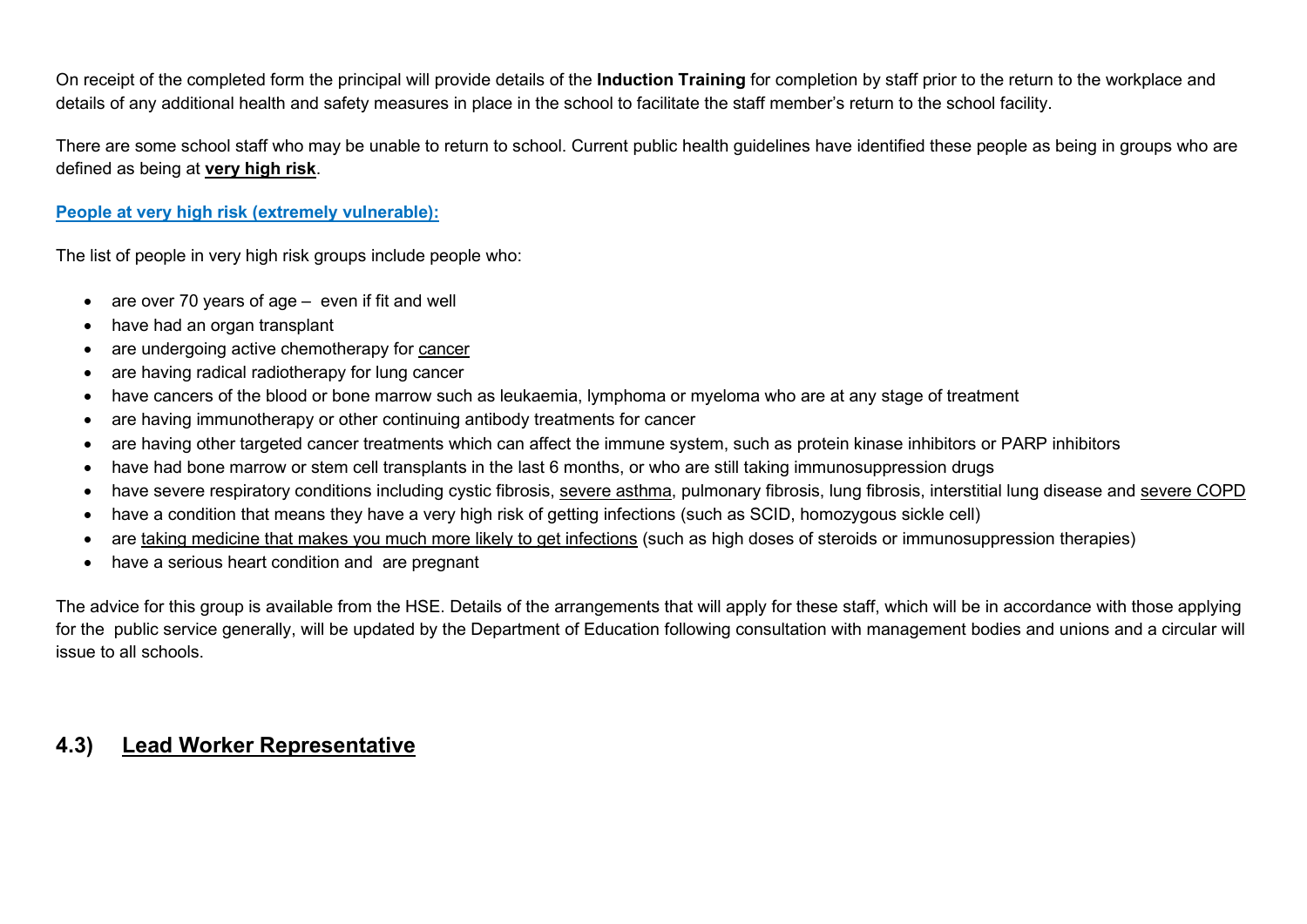The protocol provides for the appointment of a Lead Worker Representative (LWR) in each workplace. The LWR will work in collaboration with the employer to assist in the implementation of measures to prevent the spread of COVID -19 and monitor adherence to those measures and to be involved in communicating the health advice around COVID-19 in the workplace.

This section sets out how the provisions will operate in respect of schools. These arrangements will operate for the 2020/21 school year and will be kept under review.

Responsibility for the development and implementation of the COVID-19 Response Plan and the associated control measures lies with the Board of Management/ Education and Training Board and school management.

Strong communication and a shared collaborative approach is key to protecting against the spread of COVID-19 in schools, and looking after the health, safety and wellbeing of staff and students. Adherence to the Return to Work Protocol will only be achieved if everyone has a shared obligation in implementing the measures contained within the Protocol in their place of work.

If a staff member has any concerns or observations in relation to the COVID-19 Response Plan, control measures or the adherence to such measures by staff, students or others, they should contact the LWR who will engage with school management.

The role of LWR is separate to that of the Safety Representative under the health and safety legislation. However the Safety Representative may act as the LWR if selected to do so by the staff.

In summary, the role of the LWR is to:

- Represent all staff in the workplace regardless of role, and be aware of specific issues that may arise in respect of different staff cohorts;
- Keep up to date with the latest COVID-19 public health advice;
- Work collaboratively with school management to ensure, so far as is reasonably practicable, the safety, health and welfare of employees in relation to COVID-19;
- Consult with school management on the control measures required to minimise the risk of staff and students being exposed to COVID-19;
- Promote good hygiene practices, in conjunction with school management, such as washing hands regularly and maintaining good respiratory etiquette along with maintaining social distancing in accordance with public health advice;
- Assist school management with the implementation of measures to suppress COVID-19 in the workplace in line with the Return to Work Safely Protocol and current public health advice;
- Monitor, in conjunction with school management, adherence to measures put in place to prevent the spread of COVID-19;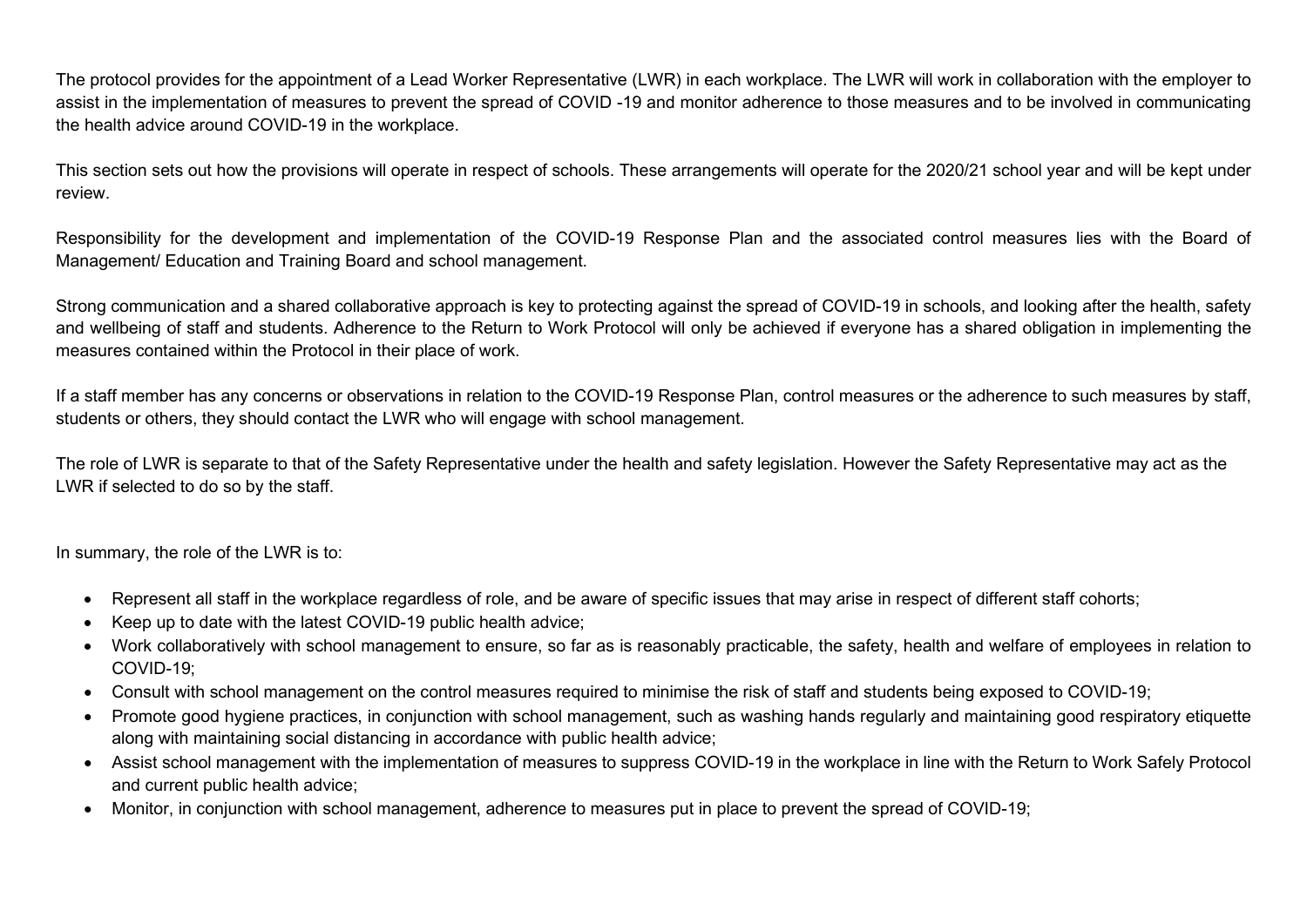- Conduct reviews of safety measures that are in place to address and suppress COVID-19 in the workplace. Reviews (including an examination of the workplace) should be conducted on a regular basis (at least twice per week);
- Report any issues of concern immediately to school management and keep records of such issues and actions taken to rectify them;
- Consult with the school management on the school's COVID-19 Response Plan in the event of someone developing COVID-19 while in school including the location of an isolation area and a safe route to that area;
- Following any incident, assess with the school management any follow up action that is required;
- Consult with colleagues on matters relating to COVID-19 in the workplace;
- Make representations to school management on behalf of their colleagues on matters relating to COVID-19 in the workplace.

If a staff member has any concerns or observations in relation to the COVID-19 response plan, control measures or the adherence to such measures by staff, students or other s/he should contact the LWR/s who will engage with the Principal/ETB.

| Names of Lead Worker Representative/s:   Contact details: |  |  |  |  |
|-----------------------------------------------------------|--|--|--|--|
|                                                           |  |  |  |  |

All staff, students, parents, contractors and visitors have a responsibility, both as individuals and collectively to have due regard for their own health and safety and that of others and to assist with the implementation of the COVID-19 Response Plan and associated control measures.

Full details of the arrangements which apply for the LWR in post primary schools is set out at *Appendix 3***.**

## **4.4) Signage**

Schools will be required to display signage outlining the signs and symptoms of COVID-19 and to support good hand and respiratory hygiene. The Department will provide printed posters to schools with age appropriate key health messages – hand washing, sneeze and cough etiquette etc.

**Note: Signage is under development by the Department. This will be made available to all schools and staff in advance of school reopening.** 

**[The signage, once it becomes available, will be found here.](https://www.gov.ie/en/publication/2da43-signage-for-reopening-of-schools/)**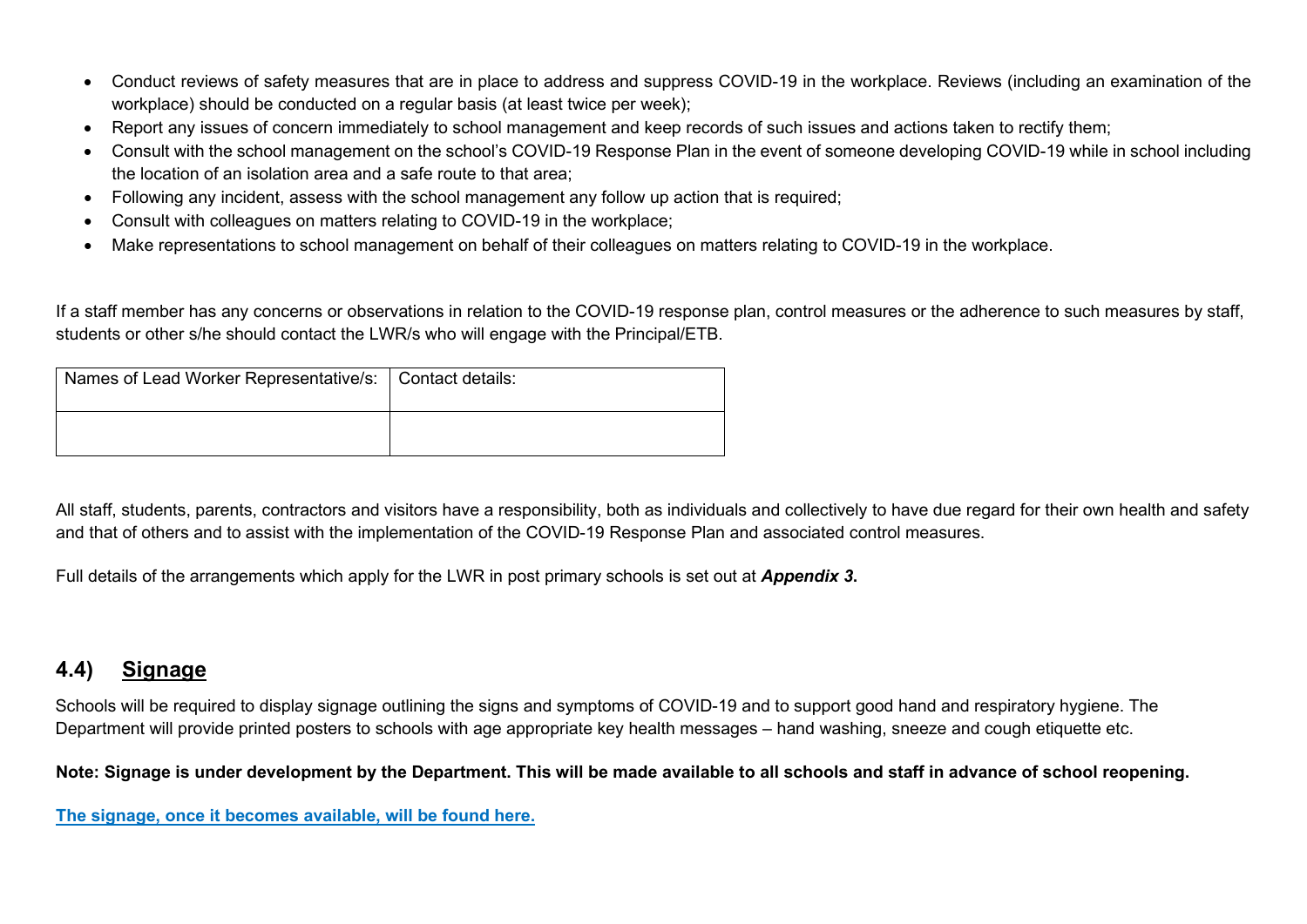Schools can then arrange to display the posters in prominent areas such as offices, corridors, staffroom area, classrooms and toilets.

## **4.5) Making Changes to School Layout**

Maintaining physical distancing in the school environment is recommended as one of the key control measures to minimize the risk of the introduction and spread of COVID-19. Further information on how physical distancing can be used in the school environment is found at *Section 5.4* below including a link to the "*Framework to maintain Physical Distancing in the Classroom in Post Primary Schools with a full return of all students for the 2020/21 School Year.* 

Schools are required to reconfigure classrooms and other areas to support physical distancing in line with the guidance in advance of school reopening.

## **4.6) Health and Safety Risk Assessment**

COVID-19 represents a hazard in the context of health and safety in the school environment. A template risk assessment to identify the control measures required to mitigate the risk of COVID-19 in school settings is attached at *Appendix 4.*

It is important that schools review their emergency procedures involving, fire safety, first aid, accidents and dangerous occurrences to consider any new risks that arise due to the school's COVID-19 Response Plan. Any changes to the schools existing emergency procedures should be documented and incorporated into the school's safety statement.

Schools should also review their existing risk assessments to consider any new risks that arise due to the school's COVID-19 Response Plan. Any changes to the school's current risk assessments should also be documented and be incorporated into the schools statement.

#### **First Aid/emergency procedure**

The standard First Aid/emergency procedure shall continue to apply in schools. In an emergency or in case of a serious incident, schools should call for an ambulance or the fire brigade on 112/999 giving details of location and type of medical incident.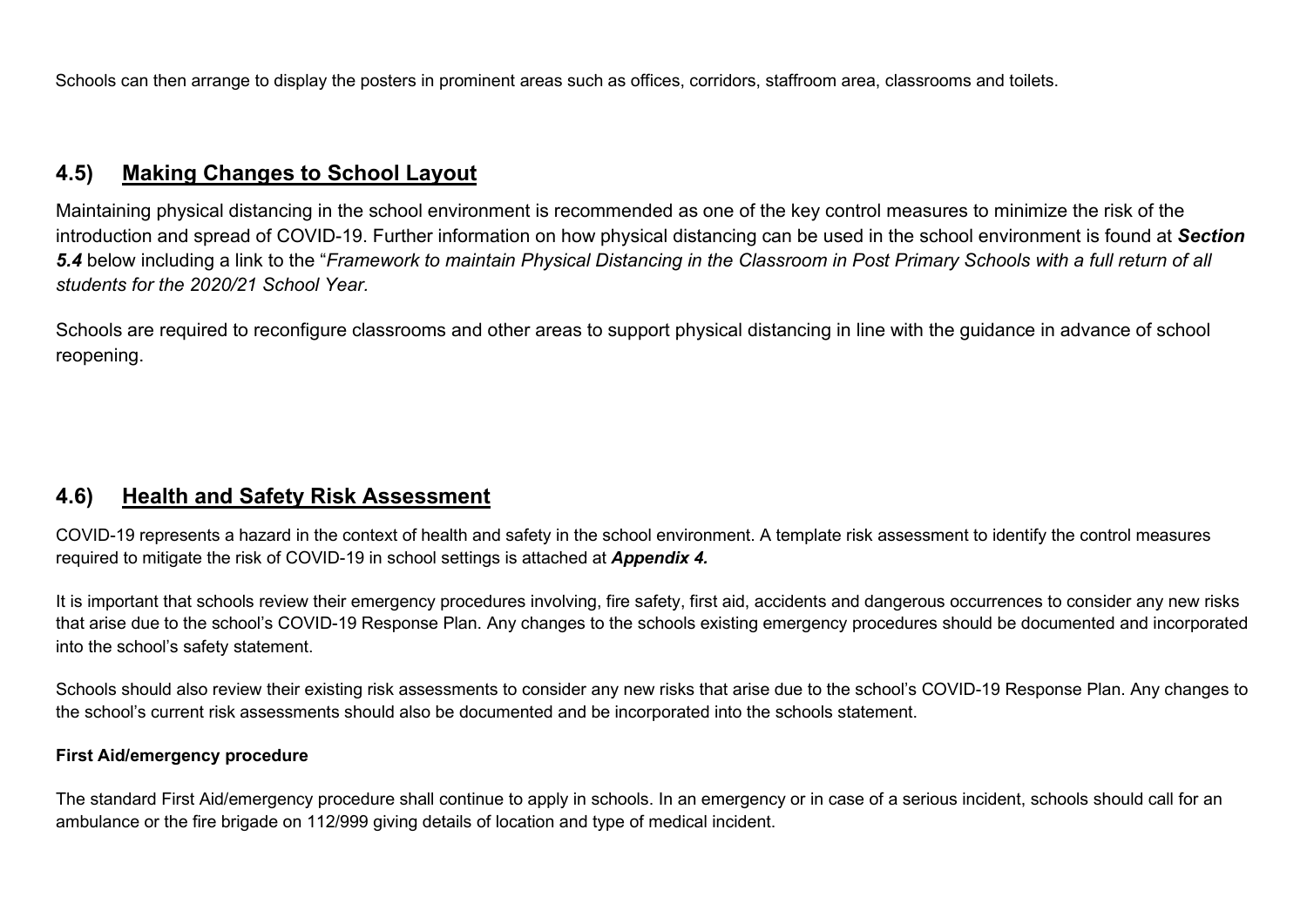# **4.7) Access to School and Contact Log**

Access to the school building will be in line with agreed school procedures.

Arrangement for necessary visitors such as contractors and parents will be restricted to essential purposes and limited to those who have obtained prior approval from the principal. The Department of Education Inspectorate may also need to visit schools and centres for education to support them as appropriate in the implementation of public health advice relating to creating a safe learning and working environment for all.

The prompt identification and isolation of potentially infectious individuals is a crucial step in restricting the spread of the virus and protecting the health and safety of the individuals themselves and other staff, contractors and visitors at the workplace. A detailed sign in/sign out log of those entering the school facilities should be maintained. The school should maintain a log of staff and students contacts. A sample contact log is available at *Appendix 5*.

The Data Protection Commission has provided guidance on the data protection implications of the return to work protocols. This advice can be found here:

#### <https://www.dataprotection.ie/en/news-media/data-protection-implications-return-work-safely-protocol>

Schools are reminded that all school records and data must be maintained and processed in compliance with the GDPR and the Data Protection Acts. The responsibility for compliance with the legislation rests with each school (or ETB) in their role as data controller.

## **5) Control Measures - To prevent Introduction and Spread of COVID-19 in Schools**

One of the key messages to manage the risks of COVID-19 is to do everything practical to avoid the introduction of COVID-19 into the school. If infection is not introduced it cannot be spread. The risk of spreading the infection once introduced exists in all interpersonal interactions; student - student, teacher teacher and teacher- student, and must be managed in all settings.

A range of essential control measures have been implemented to reduce the risk of the spread of COVID -19 virus and to protect the safety, health and welfare of staff, students, parents and visitors as far as possible within the school. The control measures shall continue to be reviewed and updated as required on an ongoing basis.

It is critical that staff, students, parents and visitors are aware of, and adhere to, the control measures outlined and that they fully cooperate with all health and safety requirements.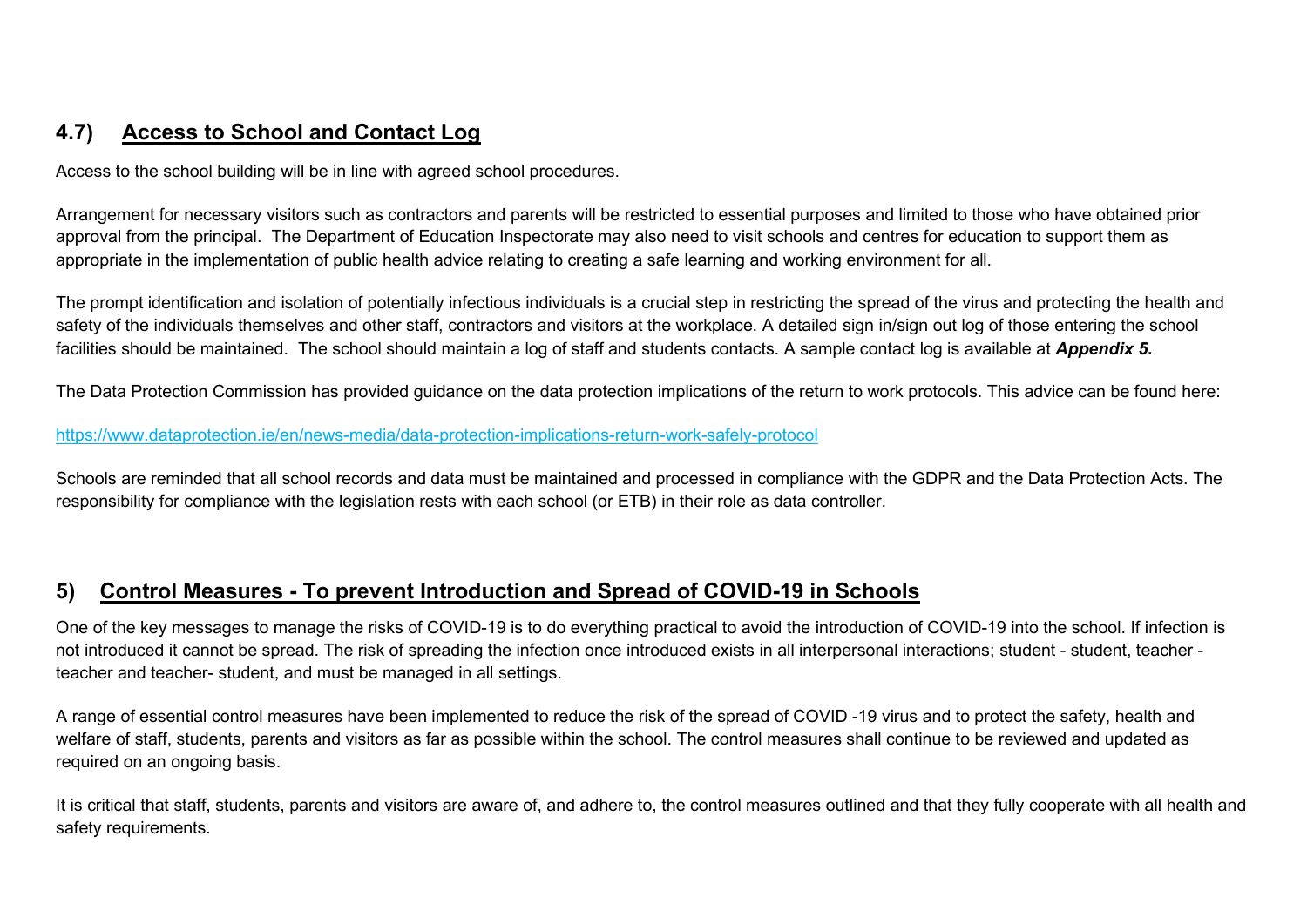*Staff, should note that they have a legal obligation under Section 13 of the Safety, Health and Welfare at Work Act 2005 to comply with health and safety requirements and to take reasonable care for the health and safety of themselves, their colleagues and other parties within the workplace.* 

### *How to Minimise the Risk of Introduction of COVID-19 into schools:*

Promote awareness of COVID-19 symptoms (*details at Section 5.1*);

- Advise staff and students that have symptoms not to attend school, to phone their doctor and to follow HSE guidance on self-isolation;
- Advise staff and students not to attend school if they have been identified by the HSE as contact for a person with COVID-19 and to follow the HSE advice on restriction of movement;
- Advise staff and students that develop symptoms at school to bring this to the attention of the principal (or deputy principal if the principal is unavailable) promptly;
- Ensure that staff and students know the protocol for managing a suspected case of COVID-19 in school *(details at Section 8);*
- Advise everyone entering the school building that they needs to perform hand hygiene with a hand sanitiser;
- Advise all relevant parties that visitors to the school during the day should be by prior arrangement with the principal and should be received at a specific contract point;
- Physical distancing of 2 metres should be maintained between staff and visitors where possible.

# **5.1) Know the Symptoms of COVID-19**

In order to prevent the spread of COVID-19 it is important to know and recognise the symptoms. They are:

- $\checkmark$  High temperature
- $\checkmark$  Cough
- $\checkmark$  Shortness of breath or breathing difficulties
- $\checkmark$  Loss of smell, of taste or distortion of taste

# **5.2) Respiratory Hygiene**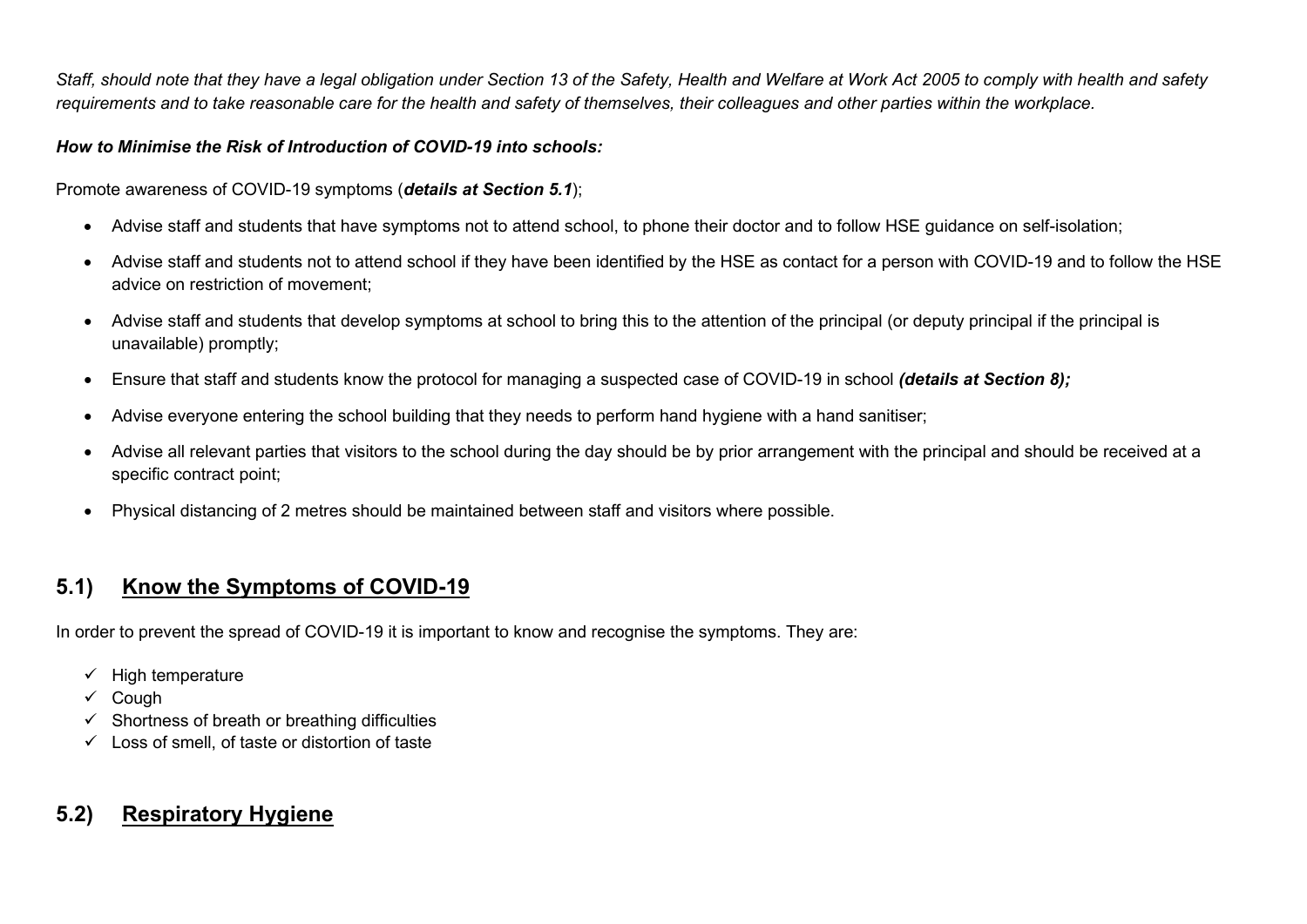Make sure you, and the people around you, follow good respiratory hygiene. This means covering your mouth and nose with a tissue or your bent elbow when you cough or sneeze. Then dispose of the used tissue immediately and safely into a nearby bin.

By following good respiratory hygiene, you protect the people around you from viruses such as cold, flu and COVID-19.

## **5.3) Hand Hygiene**

Staff and students should understand why hand hygiene is important as well as when and how to wash their hands.

Schools should promote good hygiene and display posters throughout the schools on how to wash your hands. Follow the HSE guidelines on handwashing:

#### <https://www2.hse.ie/wellbeing/how-to-wash-your-hands.html>

Hand hygiene can be achieved by hand washing or use of a hand sanitiser (when hands look clean).

Use of hand hygiene facilities including wash hand basins needs to be managed so as to avoid congregation of people waiting to use wash hand basins and hand sanitisers.

Hand sanitiser dispensers can be deployed more readily at exit and entry points of schools and classrooms and care should be taken to clean up any hand sanitizer spills to prevent risks of falls.

Warm water is preferable to hot or cold water for hand washing but if the plumbing system only supplies cold water, a soap that emulsifies easily in cold water should be used.

Wash hand basins, running water, liquid soap and hand drying facilities should be provided in all toilets, kitchens and any food preparation areas.

Hand washing facilities should be maintained in good condition and supplies of soap and towels should be topped up regularly to encourage everyone to use them.

Hot air dryers are an acceptable alternative for hand drying but must be regularly maintained. There is no evidence that hand dryers are associated with increased risk of transmission of COVID-19.

Posters displaying hand washing techniques and promoting hand washing should be placed on walls adjacent to washing facilities and can be laminated or placed in a plastic sleeve.

Hand sanitiser is suitable for use for hand hygiene when hands are not visibly soiled (look clean).

Evidence of effectiveness is best for alcohol based hand rubs but non-alcohol based hand rubs can be used too.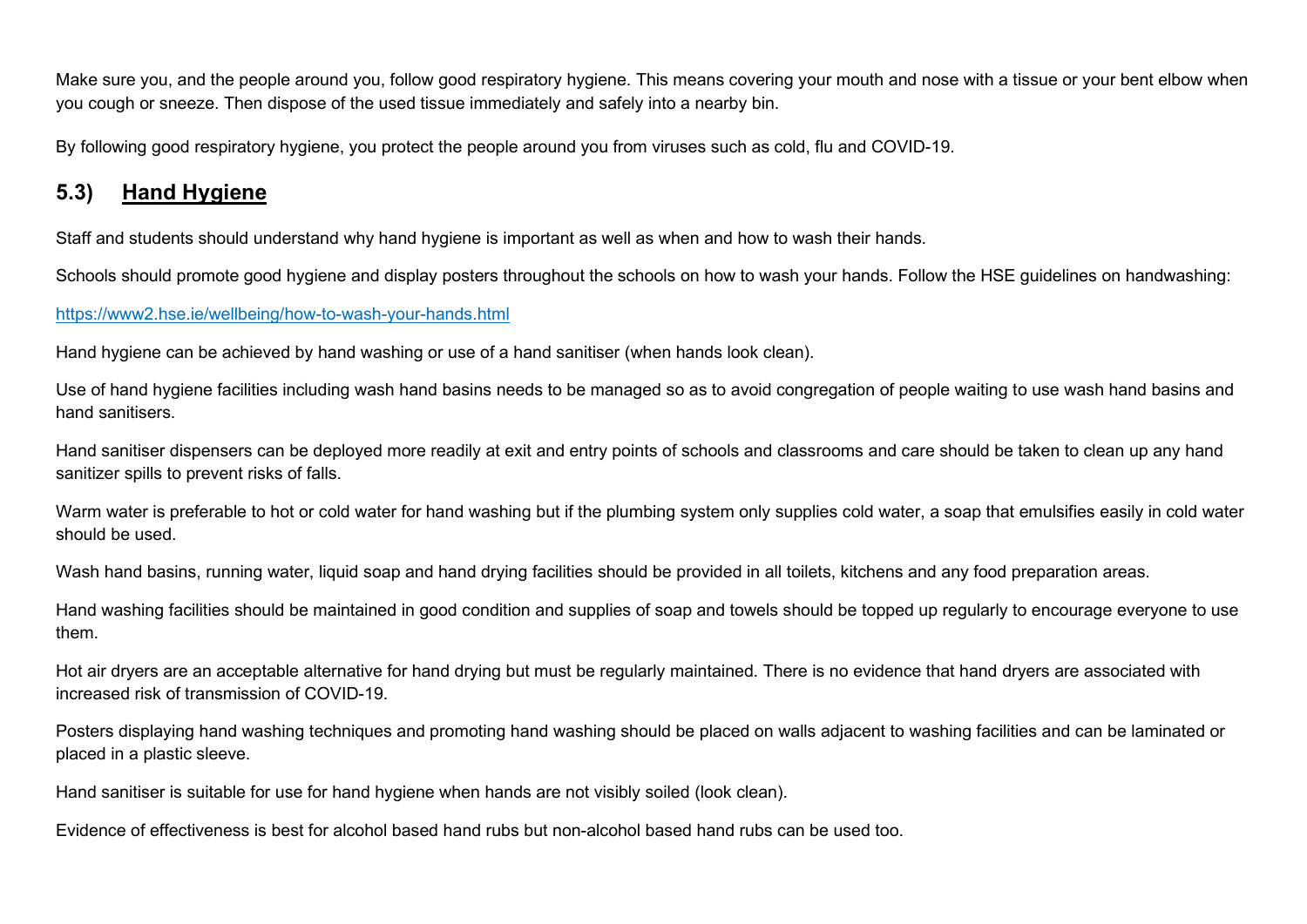When hand rubs/gels are being used in school care should be taken to ensure that students do not ingest them as they are flammable and toxic.

### **Frequency of Hand Hygiene**

Students and staff should perform hand hygiene:

- On arrival at school;
- Before eating or drinking;
- After using the toilet;
- After petting animals;
- After playing outdoors;
- When their hands are physically dirty;
- When they cough or sneeze.

The Department has arranged for a drawdown framework to be established to enable schools purchase hand-sanitisers and any other necessary PPE supplies for use in the school. The procurement process for this framework is at an advanced stage and it is intended that these materials will be available for drawdown in early August. Further guidelines will be issued shortly. The Department will provide funding for the costs associated with the hand sanitising and PPE requirements in schools. This funding will be available in advance of school reopening at the end of August.

# **5.4) Physical Distancing**

Physical distancing can be usefully applied in a post primary school setting allowing for some flexibility when needed. It must be applied in a practical way to recognise that the learning environment cannot be dominated by a potentially counterproductive focus on this issue. Care should be taken to avoid generating tension or potential conflict and some flexibility in the implementation of measures may be required at time.

It is also recognised that it is not always possible for staff to maintain physical distance from students and it is not appropriate that they would always be expected to do so where this could have a detrimental impact on the student.

### **However where possible staff should maintain a minimum of 1 m distance and where possible 2m. They should also take measures to avoid close contact at face to face level such as remaining standing rather than sitting beside/crouching down**.

Physical distancing falls into two categories:

- Increasing separation
- Decreasing interaction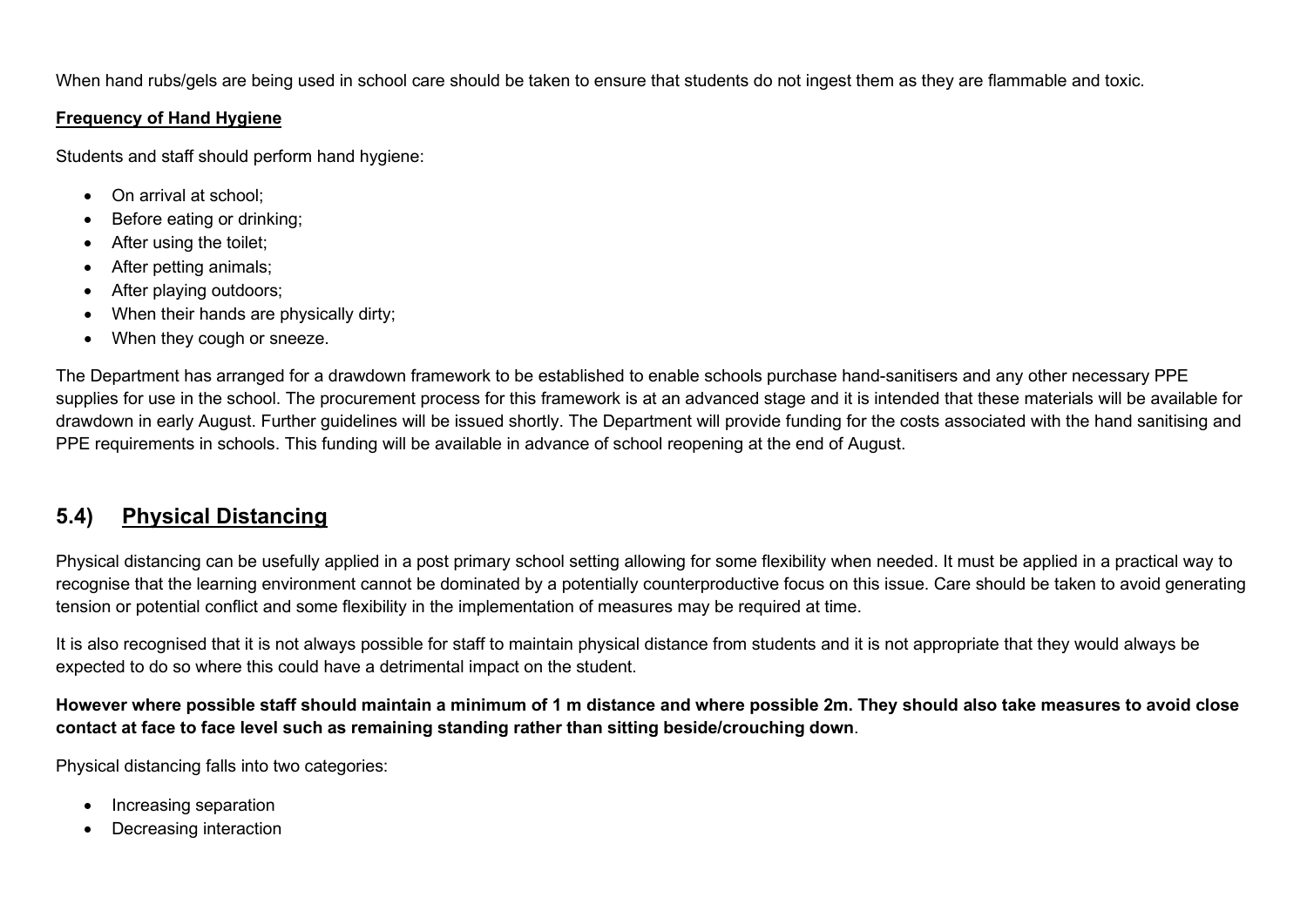### *Increasing separation*

Given that each school setting is different in terms of (i) location; (ii) physical layout (iii) available space within the school; and (iv) student numbers; schools themselves are best placed to decide on the appropriate reconfigurations / operational changes necessary to maintain physical distancing.

In recognition that a 'one size fits all' approach would not be appropriate as schools themselves are best placed to decide on the appropriate configuration for their school, the Department has developed a *Framework to maintain Physical Distancing in the Classroom in Post Primary Schools with a full return of all Students for the 2020/21 School Year.* The Framework sets out a suite of available measures that must be implemented at individual school level to the greatest possible extent.

The suite of measures set out in the Framework are:

- 1. Reconfigure class spaces to maximise physical distancing;
- 2. Utilising and reconfiguring all available space in the school in order to maximise physical distancing;
- 3. Review Timetables;
- 4. Reconfiguring Classes;
- 5. Consider Use of Live Streaming within the School; and
- 6. Accessing available spaces within the local community

A link to the "*[Framework to maintain Physical Distancing in the Classroom in Post Primary Schools with a full return of all Students for the](https://s3-eu-west-1.amazonaws.com/govieassets/81944/9e07fb09-c87d-4db3-a269-814b5117805b.docx) 2020/21 School Year"* is provided here.

[You can see a link to illustrated classroom layouts to maintain social distancing here.](https://s3-eu-west-1.amazonaws.com/govieassets/81947/e89b3523-78ee-45cb-ae14-c13d143b889b.pdf)

### *Decreasing interaction*

The extent to which decreasing interaction is possible in a post primary school will depend on the school setting and a common-sense approach is required recognising the limits to which this can be achieved between students.

In post primary schools physical distancing of 2m where possible or at least 1m should be maintained between desks or between individual students or staff.

As far as possible and practical, students would remain in the classroom and teachers would move between rooms.

As far as possible and practical students would be assigned to a main class cohort which would remain in the classroom for most subjects, with teachers moving between rooms.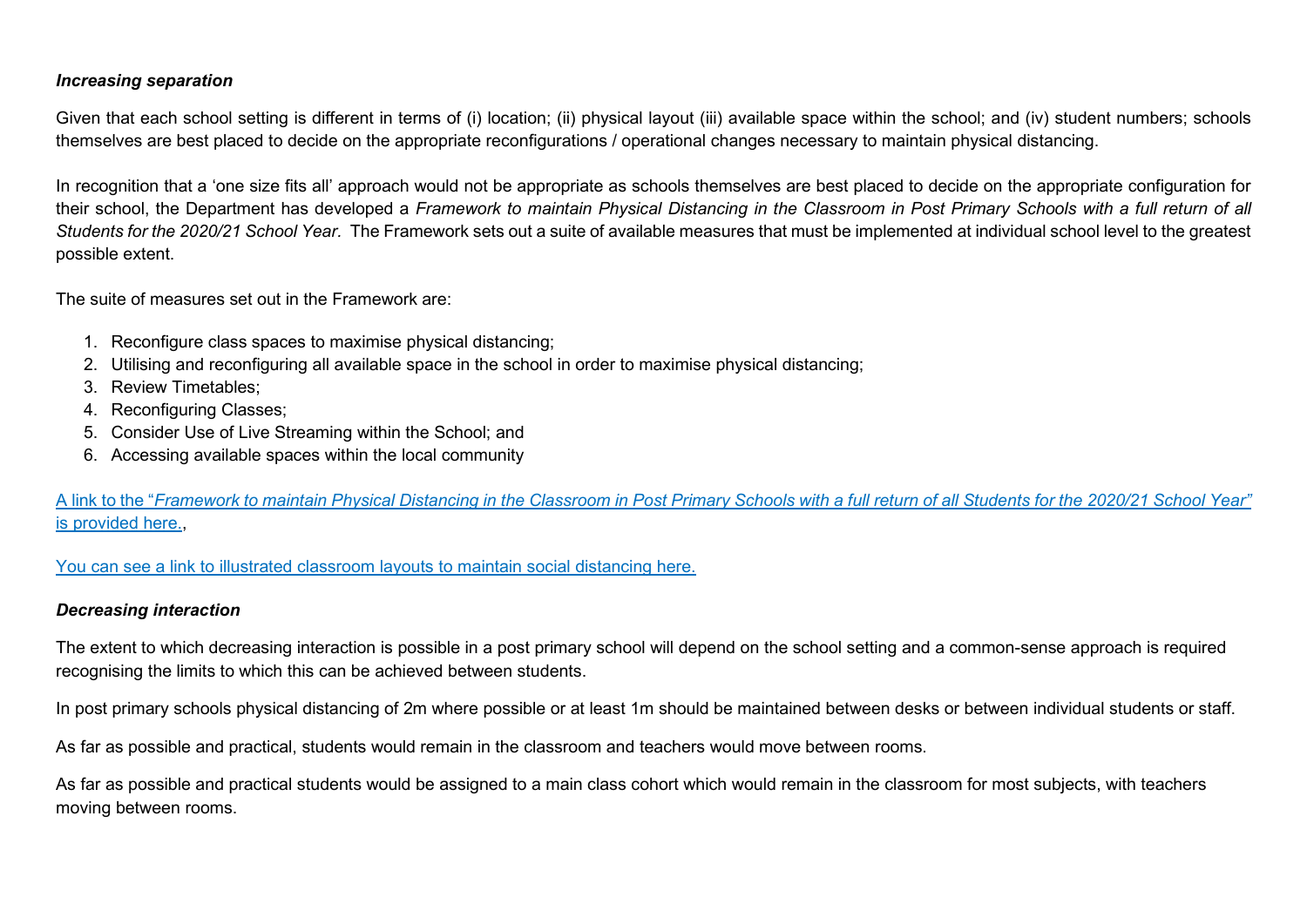Where possible and practical double classes should be planned to minimise movement during the day.

Where students have an elective subject they would move quickly into the new class and would be seated with members of their class cohort, observing as much physical distance as possible.

Hand washing and/or sanitising would be required when moving between classes by teachers and students.

Physical distancing between the teacher and class would be observed.

Where movement of class groups between rooms is required it should be planned to minimise interaction with other class groups.

Limit interaction on arrival and departure and in hallways and other shared areas.

Social physical contact (hand to hand greetings, hugs) should be discouraged.

Where students need to move about within the classroom to perform activities (access to a shared resource) it should be organized to the greatest degree possible to minimise congregation at the shared resource.

Staff and students should avoid sharing of personal items.

Where teaching and learning involves use of keyboards or tablets, the contact surface of the device should be cleaned regularly and hand hygiene encouraged.

#### **Physical Distancing outside of the classroom and within the school**

#### *School drop off/collection*

Arrangements for dropping off/collecting students should be arranged to maintain physical distancing of 2m where possible.

Walking/cycling to school should be encouraged as much as possible.

Aim of any arrangements is to avoid congregation of people at the school gates where physical distancing requirements may not be respected.

Staggered drop off/pick up times should be arranged where feasible.

If schools have additional access points, consideration may be given to whether they can be used to reduce congestion.

Students should head straight to their designated learning space/classroom.

### *Staff*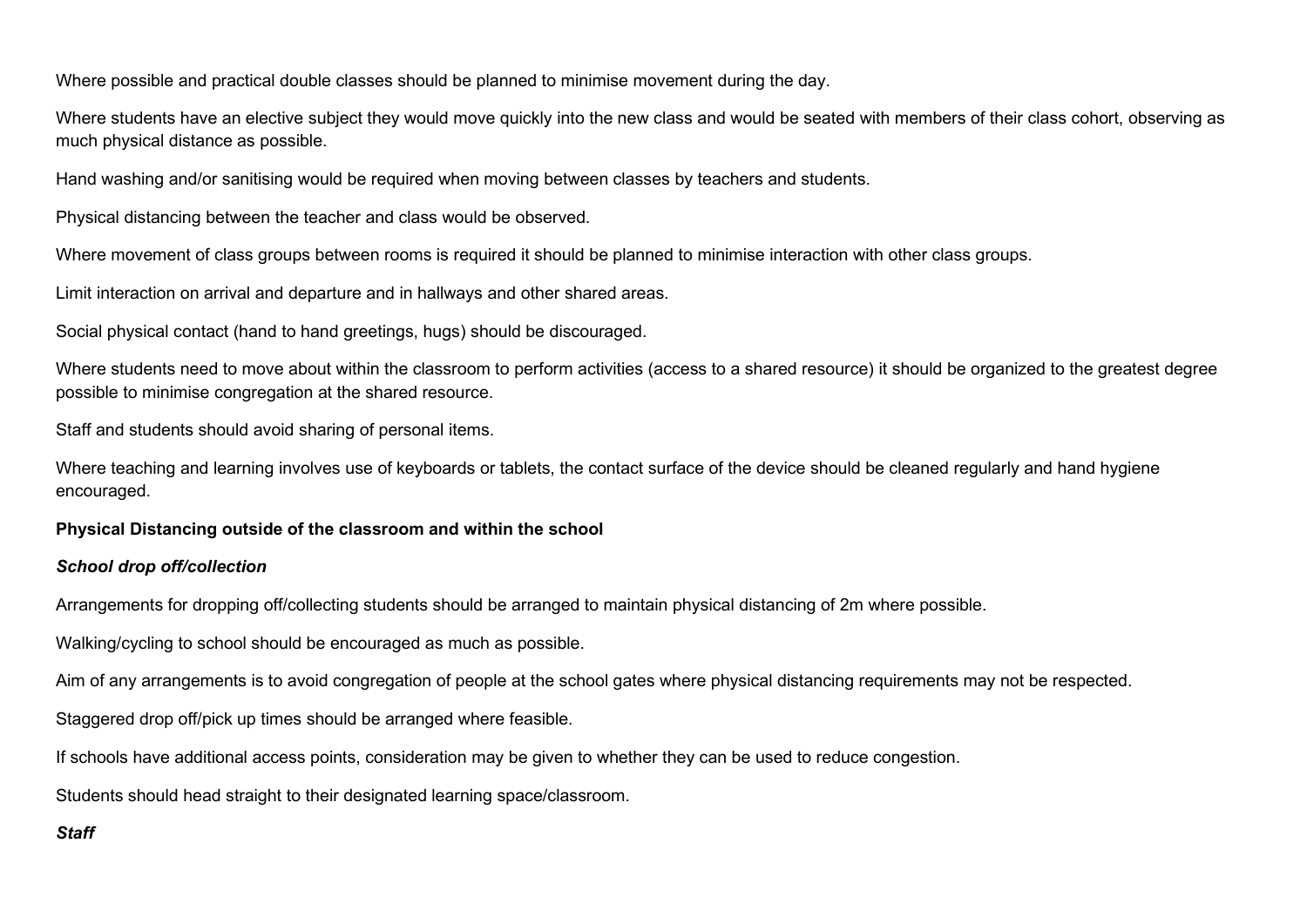A distance of 2m is recommended for physical distancing by staff. This is particularly relevant to distancing between adults when they are not engaged in teaching such as the staff room and arriving to work.

If 2m cannot be maintained in staff groups, as much as distance as is possible and guidance on face covering should be observed.

At post primary level consideration could be given to formation of staff "pods" or teams who work together and take breaks together.

Staff meetings should be held remotely or in small groups or in large spaces to facilitate physical distancing.

Implement no hand shaking policy.

Minimise gathering at the beginning or end of the school day.

### *Canteen*

Ensure physical distancing is applied in canteen facilities

Stagger canteen use and extend serving times where possible to align with class groupings.

Implement a queue management system.

Make sure students clean their hands before and after entering the canteen area.

### *Corridors and Stairwells*

Briefly passing someone in a hall is very unlikely to contribute significantly to the spread of infection if people do not have physical contact and avoid informal group discussions.

# **5.5) Use of PPE in Schools**

PPE will not be required to be worn within schools according to current occupational and public health guidance. However, for a limited number of staff, PPE will need to be used occasionally or constantly due to the nature of certain work activities or work areas. These might include roles such as:

- Performing intimate care
- Where a suspected case of COVID-19 is identified while the school is in operation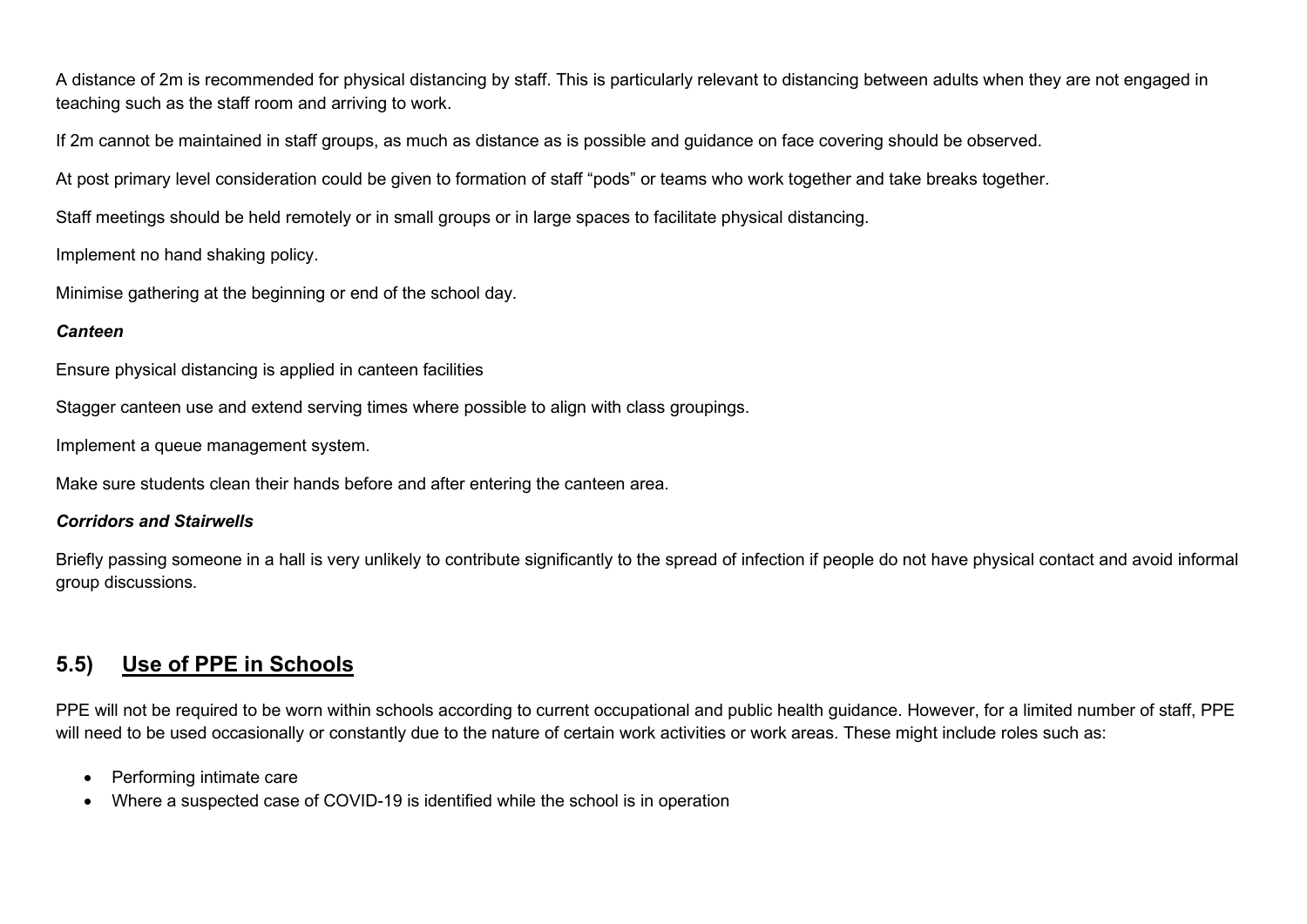• Where staff are particularly vulnerable to infection but are not in the list of those categorised as people in very high risk groups, or may be living with people who are in a very high risk category.

Appropriate PPE will be available for dealing with suspected COVID-19 cases, intimate care needs and for first aid. Where staff provide healthcare to children with medical needs in the school environment they should apply standard precautions as per usual practice.

### **Masks**

It is not practical for students to wear masks properly for the duration of a school day. Older students should not be requested to wear a facial covering but those who wish to wear one where physical distancing is difficult to maintain should not be discouraged.

It is essential for those wearing a cloth face covering to understand that the purpose is not to protect themselves but to reduce onward transmission and the benefit is reliant on wearing the covering appropriately.

Wearing a face covering or mask does not negate the need to stay at home if symptomatic.

For staff, face coverings should not be required if physical distancing is possible and practiced appropriately. Wearing a face covering will conceal facial expression and make communication difficult.

The use of a visor as an alternative may be considered where there is a concern regarding prolonged close contact and exposure to fluid/respiratory droplets. It can also be used, in exceptional circumstances, where it has not been possible, notwithstanding the application of the measures in the framework on physical distancing set out above, to achieve physical distancing by organisational means for large classes. [Advice on how to properly use face coverings can](https://www.gov.ie/facemasks)  [be found here.](https://www.gov.ie/facemasks)

### **Gloves**

The use of disposable gloves in the school by students or staff is not generally appropriate but may be necessary for matters such as cleaning or intimate care settings. Routine use does not protect the wearer and may expose others to risk from contaminated gloves.

Routine use of disposable gloves is not a substitute for hand hygiene.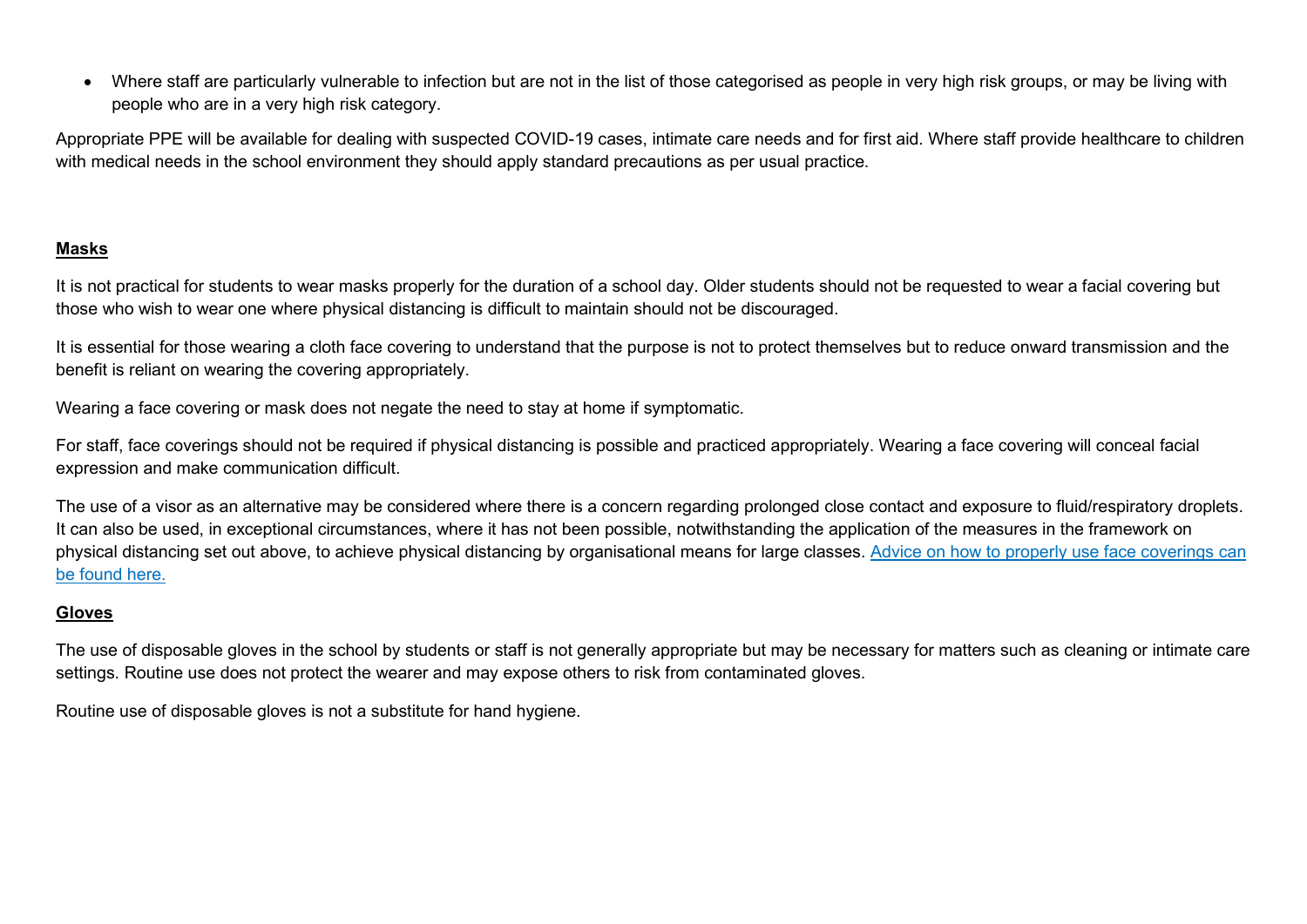## **6) Impact of COVID-19 on certain school activities**

### **The Department will work with stakeholders to provide more detailed advice on school activities in advance of school reopening.**

### *Choir/Music Performance*

Choir practices/performances and music practices/performances involving wind instruments may pose a higher level of risk and special consideration should be given to how they are held ensuring that the room is well-ventilated and the distance between performers is maintained.

### *Sport Activities*

Schools should refer to the HPSC guidance on Return to Sport.

### *Shared Equipment*

Art – Where possible students should be encouraged to have their own individual art and equipment supplies.

Electronics – Shared electronic devices such as tablets, touch screens, keyboards should be cleaned between use and consideration could be given to the use of wipeable covers for electronics to facilitate cleaning.

Musical Equipment/Instruments – To the greatest extent possible, instruments should not be shared between students and if sharing is required, the instruments should be

Library Policy – Where practical students should have their own books. Textbooks that are shared should be covered in a wipeable plastic covering that can be wiped with a suitable household cleaning agent between uses. Students should be encouraged to perform hand hygiene after using any shared item.

Shared Sports Equipment – Minimise equipment sharing and clean shared equipment between uses by different people.

## **7) Hygiene and Cleaning in Schools**

The Department of Education will provide additional funding to schools to support the enhanced cleaning required to minimise the risks of COVID-19. Details of the funding supports will be provided to schools by way of circular and will be updated as required. The funding will be provided to schools in advance of reopening.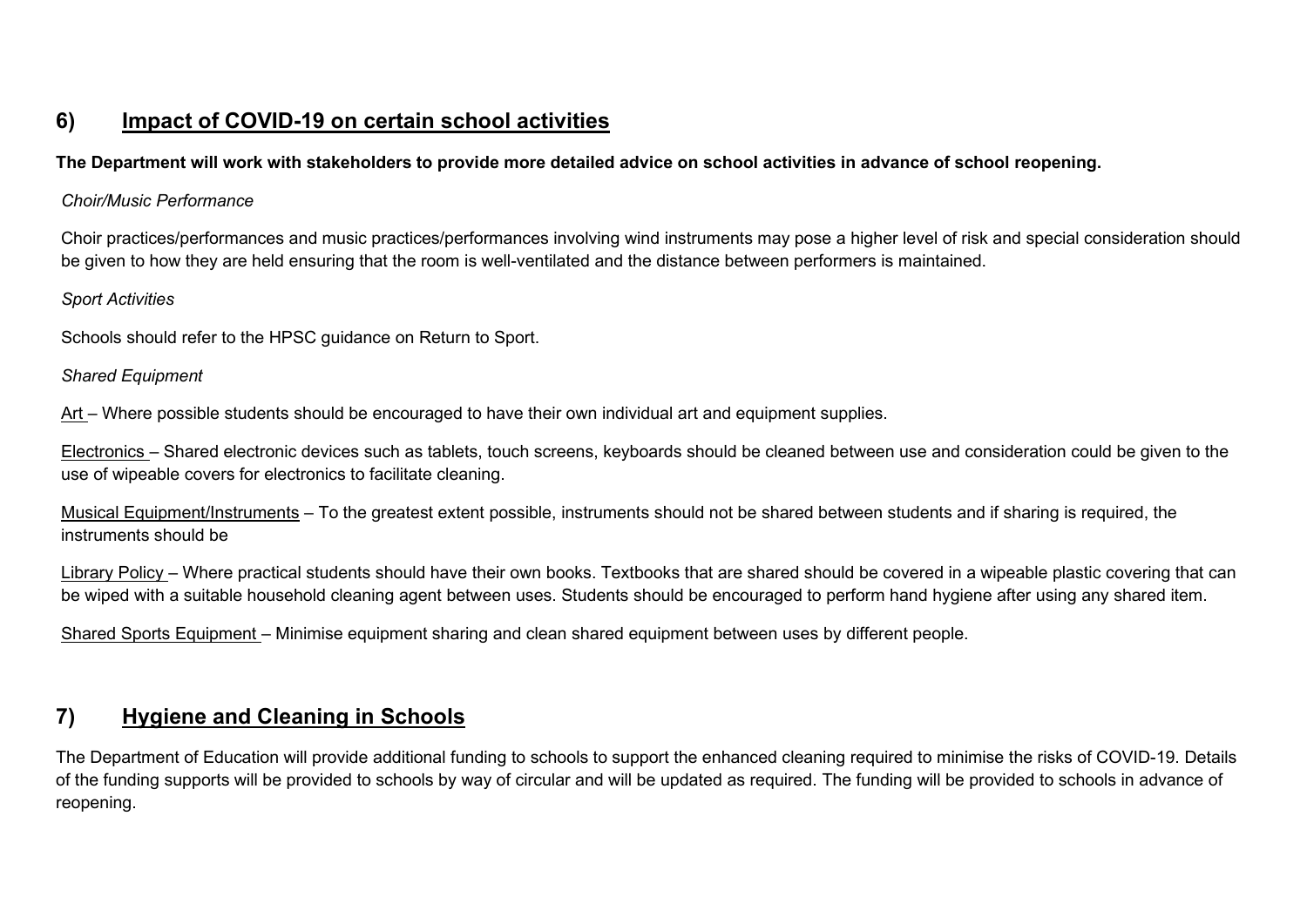The specific advice in relation to school cleaning is set out in the HPSC advice and will be covered in the induction training. This advice sets out the cleaning regime required to support schools to prevent COVID-19 infections and the enhanced cleaning required in the event of a suspected cases of COVID-19. Schools are asked to carefully read and understand the cleaning advice and to apply that to all areas of the school as appropriate.

Schools are reminded to take particular care of the hygiene arrangements for wash hand and toilet facilities.

In summary, each school setting should be cleaned at **least once per day**. Additional cleaning if available should be focused on frequently touched surfaces – door handles, hand rails, chairs/arm rests, communal eating areas, sink and toilet facilities.

If students are moving between classrooms consideration may be given to appropriate cleaning products being provided to enable them to wipe down their desk, chair and surface before leaving the room.

All staff will have access to cleaning products and will be required to maintain cleanliness of their own work area. Under no circumstances should these cleaning materials be removed from the building.

Staff should thoroughly clean and disinfect their work area before and after use each day.

There will be regular collection of used waste disposal bags from offices and other areas within the school facility**.** 

Shower facilities shall not be available for use by staff or students due to the increased risk associated with communal shower facilities and areas. This shall be reviewed in line with government guidance.

Staff must use and clean their own equipment and utensils (cup, cutlery, plate etc.).

### *Cleaning/Disinfecting rooms where a student/staff member with suspected COVID-19 was present*

The rooms should be cleaned as soon as practicable possible.

Once the room is vacated the room should not be reused until it has been thoroughly cleaned and disinfected and all surfaces are dry.

Disinfection only works on things that are clean. Therefore when disinfection is required it is always in addition to cleaning.

Person/s assigned to cleaning should avoid touching their face while they are cleaning and household gloves and a plastic apron.

Clean the environment and furniture using disposable cleaning cloths and a household detergent followed by disinfection with a chlorine based product (household bleach).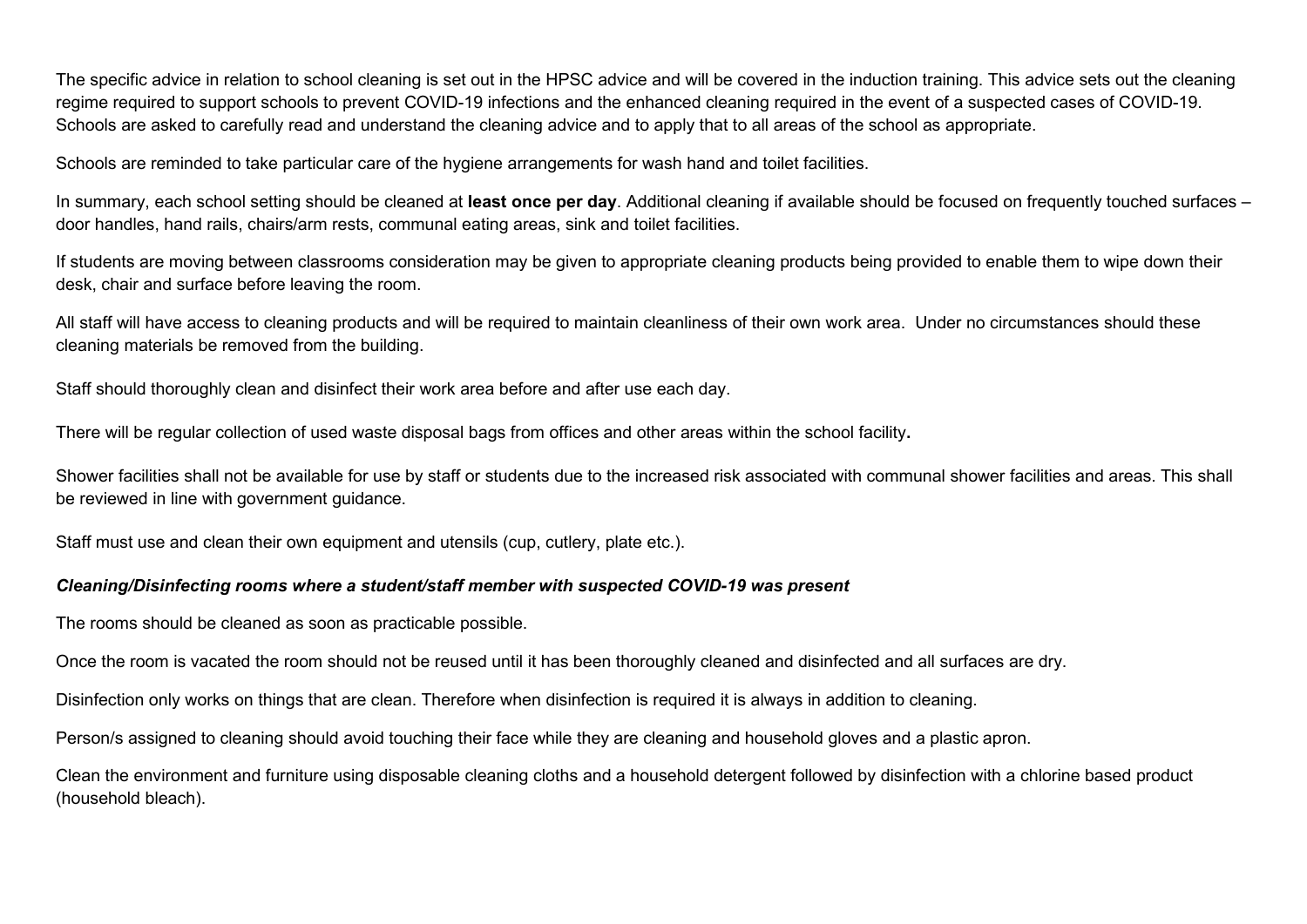Pay special attention to frequently touched surfaces, the back of chairs, couches, door handles and any surfaces that are visibly soiled with body fluids.

Once the room has been cleaned and disinfected and all surfaces are dry, the room can be reused.

# **8) Dealing with a Suspected Case of COVID-19**

Staff or students should not attend school if displaying any symptoms of COVID-19. The following outlines how a school should deal with a suspected case that may arise in a school setting.

A designated isolation area should be identified within the school building. The possibility of having more than one person displaying signs of COVID-19 should be considered and a contingency plan for dealing with additional cases put in place. The designated isolation area should be behind a closed door and away from other staff and students.

If a staff member/student displays symptoms of COVID-19 while at school the following are the procedures to be implemented:

- If the person with the suspected case is a student, the parents/guardians should be contacted immediately;
- Isolate the person and have a procedure in place to accompany the individual to the designated isolation area via the isolation route, keeping at least 2 metres away from the symptomatic person and also making sure that others maintain a distance of at least 2 metres from the symptomatic person at all times;
- The isolation area does not have to be a room but if it is not a room it should be 2m away from others in the room;
- Remember that the virus is spread by droplets and is not airborne so physical separation is enough to reduce the risk of spread to others even if they are in the same room;
- If it is not possible to maintain a distance of 2m a staff member caring for a student should wear a face covering or mask. Gloves should not be used as the virus does not pass through skin;
- Provide a mask for the person presenting with symptoms if one is available. He/she should wear the mask if in a common area with other people or while exiting the premises;
- Assess whether the individual who is displaying symptoms can immediately be directed to go home/be brought home by parents and call their doctor and continue self-isolation at home;
- Facilitate the person presenting with symptoms remaining in isolation if they cannot immediately go home and facilitate them calling their doctor. The individual should avoid touching people, surfaces and objects. Advice should be given to the person presenting with symptoms to cover their mouth and nose with the disposable tissue provided when they cough or sneeze and put the tissue in the waste bag provided;
- If the person is well enough to go home, arrange for them to be transported home by a family member, as soon as possible and advise them to inform their general practitioner by phone of their symptoms. Public transport of any kind should not be used;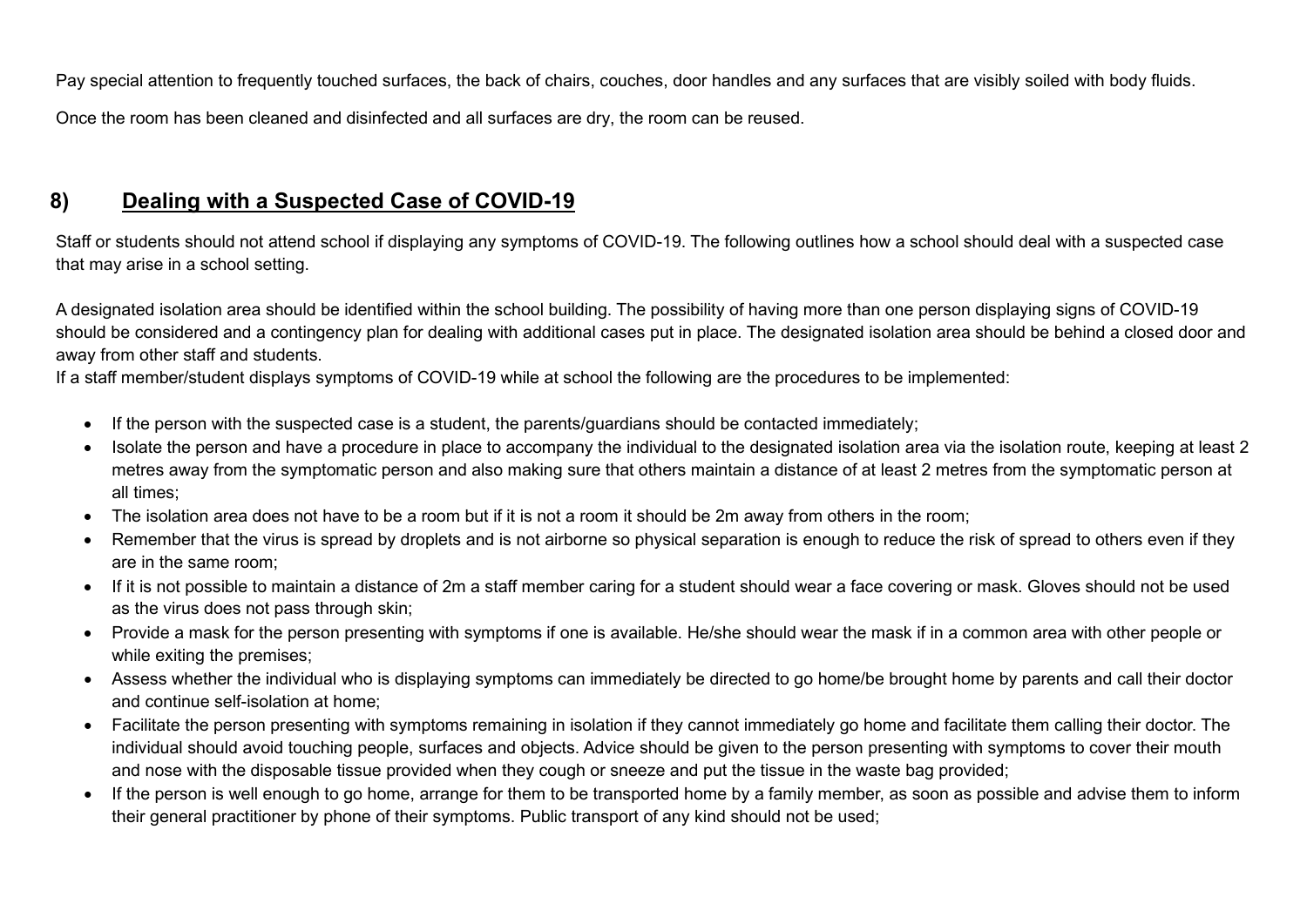- If they are too unwell to go home or advice is required, contact 999 or 112 and inform them that the sick person is a COVID-19 suspect;
- Carry out an assessment of the incident which will form part of determining follow-up actions and recovery;
- Arrange for appropriate cleaning of the isolation area and work areas involved (*details at Section 7*)

The HSE will inform any staff/parents who have come into close contact with a diagnosed case via the contact tracing process. The HSE will contact all relevant persons where a diagnosis of COVID-19 is made. The instructions of the HSE should be followed and staff and student confidentiality is essential at all times.

## **9) Staff Duties**

Staff have a statutory obligation to take reasonable care for their own health and safety and that of their colleagues and other parties.

The cooperation and assistance of all staff is essential to reduce the risk of spread of COVID19 and to protect health and safety as far as possible within the school. All staff have a key role to play.

In this regard and in order to facilitate a safe return to work, these duties include, but are not limited to, the following:

- Adhere to the School COVID-19 Response Plan and the control measures outlined.
- Complete the RTW form before they return to work.
- Must inform the Principal if there are any other circumstances relating to COVID-19, not included in the form, which may need to be disclosed to facilitate their safe return to the workplace.
- Must complete COVID-19 Induction Training and any other training required prior to their return to school.
- Must be aware of, and adhere to, good hygiene and respiratory etiquette. Coordinate practices and work with their colleagues to ensure that physical distancing is maintained.
- Make themselves aware of the symptoms of COVID-19 and monitor their own wellbeing.
- Self-isolate at home and contact their GP promptly for further advice if they display any symptoms of COVID-19.
- Not return to or attend school if they have symptoms of COVID-19 under any circumstances.
- Adhere to the procedure outlined above if they develop any symptoms of COVID-19 whilst within the school facility. .
- Keep themselves informed of the updated advice of the publ**ic** health authorities and comply with same.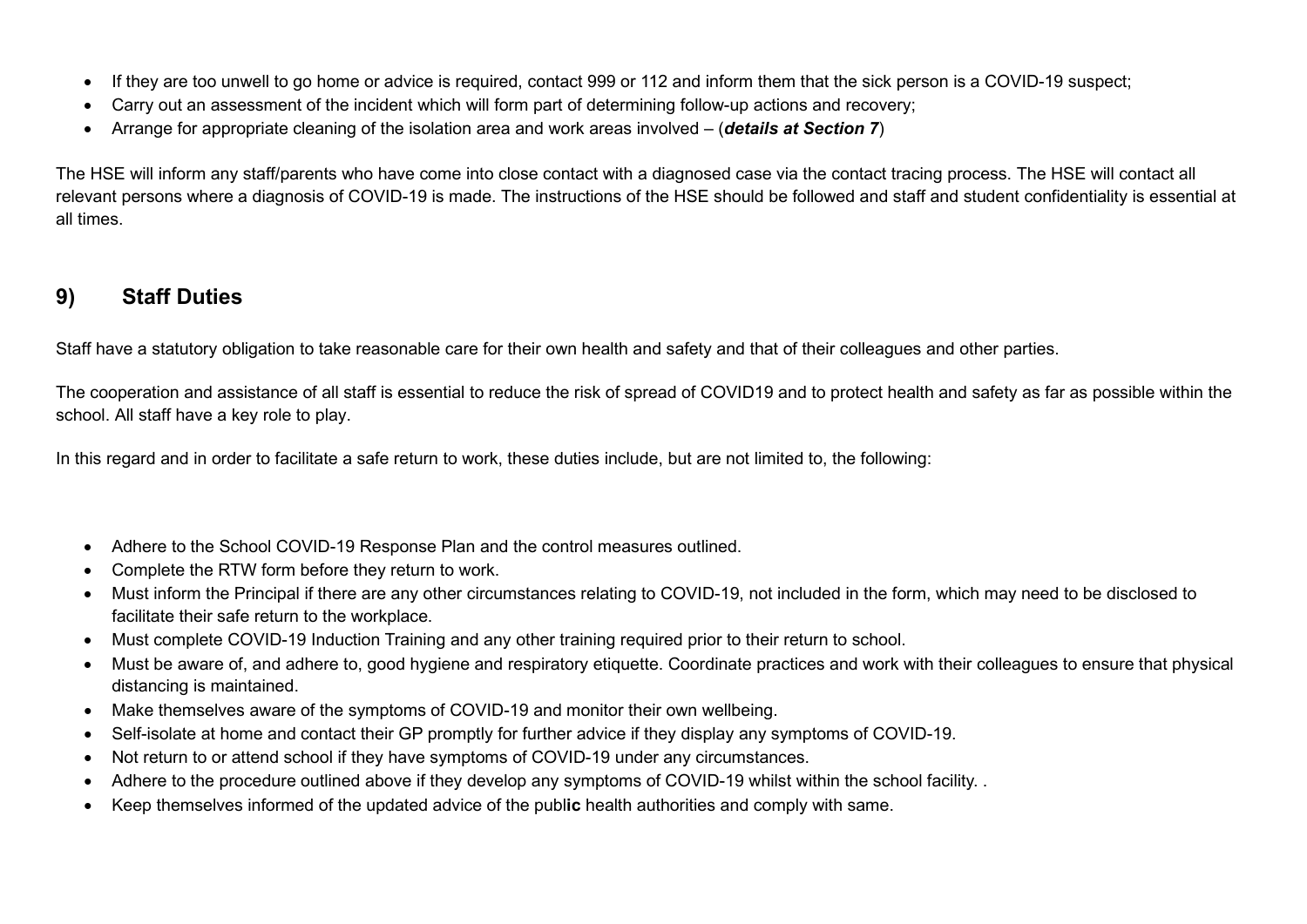## **10) COVID-19 related absence management**

The management of a COVID-19 related absence will be managed in line with agreed procedures with the Department of Education.

## **11) Employee Assistance and Wellbeing Programme**

The Department recognises the need for school staff wellbeing and collective self-care. Support for school staff wellbeing will be provided by Department Support Services including the PDST and CSL, as well as by the HSE's Health Promotion Team. An [Occupational Health Strategy](https://www.education.ie/en/Education-Staff/Information/Occupational-Health-Strategy/) is in place as a supportive resource for individual staff members in schools. The aim of the Occupational Health Strategy is to promote the health and wellbeing of employees in the workplace, with a strong focus on prevention. The Occupational Health Strategy comprises the Employee Assistance Service and the Occupational Health Service. The Employee Assistance Service (EAS) is provided by Spectrum.Life under the logo of 'Wellbeing Together: Folláinne Le Chéile'.

Under the EAS, employees have a dedicated free-phone confidential helpline 1800 411 057 available 24 hours a day, 365 days a year providing advice on a range of issues such as wellbeing, legal, financial, mediation, management support etc. Where required, short-term counselling is available to employees and their families (over the age of 18 years and living at home). A bespoke wellbeing portal and app which offers access to podcasts and blogs on topics around wellbeing and mental health, family life, exercise and nutrition is also available. In addition online cognitive behavioural therapy is provided. As part of the services provided by Spectrum.Life a Mental Health Promotion Manager is available to develop and deliver evidence based mental health and wellbeing initiatives to reduce stigma and improve mental health literacy and to increase engagement with the service. They will also be providing a series of webinars and presentations to promote staff wellbeing in schools as schools reopen and during the upcoming school year.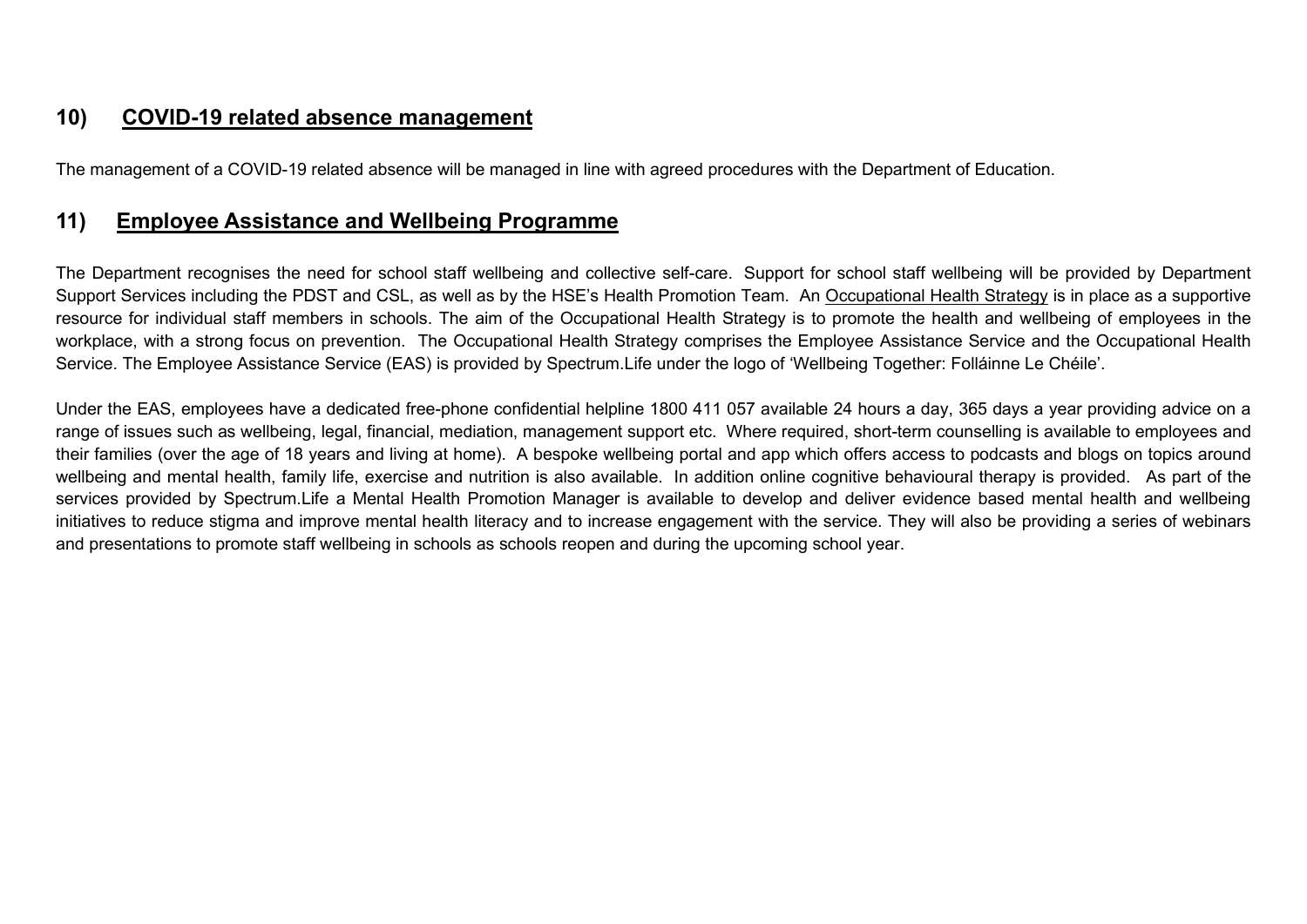# **APPENDIX 1 COVID-19 Policy Statement**

[School name] is committed to providing a safe and healthy workplace for all our staff and a safe learning environment for all our students. To ensure that, we have developed the following COVID-19 Response Plan. The BOM/ETB and all school staff are responsible for the implementation of this plan and a combined effort will help contain the spread of the virus. We will:

- continue to monitor our COVID-19 response and amend this plan in consultation with our staff
- provide up to date information to our staff and students on the Public Health advice issued by the HSE and Gov.ie
- display information on the signs and symptoms of COVID-19 and correct hand-washing techniques
- agree with staff, a worker representative who is easily identifiable to carry out the role outlined in this plan in relation to summer provision
- inform all staff and students of essential hygiene and respiratory etiquette and physical distancing requirements
- adapt the school to facilitate physical distancing as appropriate in line with the public health guidance and direction of the Department of Education
- keep a contact log to help with contact tracing
- ensure staff and students engage with the induction / familiarisation briefing provided by the Department of Education
- implement the agreed procedures to be followed in the event of someone showing symptoms of COVID-19 while at school
- provide instructions for staff and students to follow if they develop signs and symptoms of COVID-19 during school time
- implement cleaning in line with Department of Education advice

All school staff will be consulted on an ongoing basis and feedback is encouraged on any concerns, issues or suggestions.

This can be done through the Lead Worker Representative(s), who will be supported in line with the agreement between the Department and education partners.

Signed: \_\_\_\_\_\_\_\_\_\_\_\_\_\_\_\_\_\_\_\_ Date: \_\_\_\_\_\_\_\_\_\_\_\_\_\_\_\_\_\_\_\_\_

# **Appendix 2 Pre-Return to Work Questionnaire COVID-19**

This questionnaire must be completed by staff **at least 3 days** in advance of returning to work.

If the answer is Yes to any of the below questions, you are advised to seek medical advice before returning to work.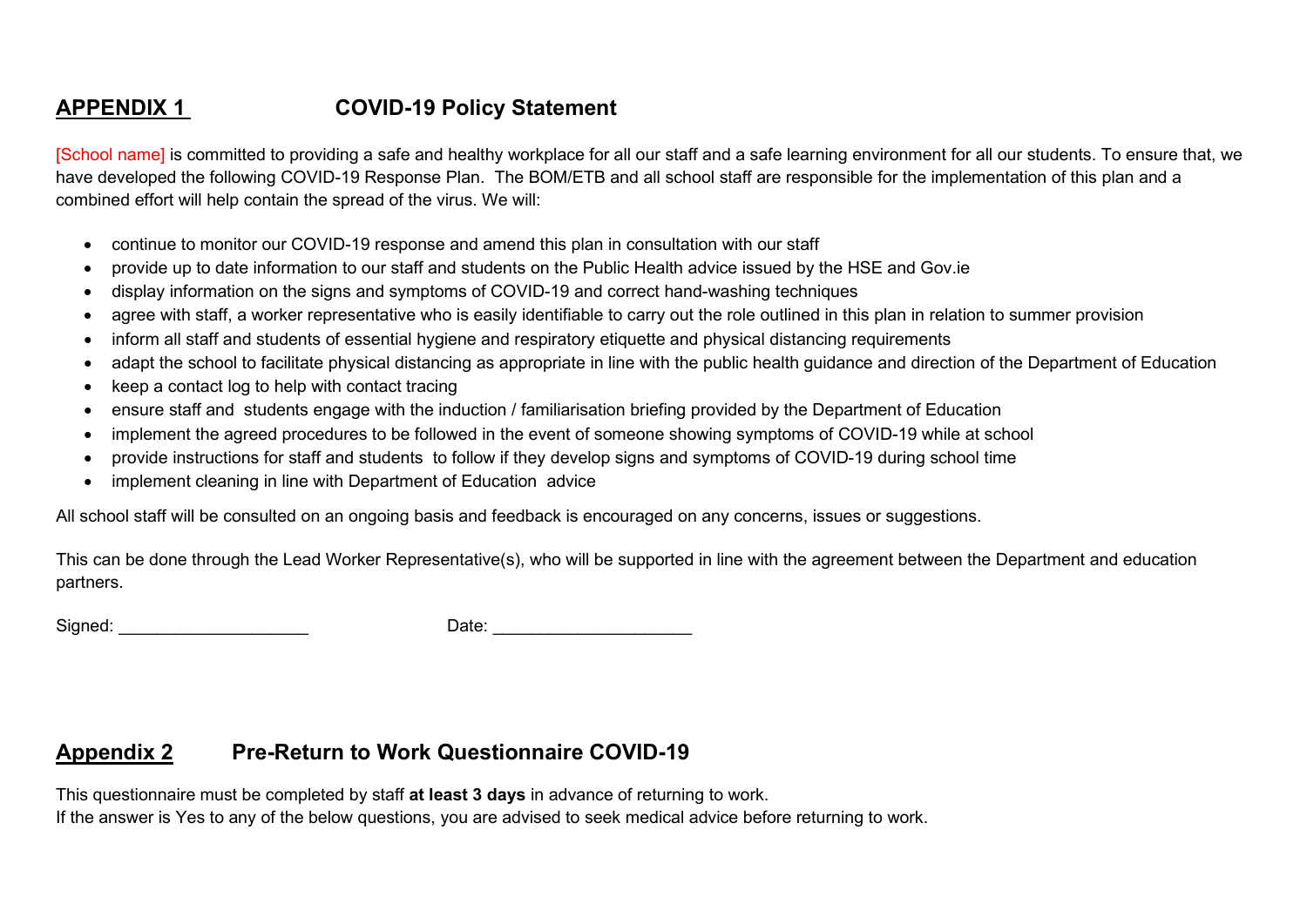Name: \_\_\_\_\_\_\_\_\_\_\_\_\_\_\_\_\_\_\_\_\_\_\_\_

Name of School:

Name of Principal: example of the Principal: the Contract of Principal: example of  $\Box$ **Questions YES NO** 1. Do you have symptoms of cough, fever, high temperature, sore throat, runny nose, breathlessness or flu like symptoms now or in the past 14 days? 2. Have you been diagnosed with confirmed or suspected COVID-19 infection in the last 14 days? 3. Have you been advised by the HSE that you are you a close contact of a person who is a confirmed or suspected case of COVID-19 in the past 14 days? 4. Have you been advised by a doctor to self-isolate at this time? 5. Have you been advised by a doctor to cocoon at this time? 6. Have you been advised by your doctor that you are in the very high risk group? If yes, please liaise with your doctor and Principal re return to work.

I confirm, to the best of my knowledge that I have no symptoms of COVID-19, am not self-isolating, awaiting results of a COVID-19 test or been advised to restrict my movements. Please note: The school is collecting this sensitive personal data for the purposes of maintaining safety within the workplace in light of the COVID-19 pandemic. The legal basis for collecting this data is based on vital public health interests and maintaining occupational health and will be held securely in line with our retention policy.

Signed: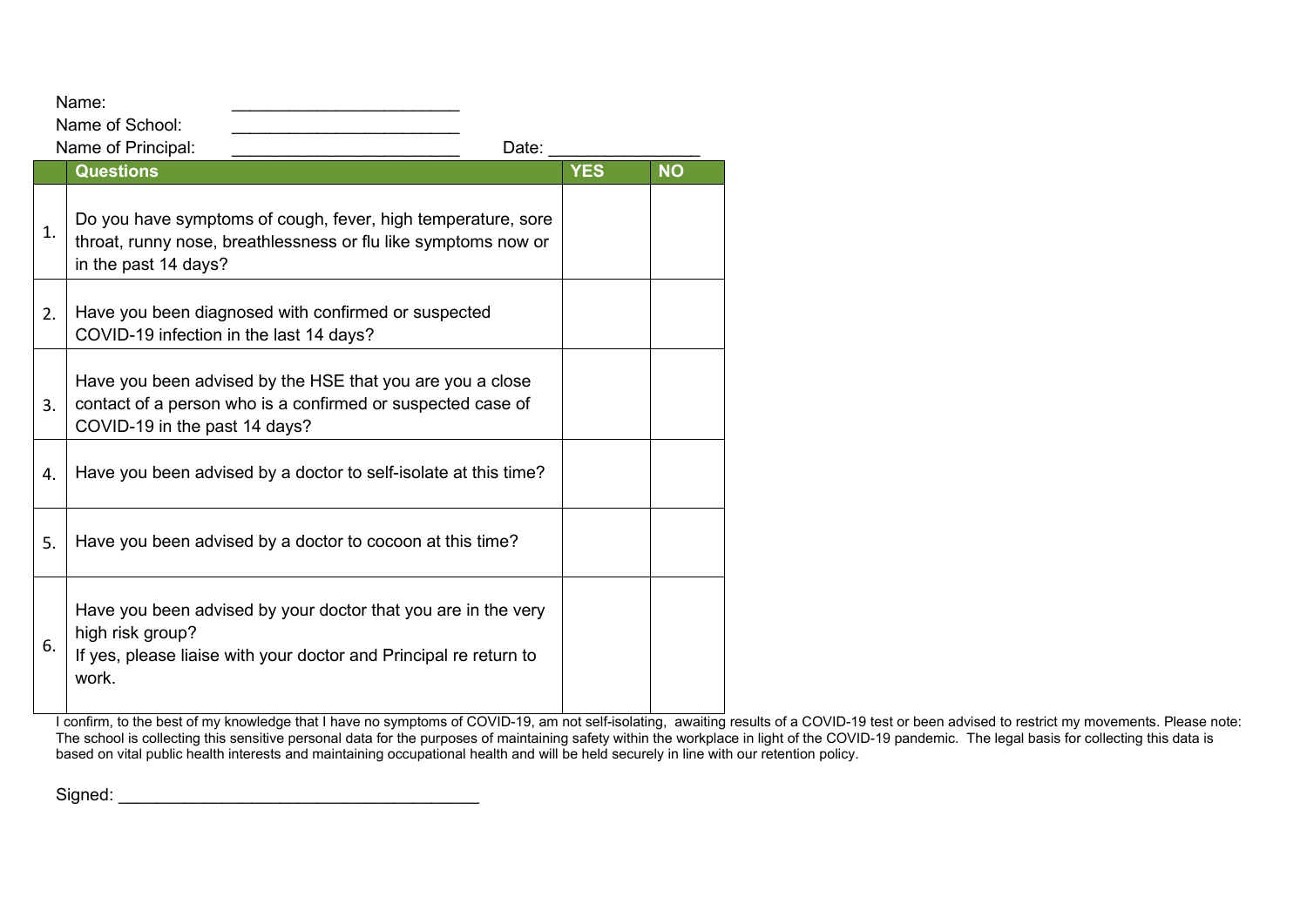## **Appendix 3 Lead Worker Representative – Post primary Schools**

The COVID-19 Return to Work Safely Protocol is designed to support employers and workers to put measures in place that will prevent the spread of COVID-19 in the workplace. The Protocol was developed following discussion and agreement between the Government, Trade Unions and Employers at the Labour Employer Economic Forum.

The Protocol provides for the appointment of a Lead Worker Representative (LWR) in each workplace. The LWR will work in collaboration with the employer to assist in the implementation of measures to prevent the spread of COVID -19 and monitor adherence to those measures and to be involved in communicating the health advice around COVID-19 in the workplace.

The purpose of this section is to set out the provisions in respect of the LWR in schools. These arrangements will operate for the 2020/21 school year and will be kept under review by the parties.

This document should be read in conjunction with:

- the COVID-19 [Return to Work Safely Protocol;](https://www.gov.ie/en/publication/22829a-return-to-work-safely-protocol/)
- the [Guidance and FAQs for Public Service Employers during COVID-19;](https://www.gov.ie/en/news/092fff-update-on-working-arrangements-and-leave-associated-with-covid-19-fo/)
- COVID-19 Response Plan for Post primary Schools (available on the Department of Education website).

### **1. Collaborative Approach**

Responsibility for the development and implementation of the COVID-19 Response Plan and the associated control measures lies with the Board of Management/ Education and Training Board and school management.

Strong communication and a shared collaborative approach is key to protecting against the spread of COVID-19 in schools, and looking after the health, safety and wellbeing of staff and students. Adherence to the Return to Work Protocol will only be achieved if everyone has a shared obligation in implementing the measures contained within the Protocol in their place of work.

If a staff member has any concerns or observations in relation to the COVID-19 Response Plan, control measures or the adherence to such measures by staff, students or others, they should contact the LWR who will engage with school management.

#### **2. Role of the Lead Worker Representative**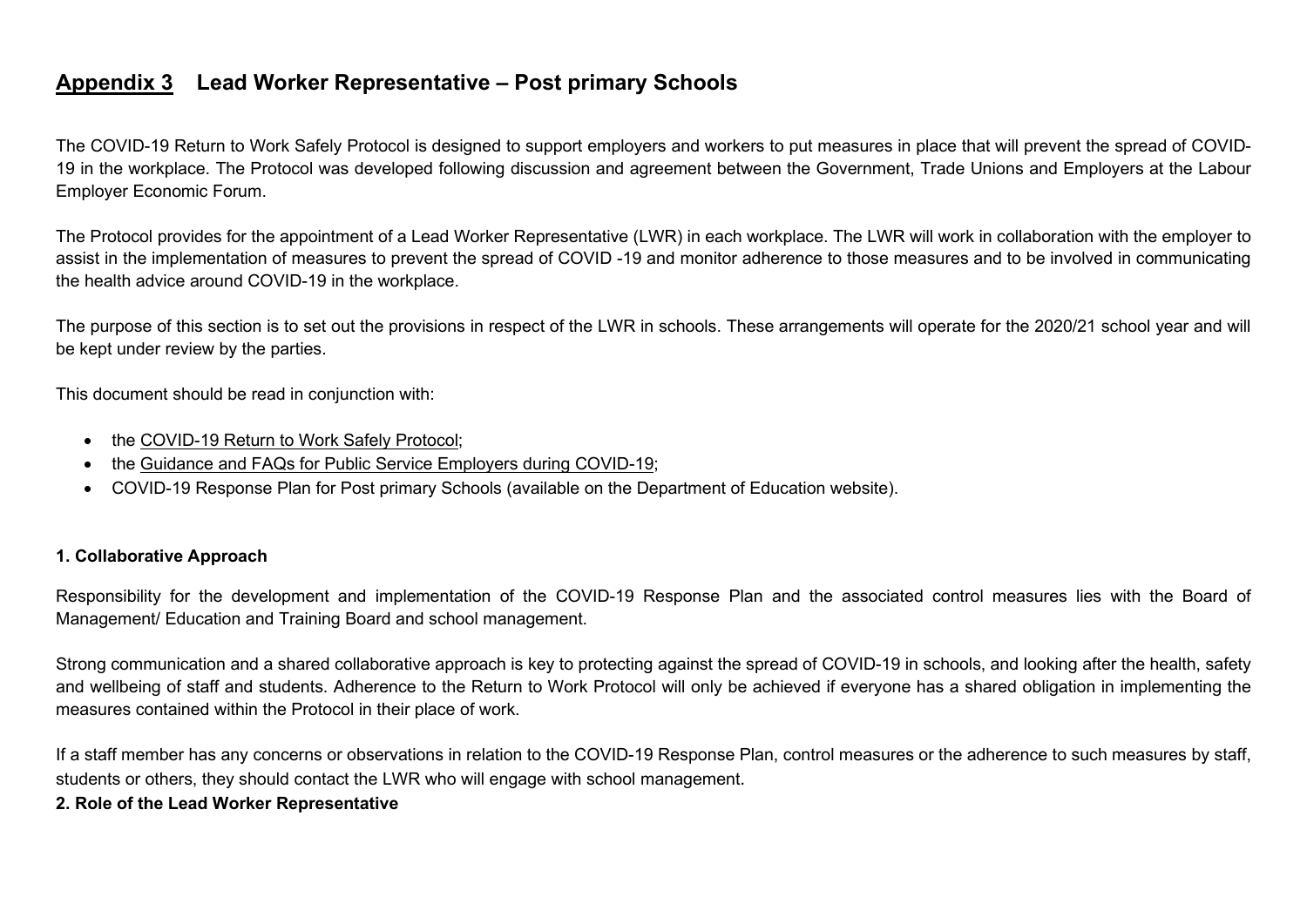The role of LWR is separate to that of the Safety Representative under the health and safety legislation. However the Safety Representative may act as the LWR if selected to do so by the staff.

In summary, the role of the LWR is to:

- Represent all staff in the workplace regardless of role, and be aware of specific issues that may arise in respect of different staff cohorts;
- Keep up to date with the latest COVID-19 public health advice;
- Work collaboratively with school management to ensure, so far as is reasonably practicable, the safety, health and welfare of employees in relation to COVID-19;
- Consult with school management on the control measures required to minimise the risk of staff and students being exposed to COVID-19;
- Promote good hygiene practices, in conjunction with school management, such as washing hands regularly and maintaining good respiratory etiquette along with maintaining social distancing in accordance with public health advice;
- Assist school management with the implementation of measures to suppress COVID-19 in the workplace in line with the Return to Work Safely Protocol and current public health advice;
- Monitor, in conjunction with school management, adherence to measures put in place to prevent the spread of COVID-19;
- Conduct reviews of safety measures that are in place to address and suppress COVID-19 in the workplace. Reviews (including an examination of the workplace) should be conducted on a regular basis (at least twice per week);
- Report any issues of concern immediately to school management and keep records of such issues and actions taken to rectify them;
- Consult with the school management on the school's COVID-19 Response Plan in the event of someone developing COVID-19 while in school including the location of an isolation area and a safe route to that area;
- Following any incident, assess with the school management any follow up action that is required;
- Consult with colleagues on matters relating to COVID-19 in the workplace;
- Make representations to school management on behalf of their colleagues on matters relating to COVID-19 in the workplace.

### **3. What can a Lead Worker Representative Do?**

The LWR may consult with, and make representations to, school management on any issue of concern in relation to COVID-19. These include issues in relation to: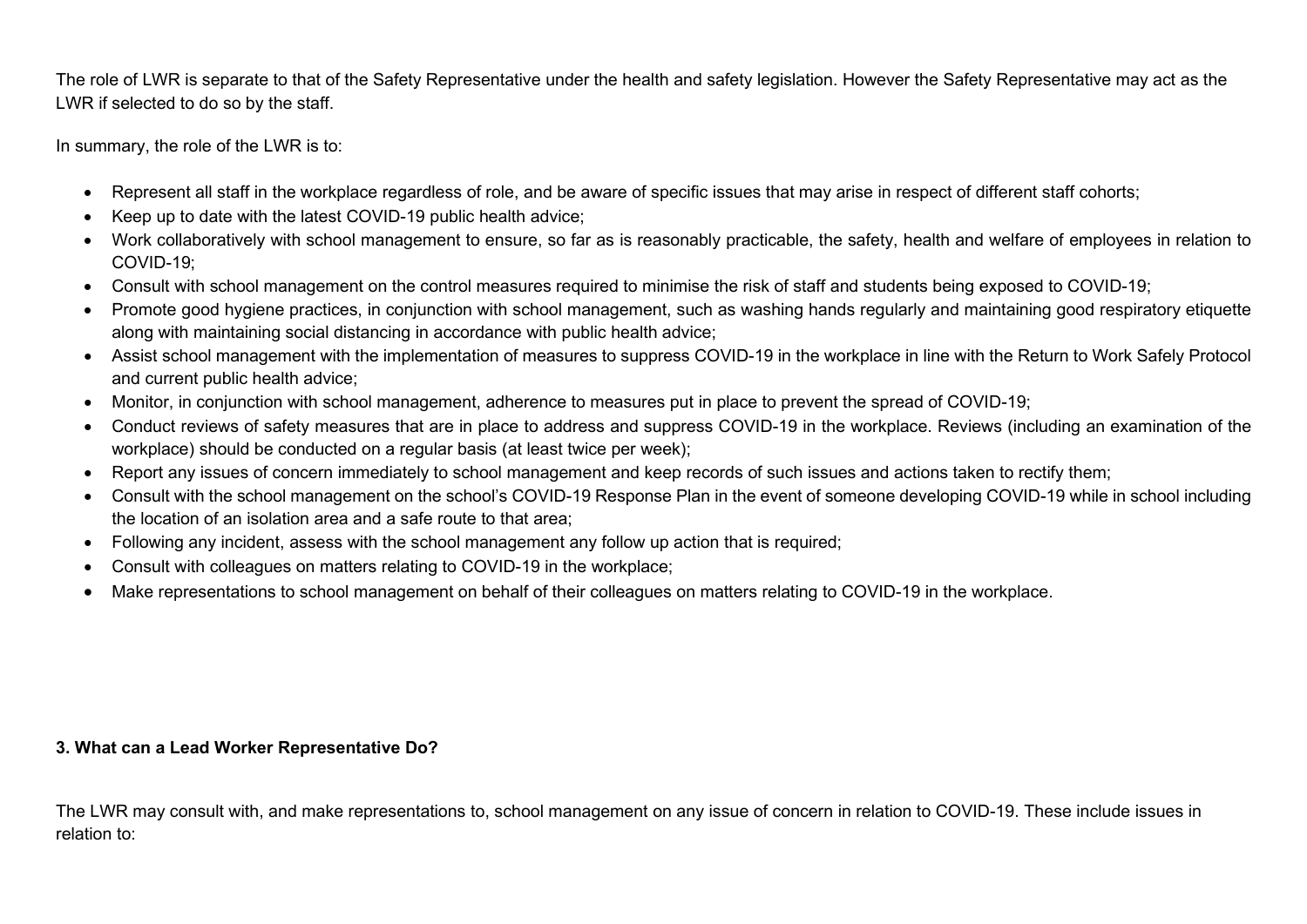- Cleaning protocols and their implementation
- Physical Distancing
- Configuration/re-configuration of the school facilities, including classrooms, corridors, halls, open areas, entry and exit points, school grounds etc.
- Implementation of one-way systems in the school to ensure social distancing including when entering and exiting the school
- Hand Hygiene facilities including their location and whether they are stocked and maintained
- Hand sanitising
- Staff awareness around hand hygiene in the school
- Respiratory hygiene
- Personal Protective Equipment
- At Risk Groups
- Visitors/Contractors

### **4. Does a LWR have any legal responsibilities?**

No. A Lead Worker Representative does not have any duties in relation to COVID-19 other than those that apply to employees generally. In other words, the LWR is not responsible for the control measures within an organisation, which remains the employer's responsibility.

### **5. Lead Worker Representative(s)**

Every school will appoint one Lead Worker Representative.

In schools with more than 40 staff, a second Lead Worker Representative will be appointed.

**6. Selection of Lead Worker Representative(s)**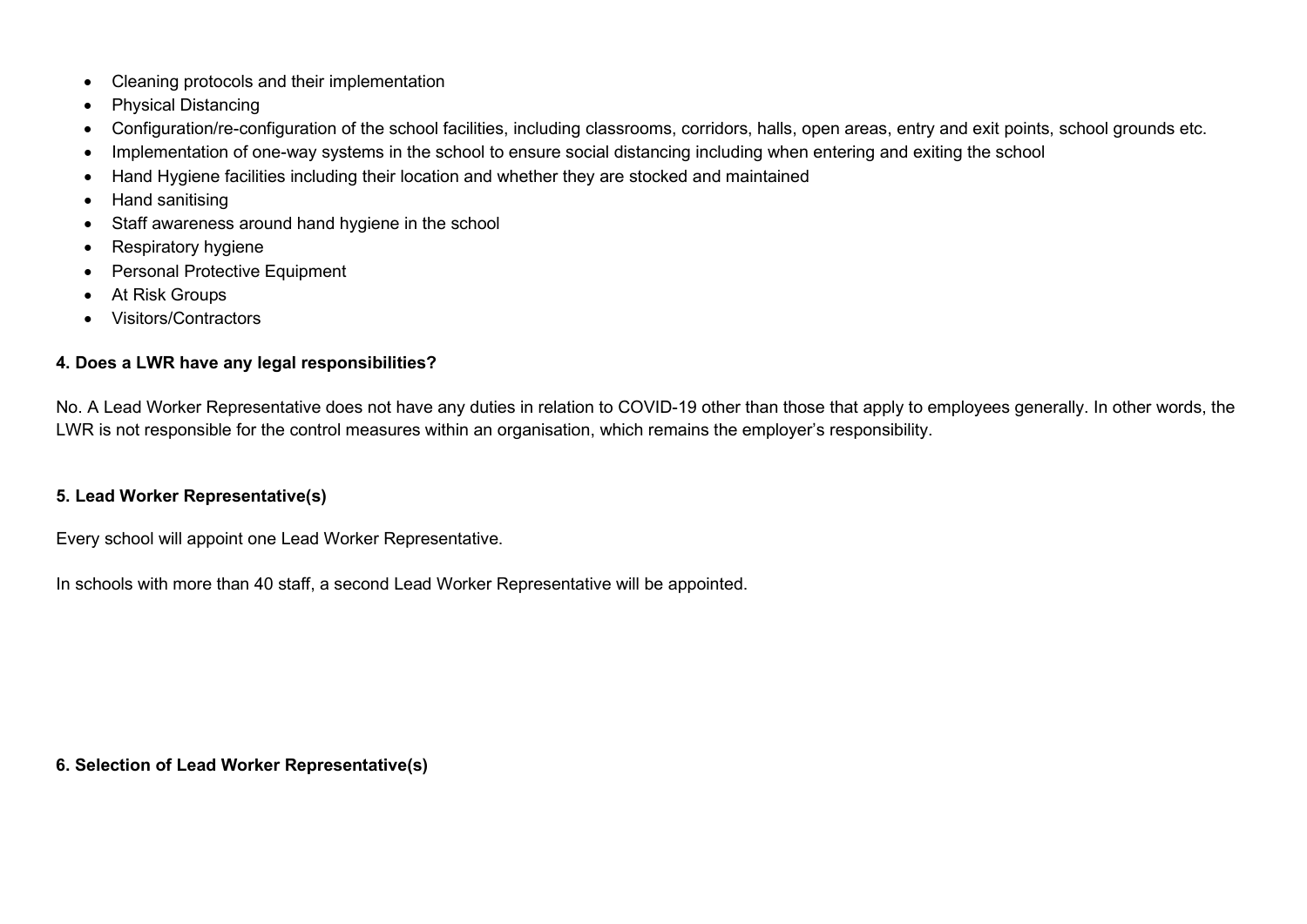The school staff are entitled to select staff members for the LWR position(s). The LWR(s) represent all staff in the workplace regardless of role and must be aware of specific issues that may arise in respect of different staff cohorts. In this regard, where a school has two LWRs, the roles should be spread between teaching and non-teaching staff where feasible e.g. where there is a significant number of non-teaching staff in the school and one or more expressions of interest are received from that cohort (this will be discussed further between the parties).

The process for the selection and appointment of the LWR(s) is that management will seek expressions of interest from all staff in the first instance. A template email for this purpose is attached. If an election is necessary, all school staff have a vote to select the LWR(s).

The LWR(s) will, following selection by the school staff, be formally appointed by the BoM/ETB. The LWR(s) will be required to confirm, prior to taking up the role, that they have been provided with and have completed the requisite training and that they are fully aware of the requirements of the role.

#### **7. Supports for the Lead Worker Representative/s**

The LWR(s) shall be entitled to:

- Be provided with information and training in respect of their role [*further detail to be provided*];
- Be consulted by school management on the control measures being put in place by the school to minimise the risk of being exposed to COVID-19;
- Regular communication with school management on issues related to COVID-19;
- Be informed of changes in practice arising from COVID-19 response measures;
- Have access to any risk assessments prepared or carried out in relation to COVID-19 and to details of incidents of suspected COVID-19 cases that have been notified to the HSE, where they occurred and any actions taken.
- Be provided with the necessary facilities to enable them to consult with employees or prepare any submissions or reports. These might include access to a meeting room, photocopier, communications and equipment.

Where the LWR is a teacher, the LWR will receive protected time of 2 hours per week from timetable to enable them to carry out their duties in that role. In the rare instances where the appointment of a teacher selected for the LWR would cause curricular/timetabling difficulties which cannot be resolved, school management will examine internal and external possibilities to enable the teacher's appointment as LWR. Where the matter cannot be resolved, management will set out the reasons why this is the case. In this circumstance, an alternative individual must be appointed as LWR.

Where the LWR is an SNA, 66 of the "72 hours" will be utilised by the LWR to carry out their duties in that role.

Where the LWR is a Secretary or Caretaker, a re-prioritisation of duties by school management should be carried out to afford the staff member sufficient time to carry out their duties in that role within the scope of their normal contracted hours.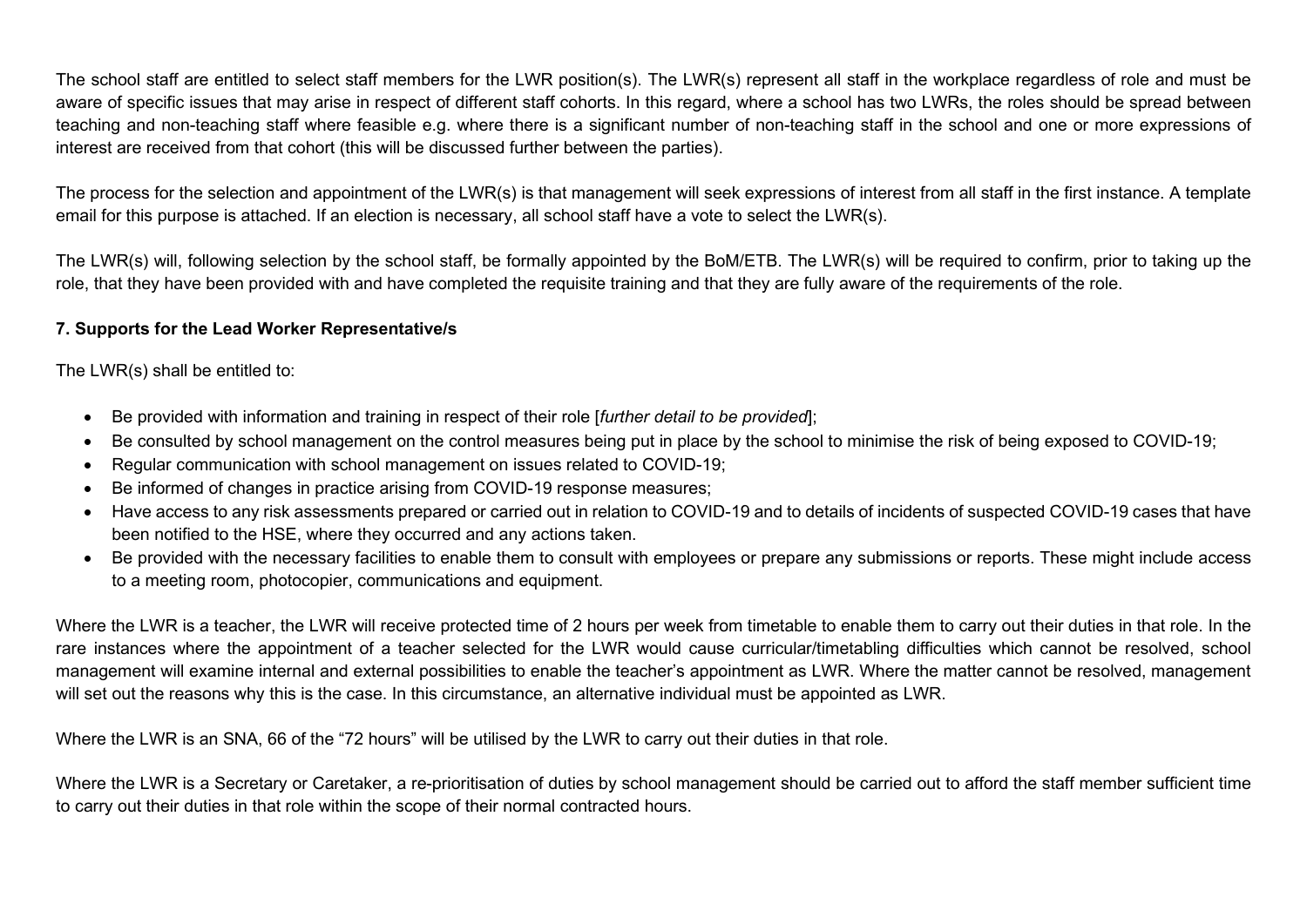### **8. Procedure for dealing with issues that arise**

Where a COVID-19 control concern is identified by the LWR (or is notified to the LWR by a staff member), the LWR should bring this to the attention of the Principal. Action points for addressing the issue should where possible be agreed between the LWR and the Principal as a matter of urgency. Staff should be informed of the outcome. It is envisaged that issues will be resolved at school level to the maximum extent possible.

If agreement cannot be reached, the LWR should notify the Board of Management (Chairperson in the first instance)/ Education and Training Board head office of the issue. Action points for addressing the issue should where possible be agreed between the LWR and the BoM/ETB head office as a matter of urgency. Staff should be informed of the outcome.

If, having exhausted the process above, a serious issue of concern remains outstanding, the LWR may have recourse to the [Health and Safety Authority.](https://www.hsa.ie/)

### **9. Glossary of Terms**

- **COVID-19 Response Plan:** plan designed to support the staff and BOM/ ETB in putting measures in place that will prevent the spread of COVID-19 in the school environment. The plan details the policies and practices necessary for a school to meet the Return to Work Safely Protocol, the Department of Education plan for school reopening and to prevent the introduction and spread of COVID-19 in the school environment. COVID-19 Response Plans for Post primary Schools are available on the Department's website.
- **Labour Employer Economic Forum (LEEF):** the forum for high level dialogue between Government, Trade Union and Employer representatives on matters of strategic national importance - involves the Irish Congress of Trade Unions, Government & Employers.
- **Return to Work Protocol:** national protocol designed to support employers and workers to put measures in place that will prevent the spread of COVID-19 in the workplace.
- **Safety Representative:** Section 25 of the Safety, Health and Welfare at Work Act 2005 sets out the selection and role of the Safety Representative in the workplace. The rights of the Safety Representative are set out in legislation. (Note: A Safety Representative has rights and not duties under the 2005 Act). This role is separate to the LWR under COVID-19, but the Safety Representative may act as the LWR if selected to do so by the staff.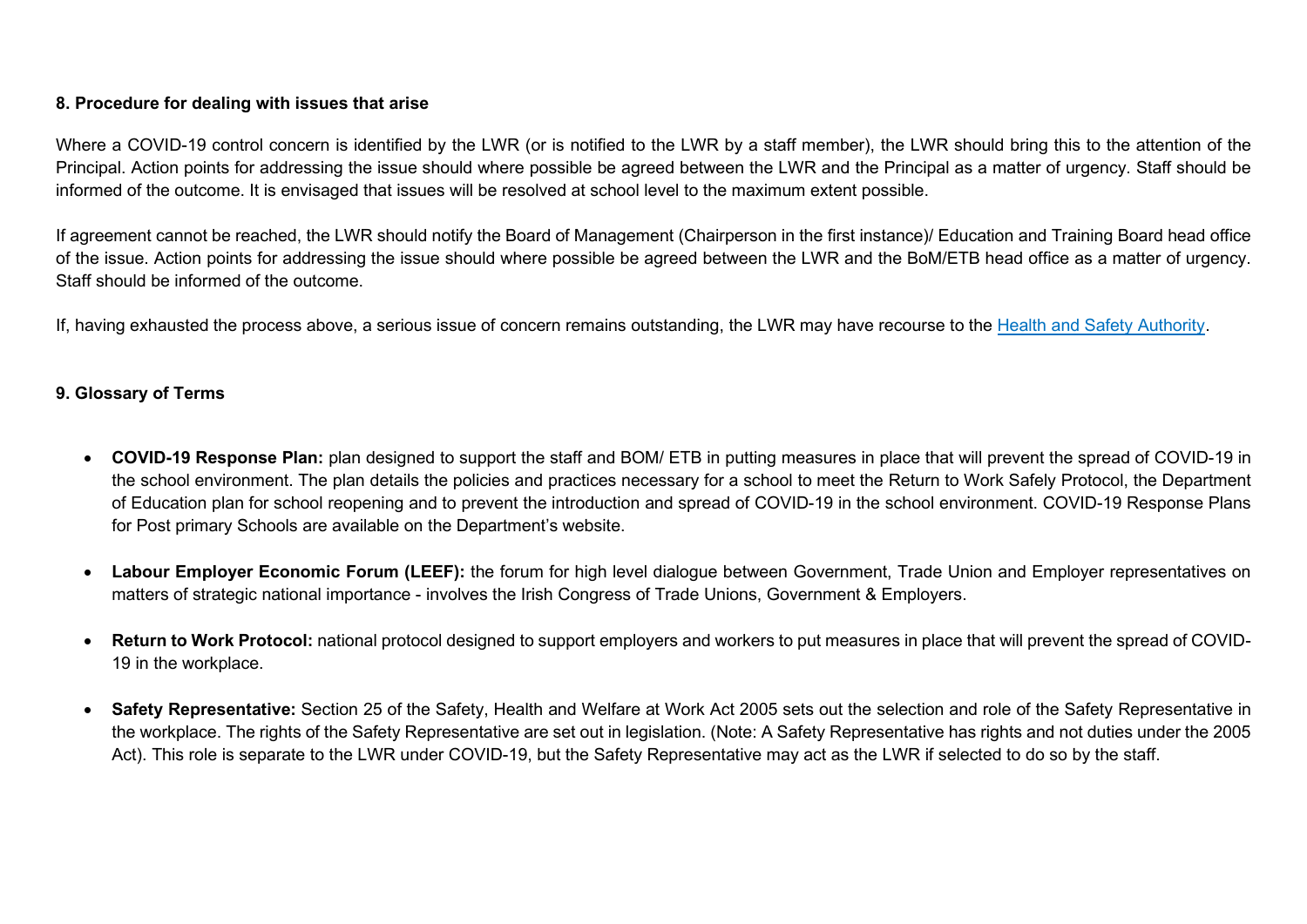### **TEMPLATE EMAIL TO STAFF REGARDING LEAD WORKER REPRESENTATIVE APPOINTMENT PROCESS**

Dear All,

As you will be aware, significant work and consultation has taken place to enable a full return to school from the beginning of the 2020/21 school year.

The resumption of school-based teaching and learning and the return to the workplace of staff must be done safely and in strict adherence to the advice and instructions of public health authorities and the Government.

The COVID-19 Return to Work Safely Protocol is designed to support employers and workers to put measures in place that will prevent the spread of COVID-19 in the workplace. The Protocol was developed following discussion and agreement between the Government, Trade Unions and Employers at the Labour Employer Economic Forum. In addition, every school has a COVID-19 Response Plan in place.

The Return to Work Safely Protocol provides for the appointment of a Lead Worker Representative (LWR) in each workplace.

The LWR will work in collaboration with the employer to assist in the implementation of measures to prevent the spread of COVID -19 and monitor adherence to those measures and to be involved in communicating the health advice around COVID-19 in the workplace.

A copy of the school's COVID-19 Response Plan is attached and this includes further detail on the role of the Lead Worker Representative.

In this school, there are (1 or 2 – *delete as appropriate*) Lead Worker Representative positions.

Under the Protocol, the school staff are entitled to select staff members for the LWR position(s). In this regard, I am now inviting expressions of interest from staff for these positions, by return email.

The LWR(s) represents all staff in the workplace regardless of role and must be aware of specific issues that may arise in respect of different staff cohorts. Where a school has two LWRs, the roles should be spread between teaching and non-teaching staff where feasible e.g. where there is a significant number of non-teaching staff in the school and one or more expressions of interest are received from that cohort.

Training for the role will be provided.

If an election is necessary, all school staff have a vote to select the LWR(s). Further details on this process will be sent to you if this arises. Following selection by the school staff, the LWR(s) will be formally appointed. The LWR details will be sent to all staff following their appointment.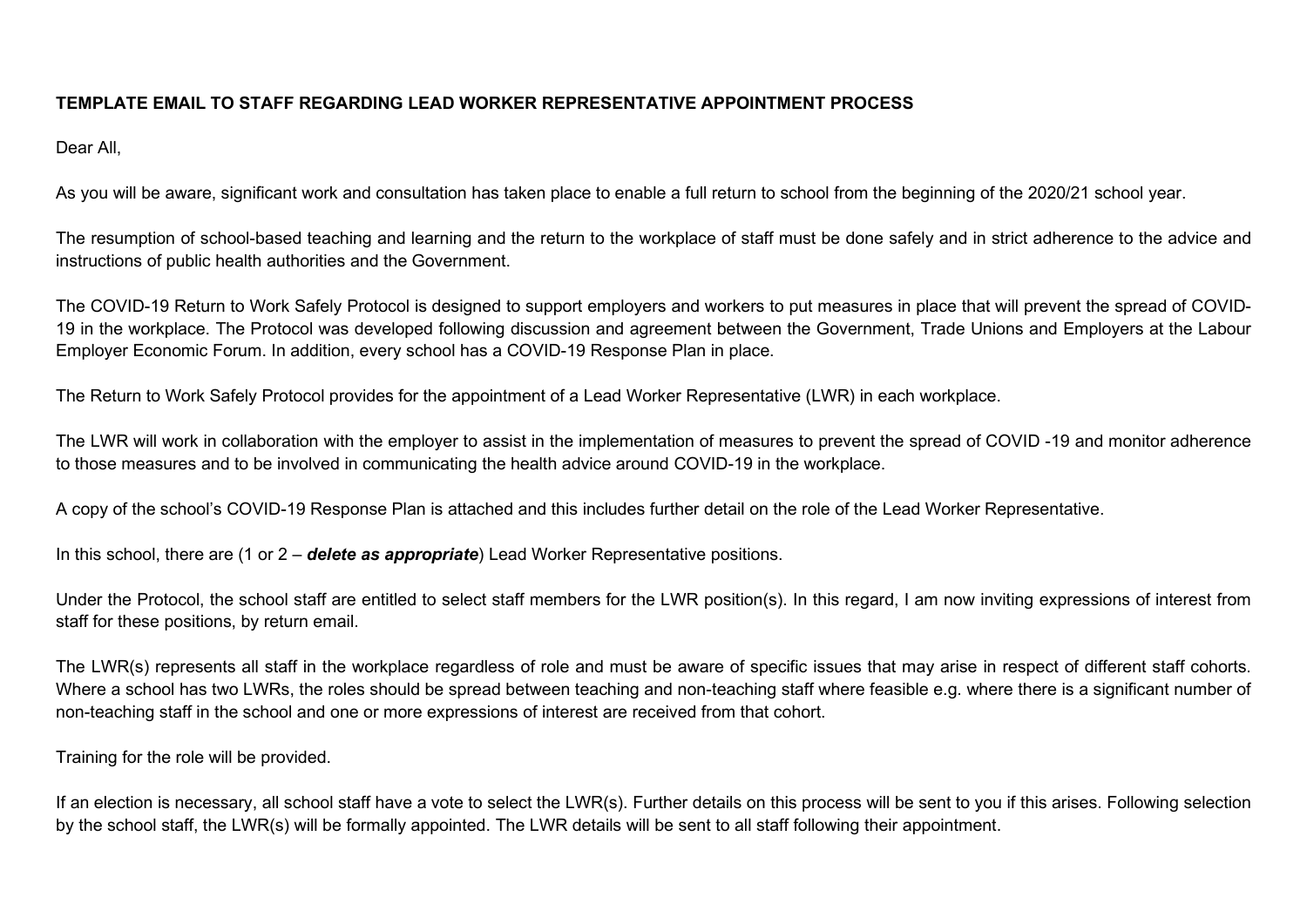Yours sincerely,

#### \_\_\_\_\_\_\_\_ Principal

## **Appendix 4 Risk Assessment**

COVID-19 Risk Template (List identifies COVID-19 as the hazard and outlines control measures required to deal with this risk)

| <b>Hazards</b> | Is the<br>hazard<br>present?<br>Y/N | What is<br>the risk? | Risk rating<br>$H=High$<br>M=Medium<br>L=Low | Controls<br>(When all controls are in place risk will<br>be reduced)                                                                                         | Is this<br>control<br>in<br>place? | Action/to do list/outstanding<br>controls<br>*Risk rating applies to outstanding<br>controls outlined in this column                                                                                                                                                                                                                                                                                                                                | Person<br>responsible      | Signature<br>and date<br>when action<br>completed |
|----------------|-------------------------------------|----------------------|----------------------------------------------|--------------------------------------------------------------------------------------------------------------------------------------------------------------|------------------------------------|-----------------------------------------------------------------------------------------------------------------------------------------------------------------------------------------------------------------------------------------------------------------------------------------------------------------------------------------------------------------------------------------------------------------------------------------------------|----------------------------|---------------------------------------------------|
| COVID-19       | N                                   | <b>Illness</b>       | Н                                            | School Covid19 Response Plan in place<br>in line with Department of Education<br>guidance and the Return to Work Safely<br>Protocol and public health advice |                                    | <b>Examples of Actions</b><br>Follow public health guidance<br>from HSE re hygiene and<br>respiratory etiquette<br>Complete School COVID-19<br>Policy Statement<br>Return to Work Forms received<br>land reviewed<br><b>Undertake Induction Training</b><br>Maintain log of staff, student and<br>visitors<br>Complete checklists as required:<br>School Management<br>How to deal with a suspected<br>case<br>Physical distancing<br>Ireauirements | Name of<br>staff<br>member |                                                   |

If there is one or more High Risk (H) actions needed, then the risk of injury could be high and immediate action should be taken. Medium Risk (M) actions should be dealt with as soon as possible. Low Risk (L) actions should be dealt with as soon as practicable.

Risk Assessment carried out by:  $\qquad \qquad \qquad$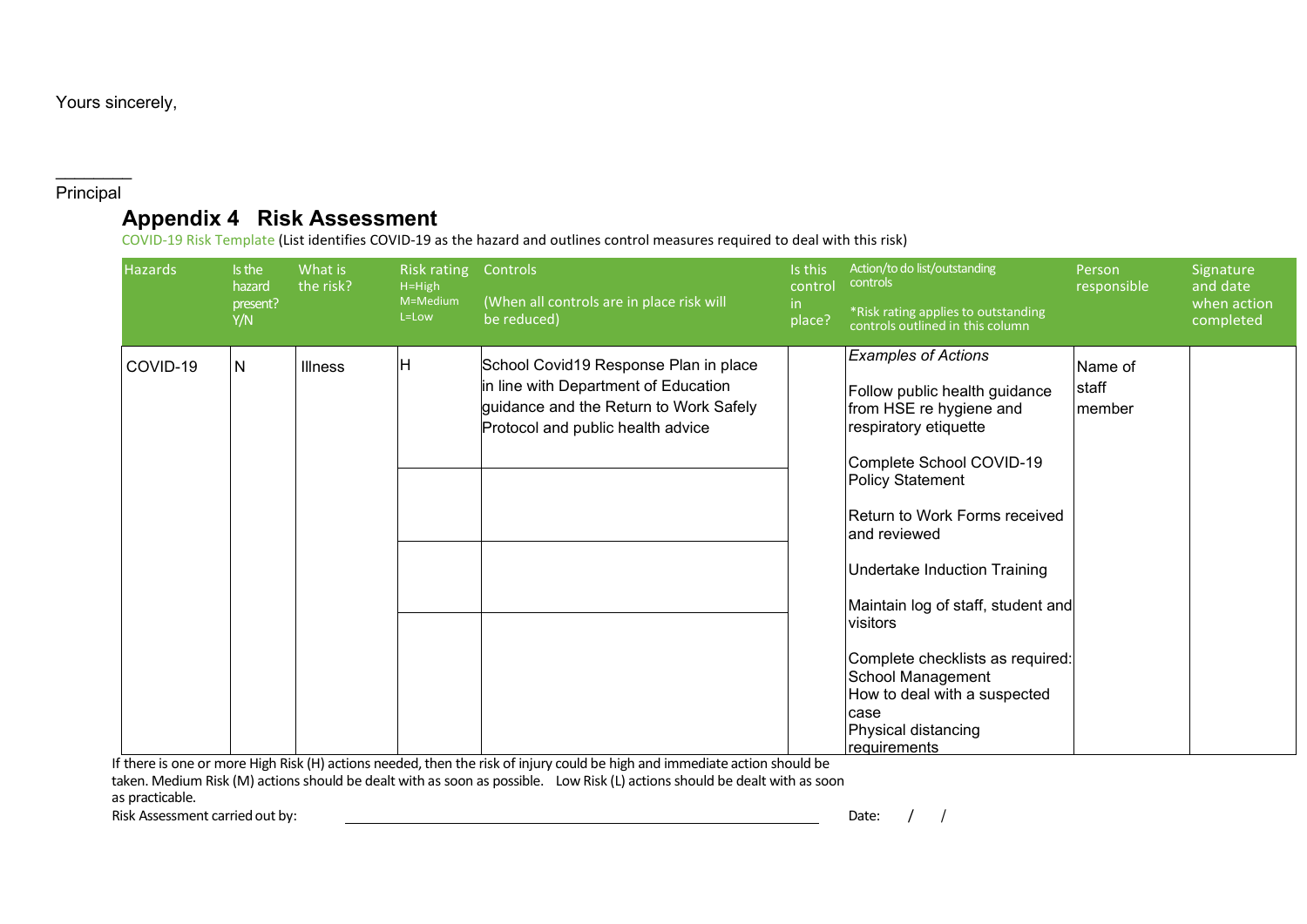# **Appendix 5 Contact Tracing Log**

| Name of<br><b>School</b>                |                                                                              |                   |             |              | <b>School</b><br><b>Contact</b><br><b>Person</b> |            |                                                                         |  |
|-----------------------------------------|------------------------------------------------------------------------------|-------------------|-------------|--------------|--------------------------------------------------|------------|-------------------------------------------------------------------------|--|
| <b>Address of</b><br><b>School</b>      |                                                                              |                   |             |              | <b>For Queries</b><br>only:<br><b>Phone No</b>   |            |                                                                         |  |
|                                         |                                                                              |                   |             |              | <b>Email</b>                                     |            |                                                                         |  |
| Name of<br><b>Visitor</b>               |                                                                              |                   |             |              |                                                  |            | Was the visit pre-arranged with the<br>Principal?<br>$Yes \Box No \Box$ |  |
| <b>Date of Visit</b>                    |                                                                              |                   | <b>Time</b> | <b>Entry</b> | to school $\_\_\_\_\$ am $\Box$ pm $\Box$        |            | Exit<br>from School $\_\_\_\_\$ am $\Box$ pm $\Box$                     |  |
| <b>Visitor</b><br><b>Status</b>         | Contractor □                                                                 | Parent/Guardian □ |             |              |                                                  |            |                                                                         |  |
| <b>Contact</b><br>details of<br>visitor | Company<br>Name<br>(if applicable)                                           |                   |             |              |                                                  |            |                                                                         |  |
|                                         | <b>Address</b>                                                               |                   |             |              |                                                  |            |                                                                         |  |
|                                         | Contact No.                                                                  |                   |             |              | Email<br><b>Address</b>                          |            |                                                                         |  |
|                                         | Reason for<br><b>Visit</b>                                                   |                   |             |              |                                                  |            |                                                                         |  |
|                                         | Who the visitor met (separate line required for each person the visitor met) |                   |             |              |                                                  |            |                                                                         |  |
| <b>Name of Person visited</b>           |                                                                              |                   |             |              |                                                  | the school | Length of time spent with each person in                                |  |
|                                         |                                                                              |                   |             |              |                                                  |            |                                                                         |  |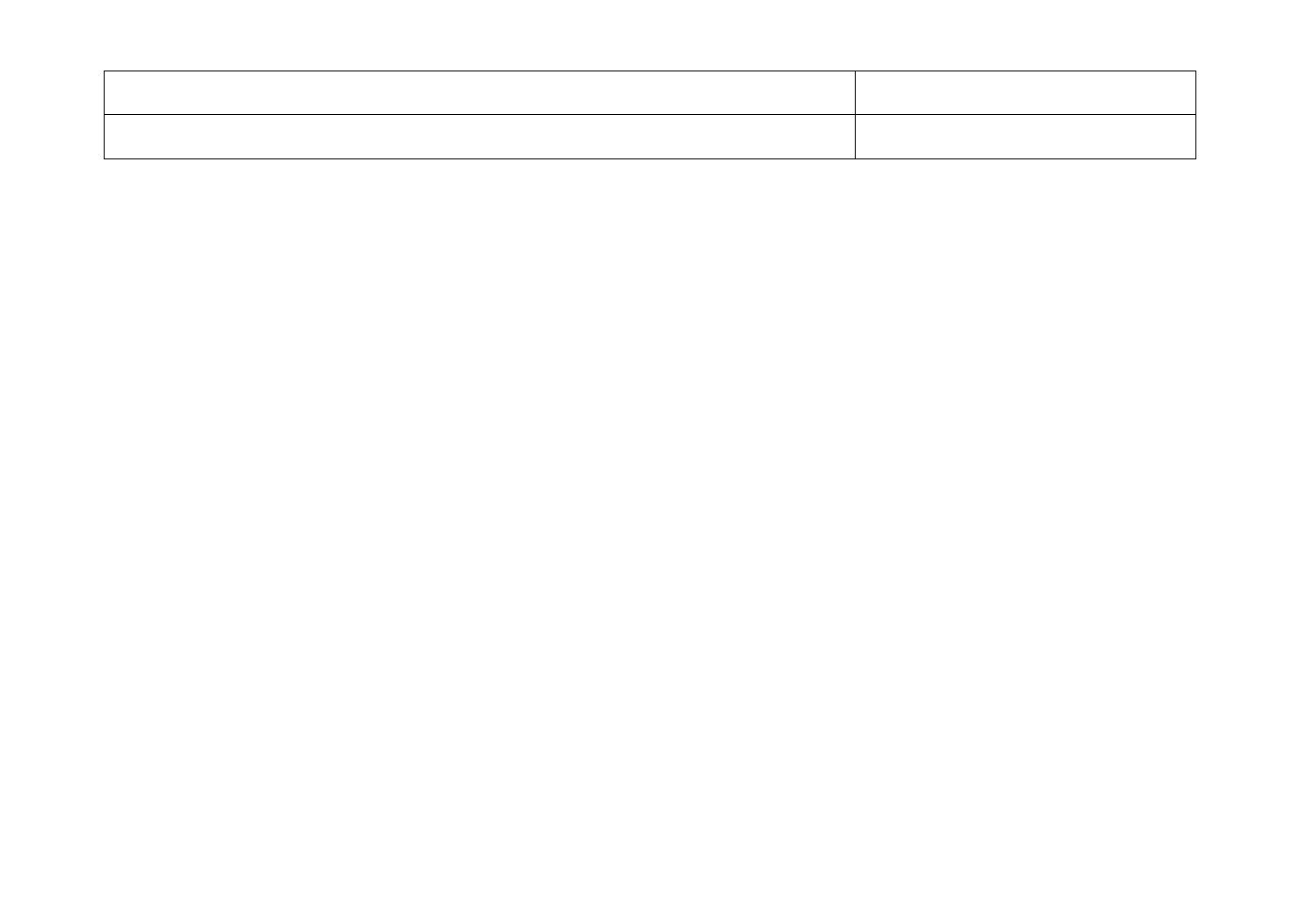# **Appendix 6 Checklist for School Management**

This checklist supports planning and preparation, control measures and induction needed to support a safe return to school for students, staff, parents and others.

**For completion by the agreed person with overall responsibility of managing the implementation of the COVID-19 Response plan. This is likely to be the principal (with supports as agreed with the Department).** 

### **Planning and Systems**

- **1.** Is there a system in place to keep up to date with the latest advice from Government and DES, to ensure that advice is made available in a timely manner to staff and students and to adjust your plans and procedures in line with that advice?
- **2.** Have you appointed staff member/s to the LWR position (detailed at Section 4.3 above) in accordance with the agreed protocol?
- **3.** Have you advised staff as to has been appointed to the position of LWR?
- **4.** Have you prepared a school COVID-19 response plan and made it available to staff and students? *Department of Education guidance and templates provided*
- **5.** Have you a system in place to provide staff and students with information and guidance on the measures that have been put in place to help prevent the spread of the virus and what is expected of them?
- **6.** Have you displayed the COVID-19 posters in suitable locations highlighting the signs and symptoms of COVID-19?
- **7.** Have you told staff and students of the purpose of the COVID-19 contact log?
- **8.** Have you a COVID-19 contact log in place to support HSE tracing efforts if required? *(Contact log template attached).*
- **9.** Have you informed staff on the measures that have been put in place to help prevent the spread of the virus and what is expected of them, and provided a system for them to raise issues or concerns and to have them responded to?
- **10.** Have you reviewed and updated risk assessments in line with Department advice to take account of any controls to help prevent the spread of COVID-19? *(Risk template attached)*
- **11.** Have you updated emergency plans, in particular to take account of the COVID response plan?

### **Staff**

- **12.** Have you made available to each staff member a COVID-19 return-to-work form to be completed and returned 3 days before they return to the workplace? *(Template attached)*
- **13.** Are you aware of staff members who are at very high risk under the HSE guidance on people most at risk [\(HSE guidance on people most at-risk\)](https://www2.hse.ie/conditions/coronavirus/people-at-higher-risk.html) and advised them of the Department of Education's agreed arrangements for management of those staff?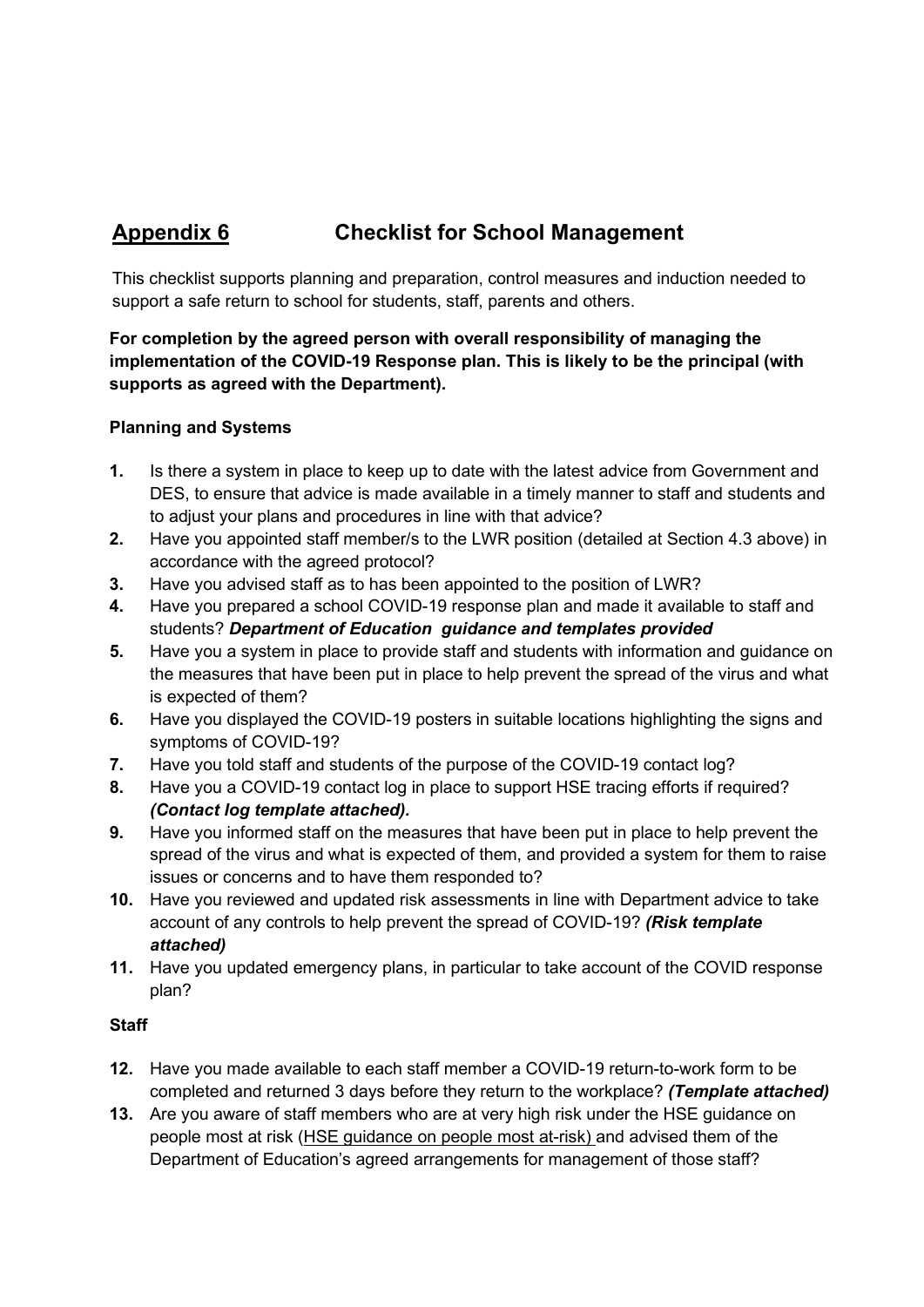- **14.** Have you advised staff and students they must stay at home if sick or if they have any [symptoms of COVID-19?](https://www2.hse.ie/conditions/coronavirus/symptoms.html)
- **15.** Have you told staff and students what to do and what to expect if they start to develop symptoms of COVID-19 while in school, including where the isolation area is?
- **16.** Have you advised staff of the availability of the supports of the occupational health and wellbeing programme through Spectrum Life?

### **Training and Induction**

- **17.** Have you advised staff and students to view the Department of Education's training materials which are available online?
- **18.** Have you taken the necessary steps to update your school induction / familiarisation training to include all information relating to COVID-19?
- **19.** Have first aiders, if available, been given updated training on infection prevention and control re hand hygiene and use of PPE as appropriate? *(It is intended that training will be provided as part of the DES online training programme).*

### **Buildings / Equipment**

- **20.** If you have mechanical ventilation does it need cleaning or maintenance before the school reopens?
- **21.** Does your water system need flushing at outlets following low usage to prevent Legionnaire's Disease?
- **22.** Have you visually checked, or had an appropriate person check, all equipment in the school for signs of deterioration or damage before being used again?
- **23.** Have you arranged for the school including all equipment, desks, benches, doors and frequently touched surfaces points, been thoroughly cleaned before reopening?

### **Control Measures in place**

### **Hand / respiratory hygiene**

- **24.** Have you accessed supplies of hand sanitizers and any necessary PPE equipment in line with the HPSC health guidance relating to the reopening of schools, from the national framework provided by the Department? This framework close to being finalised and will be available for drawdown with guidance as to how and what to order accompanying it.
- **25.** Are there hand washing/hand sanitising stations in place to accommodate staff, students and visitors adhering to hand hygiene measures in accordance with Department guidance?
- **26.** Have arrangements been made for staff and students to have regular access to handwashing/hand sanitising facilities as appropriate?
- **27.** Are hand sanitisers easily available and accessible for all staff, students and visitors e.g. in each classroom and at entry and exit points to school buildings?
- **28.** Have you made arrangements to ensure hand hygiene facilities are regularly checked and well-stocked?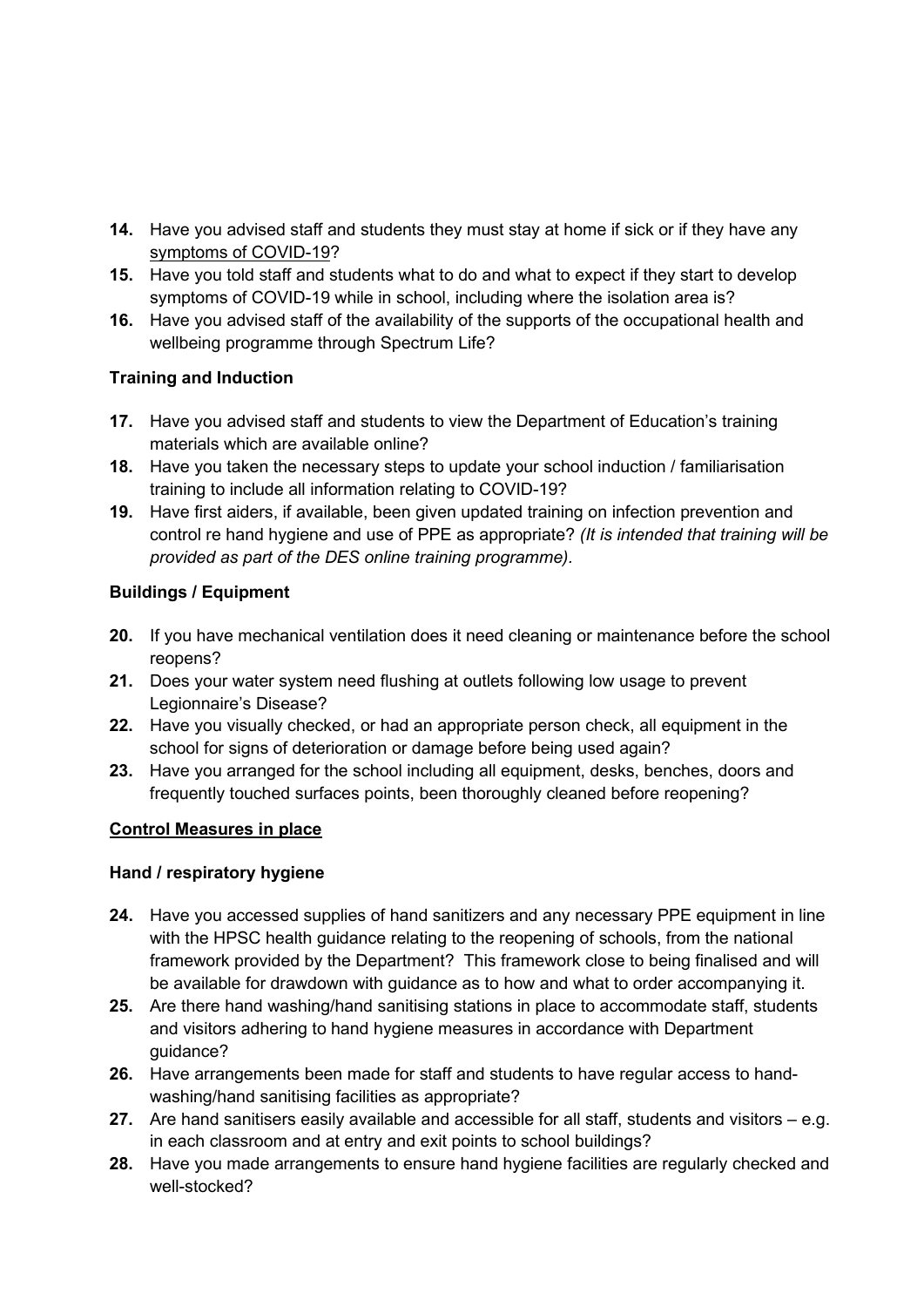- **29.** Does the alcohol-based hand sanitiser have at least 60% ethanol or 70% isopropanol as the active ingredient?
- **30.** Have you informed staff and students about the importance of hand washing?
- **31.** Have you arranged for staff and students to view [how to wash their hands](https://www2.hse.ie/wellbeing/how-to-wash-your-hands.html) (with soap and water for at least 20 seconds) and dry them correctly through the use of the HSE video resource?
- **32.** Have you shown staff and students how to use hand sanitiser correctly and where handsanitising stations are located?
- **33.** Have you displayed posters on how to wash hands correctly in appropriate locations?
- **34.** Have you told staff and students when they need to wash their hands or use hand sanitiser? This includes:
	- $\triangleright$  before and after eating and preparing food
	- $\triangleright$  after coughing or sneezing
	- $\triangleright$  after using the toilet
	- $\triangleright$  where hands are dirty
	- $\triangleright$  before and after wearing gloves
	- $\triangleright$  before and after being on public transport
	- $\triangleright$  before leaving home
	- $\triangleright$  when arriving/leaving the school /other sites
	- $\triangleright$  after each class
	- $\triangleright$  after touching potentially contaminated surfaces
	- $\triangleright$  if in contact with someone displaying any COVID-19 symptoms
- **35.** Have you told staff and students of the importance of good respiratory measures to limit the spread of the virus, including?
	- $\triangleright$  avoid touching the face, eyes, nose and mouth
	- $\triangleright$  cover coughs and sneezes with an elbow or a tissue
	- $\triangleright$  dispose of tissues in a covered bin

### **Physical Distancing:**

- **36.** Have you identified all available school space to be used to maximise physical distancing?
- **37.** Have you reviewed the templates provided by the Department of Education which show options for revised layout of school rooms to meet physical distancing requirements?
- **38.** Have you arranged to revise the layout of the rooms and furniture as per the Department quidelines?
- **39.** Have you arranged in each room that the teacher's desk should be at least 1m (and where possible 2m) away from student desks?
- **40.** Have you arranged in each room that students would be, at least 1m and (where possible 2m) away from each other?
- **41.** Have you where possible and practicable assigned students to main class cohorts to minimise the risk of infection from COVID-19?
- **42.** Have you arranged the timetable to facilitate double classes where possible and practicable?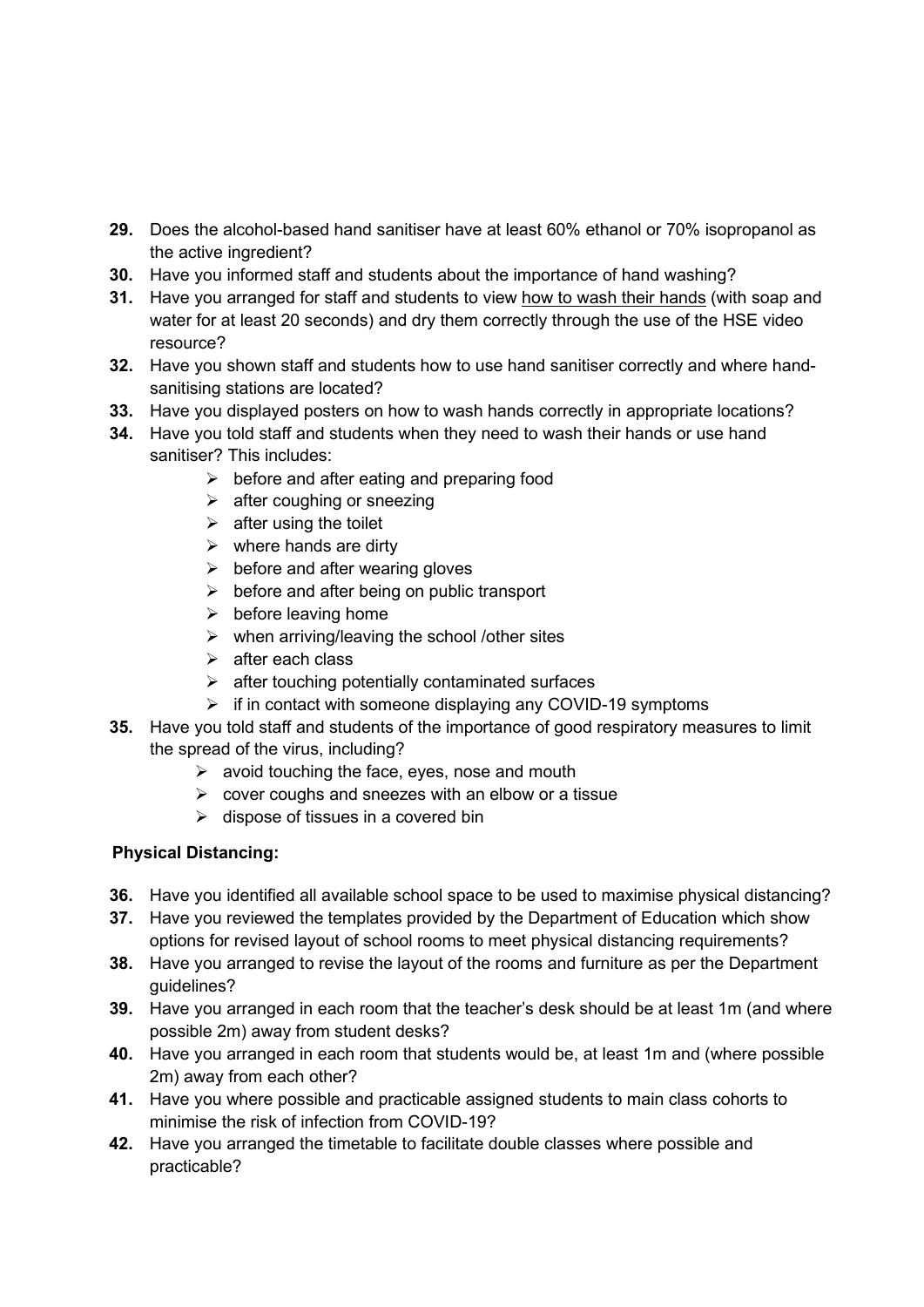- **43.** Have you advised staff and students that when students are moving to an elective subject they would, where practicable be seated with members of their main class cohort?
- **44.** Have you made arrangements to limit interaction on arrival and departure from school and in other shared areas?
- **45.** Have you encouraged walking or cycling to school as much as possible?
- **46.** Have you made arrangements, in so far as possible, to open additional access points to school to reduce congestion?
- **47.** Can you provide a one system for entering and exiting the school, where practical?
- **48.** Have you arranged for staff meetings to be held remotely or in small groups or in large spaces to facilitate physical distancing?
- **49.** Have you taken steps to minimise rotation of staff between classes where possible?
- **50.** Have you a system to regularly remind staff and students to maintain physical distancing?
- **51.** Have you advised staff and students not to shake hands and to avoid any physical contact?
- **52.** Have you stopped all non-essential travel for school activities?

### **Visitors to Schools**

- **53.** Have you identified the activities that involve interacting with essential visitors to schools, made arrangements to minimise the number of such visitors and put in place measures to prevent physical contact, as far as possible?
- **54.** Are there arrangements in place to inform essential visitors to schools of the measures to help prevent the spread of infection?
- **55.** Have you a system in place for all visitors who do need to come to the school to make appointment, arrange to contact a central point and to record their visit using the contact tracing log?

# **Appendix 7 Checklist for dealing with a suspected case of COVID-19**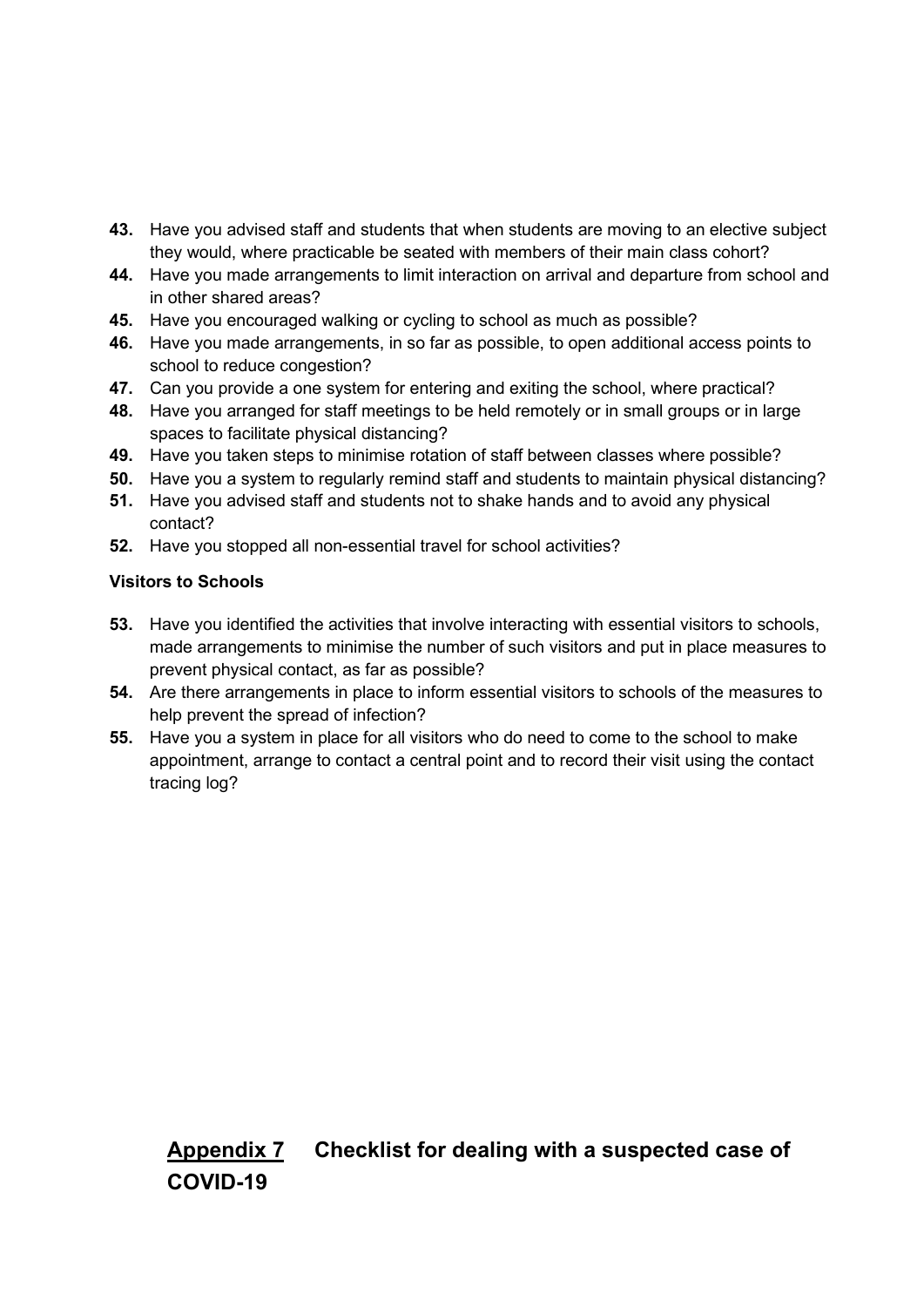Each main class cohort should be considered a separate group for the purpose of managing suspected cases. Each teacher/staff member will be required to manage a suspected case in line with the protocol and training.

### **A nominated member of the school management team will be responsible for ensuring that all aspects of the protocol to deal with suspected cases have been adhered to.**

### **Isolation Area**

- **1.** Have you identified a place that can be used as an isolation area, preferably with a door that can close?
- **2.** The isolation area does not have to be a separate room but if it is not a room it should be 2m away from others in the room.
- **3.** Is the isolation area accessible, including to staff and students with disabilities?
- **4.** Is the route to the isolation area accessible?
- **5.** Have you a contingency plan for dealing with more than one suspected case of COVID-19?
- **6.** Are the following available in the isolation area(s)?
	- $\triangleright$  Tissues
	- $\blacktriangleright$  Hand sanitiser
	- $\triangleright$  Disinfectant/wipes
	- Gloves/Masks
	- $\triangleright$  Waste Bags
	- $\triangleright$  Bins

### **Isolating a Person**

- **7.** Are procedures in place to accompany the infected person to the isolation area, along the isolation route with physical distancing from them?
- **8.** Are staff familiar with this procedure?
- **9.** Have others been advised to maintain a distance of at least 2m from the affected person at all times? (it is intended that this will be dealt with as part of DES online training)
- **10.**Is there a disposable mask to wear for the affected person while in the common area and when exiting the building?

### **Arranging for the affected person to leave the School**

**11.**Staff – have you established by asking them if the staff members feel well enough to travel home?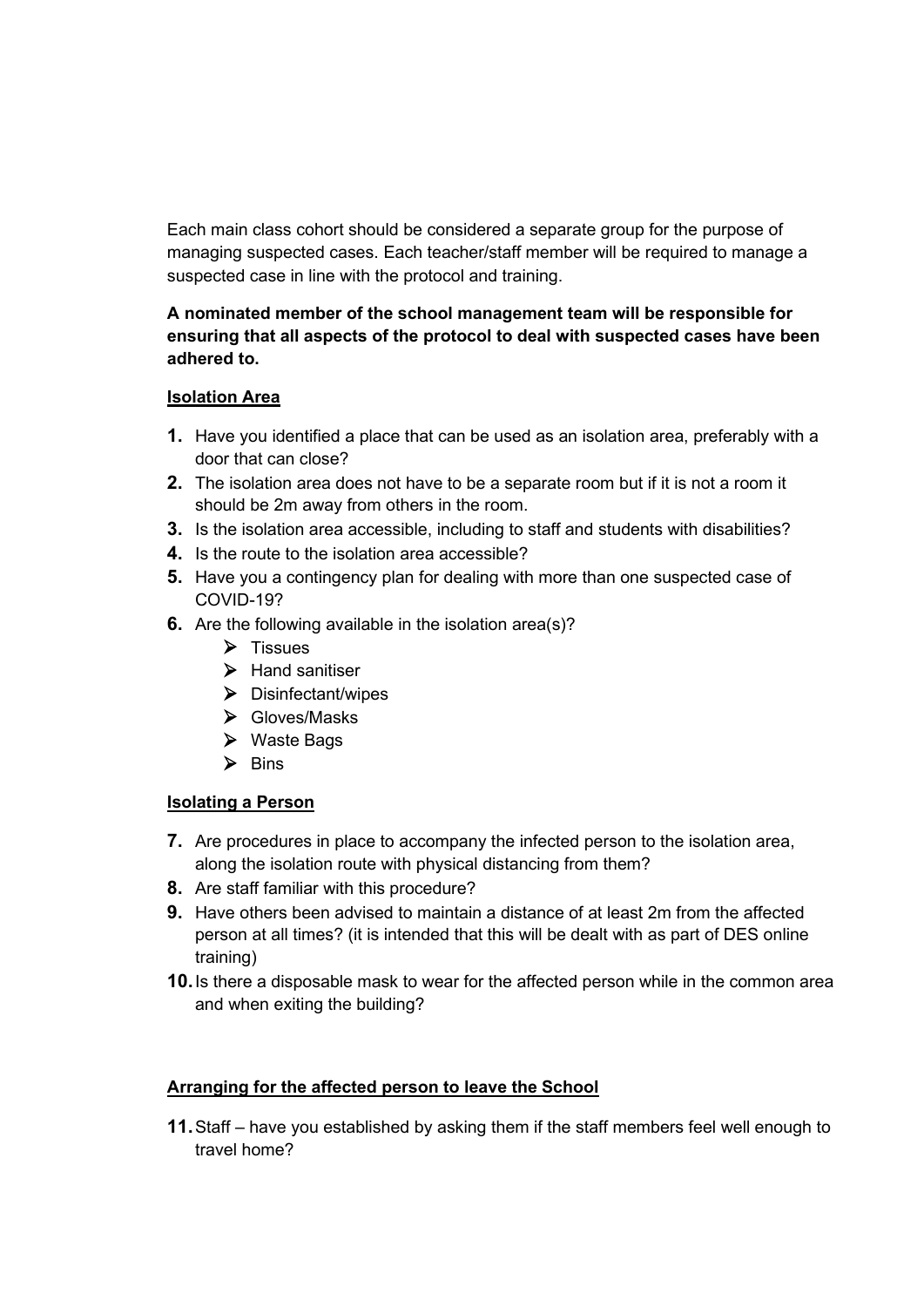- **12.**Student have you immediately contacted their parents/guardians and arranged for them to collect their student? Under no circumstances can a student use public or school transport to travel home if they are a suspected case of COVID-19.
- **13.**The affected person should be advised to avoid touching other people, surfaces and objects.
- **14.**The affected person should be advised to cover their mouth and nose with disposable tissue(s) when they cough or sneeze, and to put the tissue in the bin.
- **15.**Has transport home or to an assessment centre been arranged if the affected person has been directed to go there by their GP?
- **16.**Has the affected person been advised not to go to their GP's surgery or any pharmacy or hospital?
- **17.**Has the affected person been advised they must not use public transport?
- **18.**Has the affected person been advised to continue wearing the face mask until they reach home?

### **Follow up**

- **19.**Have you carried out an assessment of the incident to identify any follow-up actions needed?
- **20.**Have you advised the LWR of the incident in accordance with the agreed protocol?
- **21.**Are you available to provide advice and assistance if contacted by the HSE?

### **Cleaning**

- **22.**Have you taken the isolation area out-of-use until cleaned and disinfected?
- **23.**Have you made arrangements to clean and disinfect any classroom space where the staff or students were located?
- **24.**Have you arranged for cleaning and disinfection of the isolation area and any other areas involved, as soon as practical after the affected person has left the building?
- **25.**Have the cleaners been trained in dealing with contaminated areas and supplied with the appropriate PPE? (*It is intended to provide online training for cleaning staff. Appropriate PPE will be available to schools through the national procurement process which schools can access in line with the guidance which will be provided shortly)*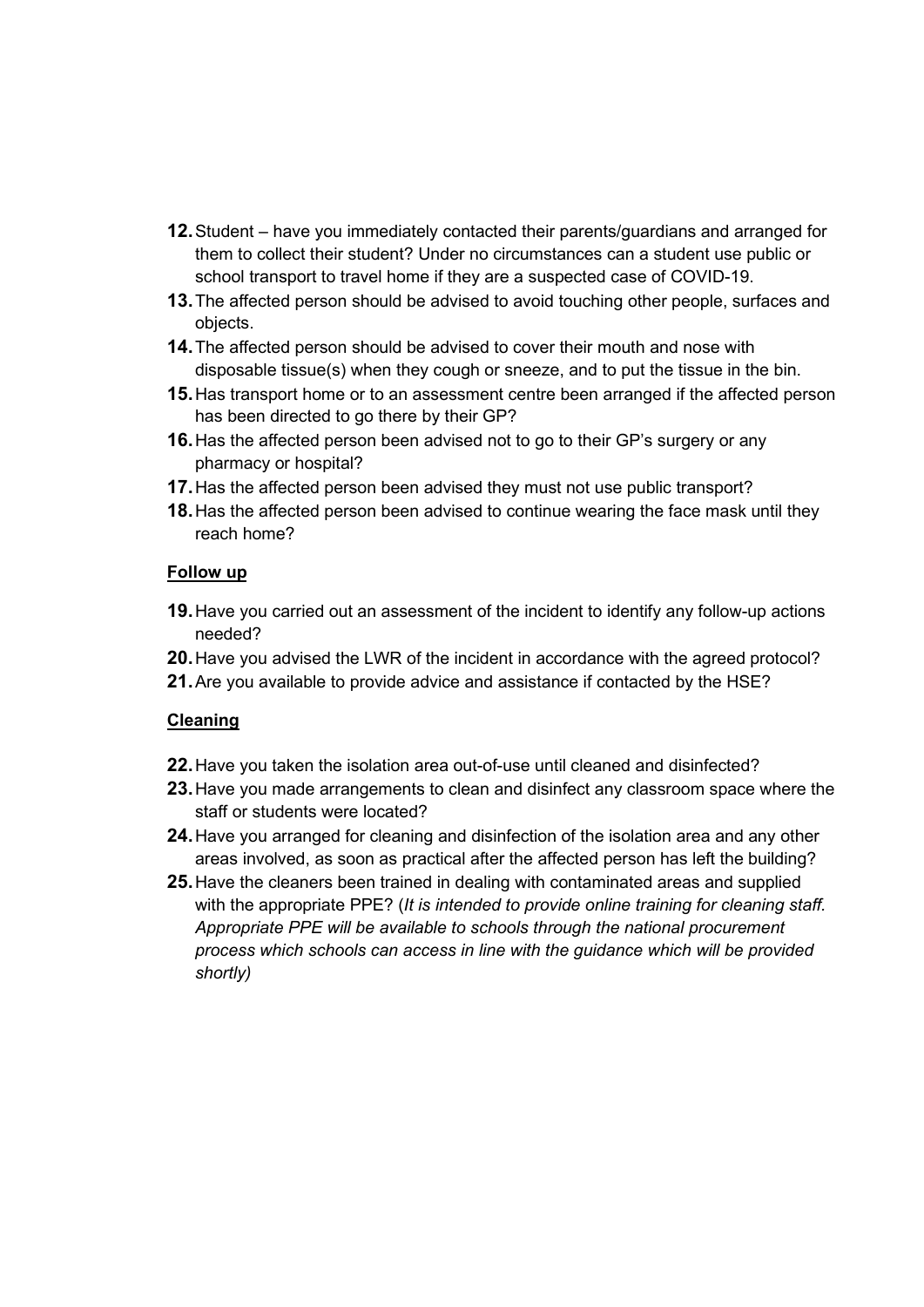# **Appendix 8 Checklist Lead Worker Representative**

### **Checklist of questions in line with the protocol at Appendix 3 as agreed between the Department and management bodies**

- **1.** Have you been s/elected by your colleagues on the staff and have you agreed with your school principal to act as a Lead Worker Representative for your school, in accordance with the process for *lead worker representative/s in schools that has been agreed centrally and is to be implemented locally).*
- **2.** Have you been provided with information and training in relation to the role of Lead Worker Representative? (*Training for this role is currently being explored with the HSA).*
- **3.** Are you keeping up to date with the latest COVID-19 advice from Government?
- **4.** Are you aware of the [signs and symptoms of COVID-19?](https://www2.hse.ie/conditions/coronavirus/symptoms.html)
- **5.** Do you know [how the virus is spread?](https://www2.hse.ie/conditions/coronavirus/how-coronavirus-is-spread.html)
- **6.** Do you know how to help prevent the spread of COVID-19?
- **7.** Have you watched and do you understand the online training provided by the Department of Education and have you been given induction training before returning to school?
- **8.** Have you been made aware of the control measures your school has put in place to minimise the risk of you and others being exposed to COVID-19?
- **9.** Are you helping in keeping your fellow workers up to date with the latest COVID-19 advice from Government?
- **10.**Have you completed the COVID-19 return-to-work form and given it to your school? *(DES template Return-to-Work form available)*
- **11.**Are you aware of the control measures your school has put in place to minimise the risk of you and others being exposed to COVID-19? (*Checklist for School Management available)*
- **12.**On behalf of the employer did your school principal consult with you when putting control measures in place? Control measures have been agreed centrally between the Department and education partners and will be revised as necessary. Consultation at school level should take place on any specific local arrangements necessary to implement the protocol
- **13.**Have you a means of regular communication with the principal and where applicable any other person with overall responsibility for the school COVID-19 plan?
- **14.**Are you co-operating with your school to make sure these control measures are maintained?
- **15.**Have you familiarised yourself with the cleaning requirements needed to help prevent cross contamination? (*Checklist for Cleaning and Disinfection available*)
- **16.**Have you been asked to walk around and check that the control measures are in place and are being maintained?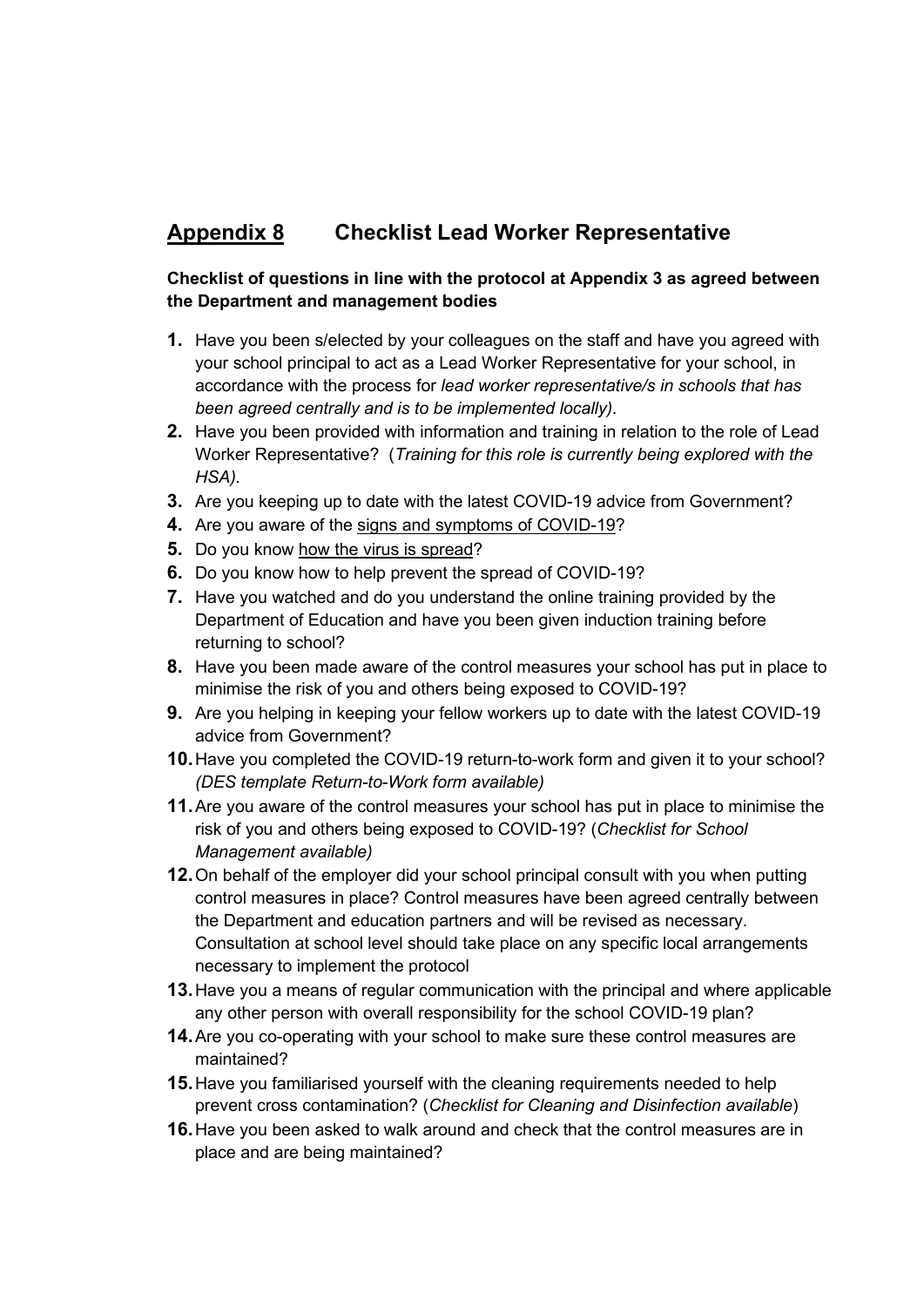- **17.**Are you reporting immediately to the person with overall responsibility for the school COVID-19 plan any problems, areas of non-compliance or defects that you see?
- **18.**Are you keeping a record of any problems, areas of non-compliance or defects and what action was taken to remedy the issue?
- **19.**Are you familiar with what to do in the event of someone developing the symptoms of COVID-19 while at school?
- **20.**Are you co-operating with your school in identifying an isolation area and a safe route to that area? (*Checklist for dealing with suspected case of COVID-19 available)*
- **21.**Are you helping in the monitoring and keeping under review the management of someone developing symptoms of COVID-19 while at school?
- **22.**Once the affected person has left the school, are you helping in assessing what follow-up action is needed?
- **23.**Are you helping in maintaining the staff and student contact log?
- **24.**Have you been made aware of any changes to the emergency plans or first aid procedures for your school?
- **25.**Are you making yourself available to fellow staff to listen to any COVID-19 control concerns or suggestions they may have?
- **26.**Are you raising those control concerns or suggestions with your school Principal and feeding back the response to the staff member/s who raised the issue?
- **27.**Are you aware of the availability of the Spectrum Life Wellbeing Together Programme?
- **28.**Have you been provided by the Principal/ school management with the supports to which you are entitled in your role as Lead Worker Representative?
- **29.**If you are a teacher, have you been provided with the 2 hours per week of protected time off class contact hours, as provided for in the protocol?
- **30.**If you are an SNA, have you been provided with 66 of the "72 hours", as provided for in the protocol?
- **31.**If you are a school secretary or a caretaker have your duties been re-prioritised by school management to afford you sufficient time to carry out your duties as LWR within the scope of your normal contracted hours, as provide for in the protocol?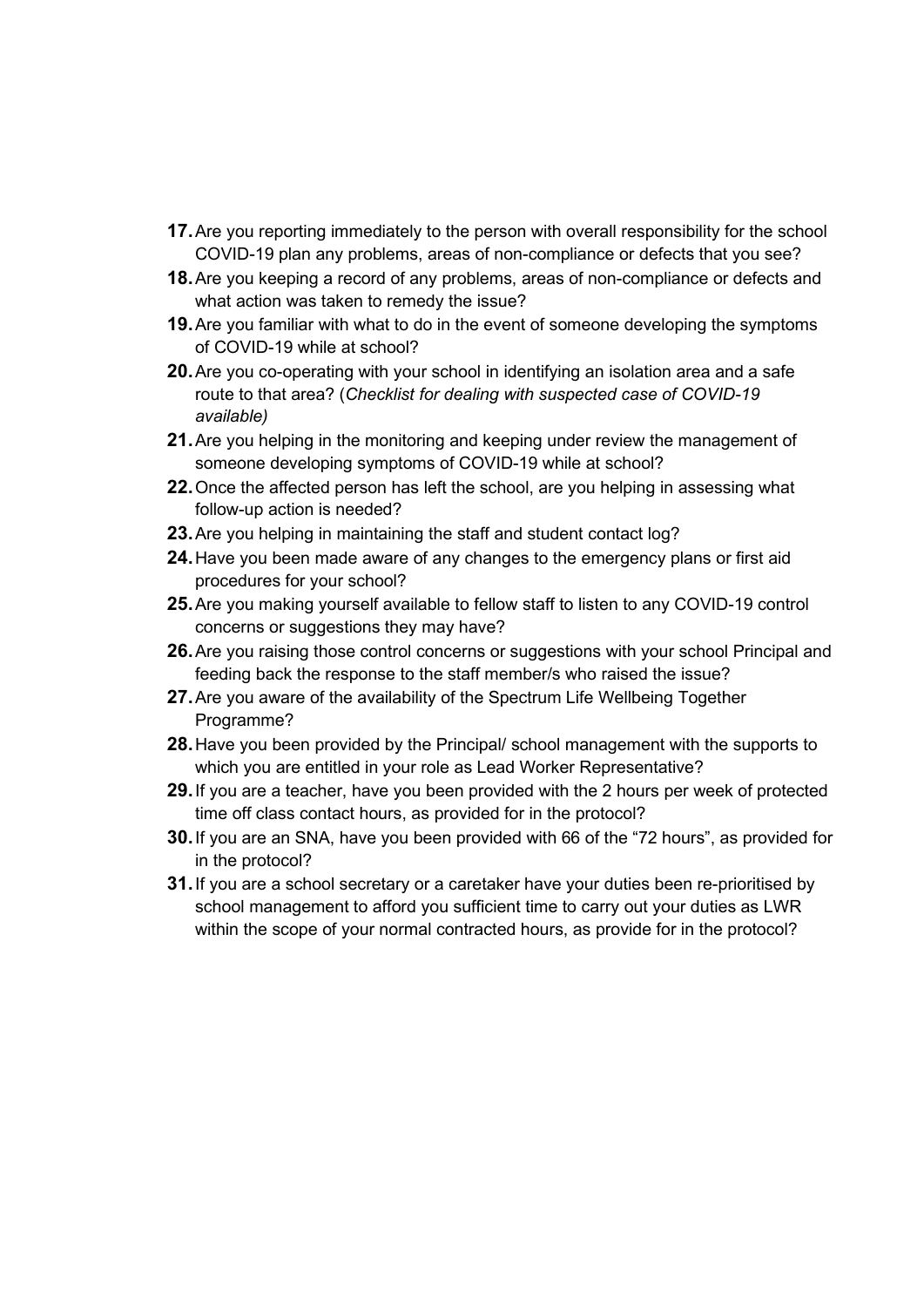# **Appendix 9 Checklist for Cleaning**

- **1.** Have you a system in place for checking and keeping up to date with the latest public health advice from Government and the Department of Education, to ensure that advice is made available in a timely manner to staff and students and to adjust your cleaning procedures in line with that advice?
- **2.** Have you reviewed the HPSC health advice for the safe reopening of schools, in particular *Section 5.6 Environmental Hygiene*?
- **3.** Have you explained the need for the enhanced cleaning regime to staff and students?
- **4.** Are you aware that cleaning is best achieved using a general purpose detergent ad warm water, clean cloths, mops and the mechanical action of wiping and cleaning, following by rinsing and drying?
- **5.** Have you sufficient cleaning materials in place to support the enhanced cleaning regime?
- **6.** Have you provided training for cleaning staff on the enhanced cleaning regime? (*DES intends to provide online training for cleaning staff)*
- **7.** Have you made arrangements for the regular and safe emptying of bins?
- **8.** Are you familiar with the cleaning options for school settings set out in the HPSC health advice for schools for surfaces, toilets, cleaning equipment, PPE and waste management?
- **9.** Are you aware that each school setting should be cleaned once per day?
- **10.**Have you in place a system for regular cleaning of the following frequently touched surfaces?
	- Door handles,
	- Hand rails
	- Chairs/arm rests
	- Communal eating areas
	- Sinks
	- Toilets facilities
- **11.**Have you provided cleaning materials to staff and students so that they can clean their own desk or immediate workspace?
- **12.**Have you advised staff that they are responsible for cleaning personal items that have been brought to work and are likely to be handled at work or during breaks? E.g. mobile phone laptop and to avoid leaving them down on communal surfaces or they will need to clean the surface after the personal item is removed.
- **13.**Have you advised staff and students to avoid sharing items such as cups, bottles, cutlery, pens
- **14.**Have you put in place a written cleaning schedule to be made available to cleaning staff including:
	- $\triangleright$  Items and areas to be cleaned